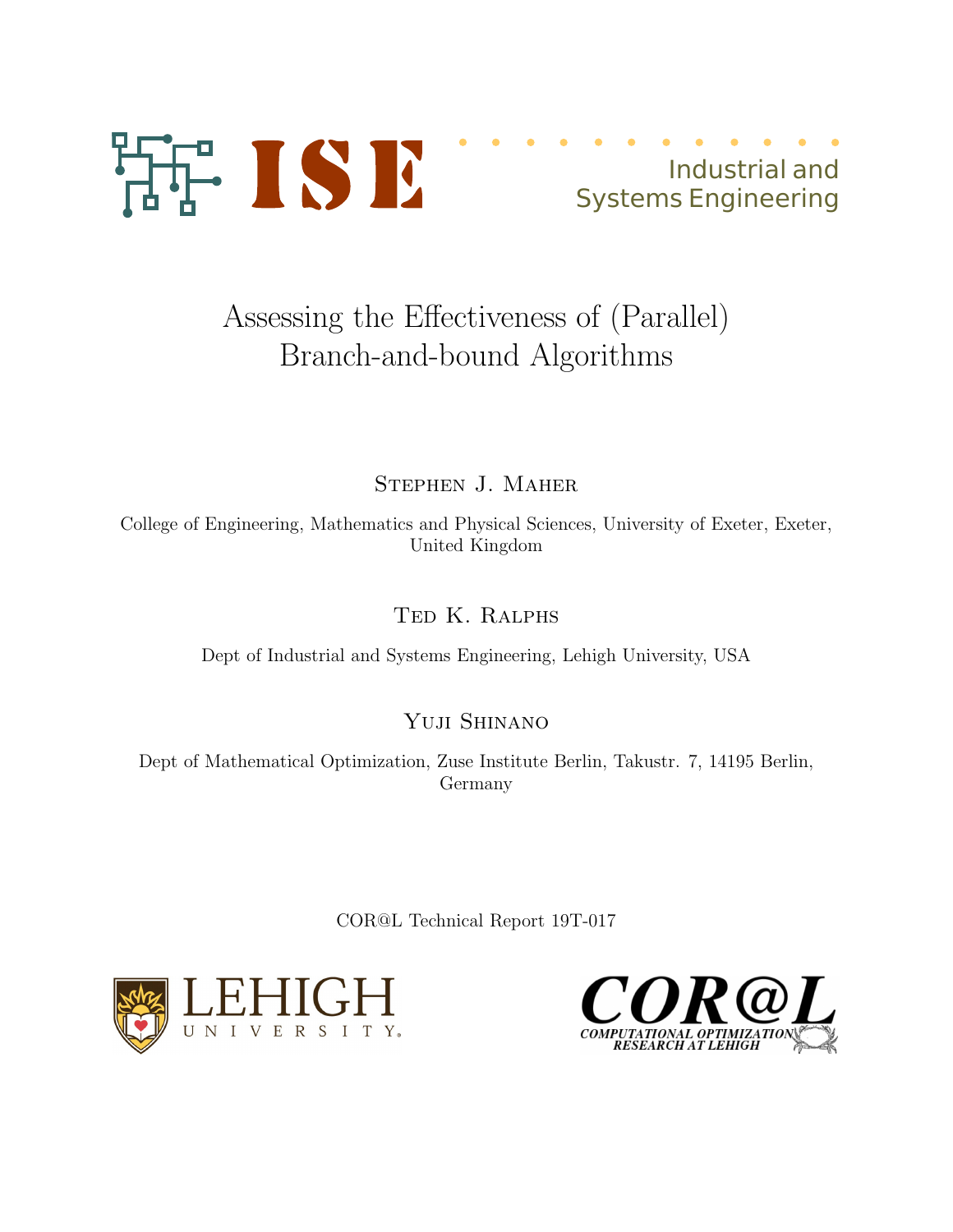## Assessing the Effectiveness of (Parallel) Branch-and-bound Algorithms

STEPHEN J. MAHER<sup>\*1</sup>, TED K. RALPHS<sup>†2</sup>, AND YUJI SHINANO<sup>‡3</sup>

<sup>1</sup>College of Engineering, Mathematics and Physical Sciences, University of Exeter, Exeter, United Kingdom

<sup>2</sup>Dept of Industrial and Systems Engineering, Lehigh University, USA

<sup>3</sup>Dept of Mathematical Optimization, Zuse Institute Berlin, Takustr. 7, 14195 Berlin,

Germany

Sep 25, 2019

#### Abstract

Empirical studies are fundamental in assessing the effectiveness of implementations of branchand-bound algorithms. The complexity of such implementations makes empirical study difficult for a wide variety of reasons. Various attempts have been made to develop and codify a set of standard techniques for the assessment of optimization algorithms and their software implementations; however, most previous work has been focused on classical sequential algorithms. Since parallel computation has become increasingly mainstream, it is necessary to re-examine and modernize these practices. In this paper, we propose a framework for assessment based on the notion that resource consumption is at the heart of what we generally refer to as the "effectiveness" of an implementation. The proposed framework carefully distinguishes between an implementation's baseline *efficiency*, the efficacy with which it utilizes a fixed allocation of resources, and its scalability, a measure of how the efficiency changes as resources (typically additional computing cores) are added or removed. Efficiency is typically applied to sequential implementations, whereas scalability is applied to parallel implementations. Efficiency and scalability are both important contributors in determining the overall effectiveness of a given parallel implementation, but the goal of improved efficiency is often at odds with the goal of improved scalability. Within the proposed framework, we review the challenges to effective evaluation and discuss the strengths and weaknesses of existing methods of assessment.

Key words: effectiveness, efficiency, performance, scalability, algorithm assessment, branch-andbound, benchmarking

<sup>∗</sup> s.j.maher@exeter.ac.uk

<sup>†</sup> ted@lehigh.edu

<sup>‡</sup> shinano@zib.de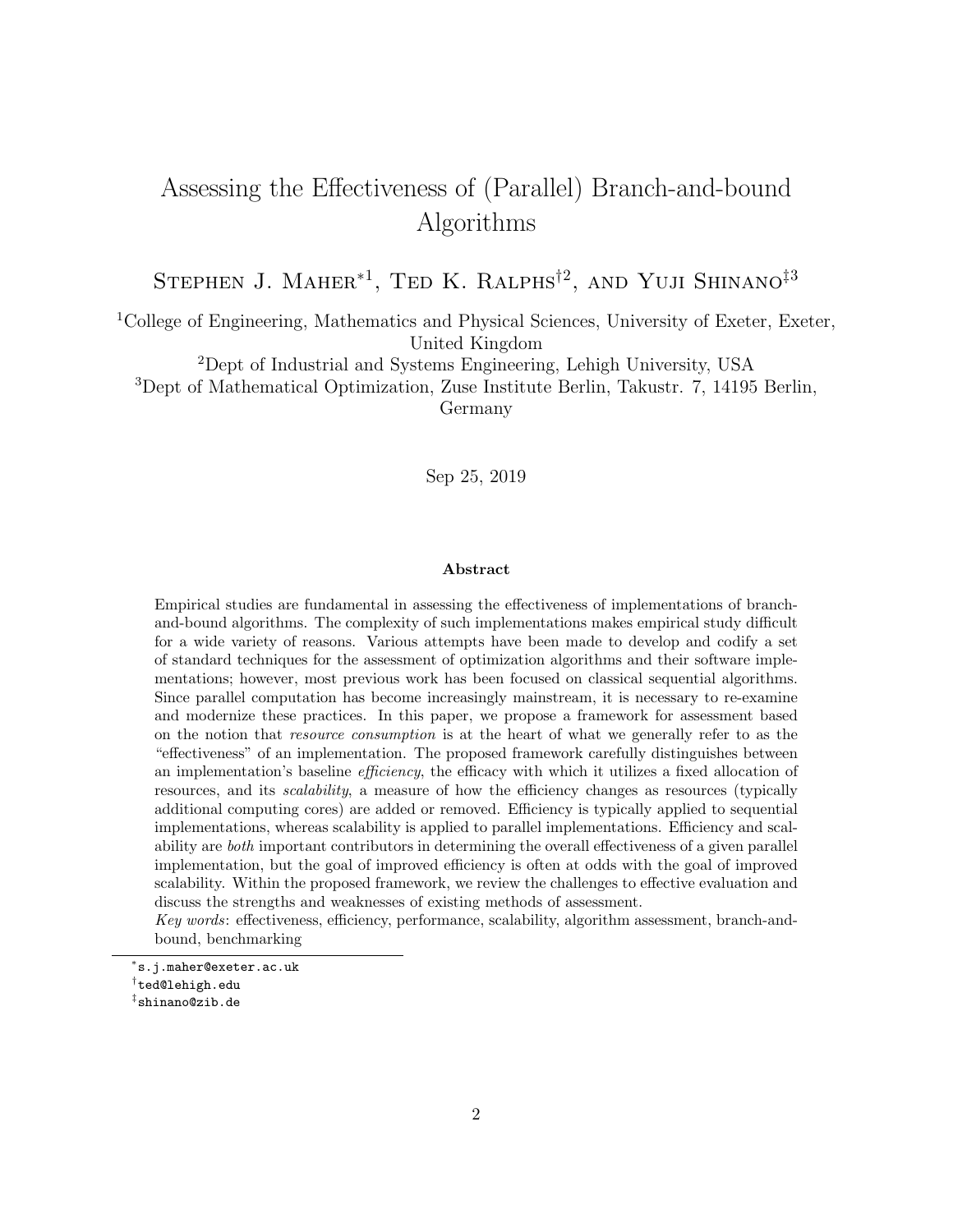## 1 Introduction

This paper considers the challenging question of how to assess and compare the widely differing implementations of what is perhaps the most well-known algorithmic paradigm for solving NPhard discrete optimization problems—the branch-and-bound algorithm. We introduce a general framework for assessing the effectiveness of branch-and-bound-based algorithms that is broadly applicable but with a particular focus on algorithms for solving difficult discrete optimization problems. We indicate how the current methodology for assessment fits into our framework and also review some of the challenges in performing such assessment. To this end, we highlight some ways that existing methods are not well-suited for measuring aspects of effectiveness, particularly in the case of parallel implementations.

As many terms are overloaded or inconsistently used in the literature when discussing the assessment of implementations one of the first challenges is to develop a clear and consistent terminology. In Section 2, we introduce a formal language for describing the measurable properties of algorithms that we use to assess them. Throughout the paper, we use the term effectiveness in a general way to denote the overall combination of these measurable properties that leads to their observed behavior in practice. Other, more common terms related to the assessment of implementations will be used in a more technical way.

Although branch-and-bound is often described as an "algorithm," its general description leaves the implementation of several critical procedures unspecified. As such, branch-and-bound is more a general algorithmic framework than a complete algorithm. In the decades since the first variant was described by Land and Doig [1960], a vast number of adaptations have subsequently been presented in the literature, making it one of the most widely implemented algorithmic approaches for solving difficult discrete optimization problems.

The flexibility of the basic framework gives it tremendous power to solve a wide variety of problems. Unfortunately, this power leads to a level of sophistication of implementations that makes rigorous assessment and comparison much more challenging. The comparison of differing implementations has traditionally been approached by assessing effectiveness on a fixed set of test instances, which must be carefully chosen in order to allow a fair comparison (or even to make comparison possible at all). Unfortunately, in some important cases, the use of a fixed test set for purposes of comparison is simply not feasible using traditional measures of effectiveness. In particular, when comparing parallel scalability, this method of assessment requires not only that instances are solvable by all implementations on a single (or a small number) of  $\text{cores}^1$ , but also that the instances are not "too easy." Obtaining a set of such test instances large enough to draw valid and generalizable conclusions is difficult, especially when comparing implementations with contrasting strengths.

Generally speaking, there are two substantially different approaches to the assessment of algorithms: theoretical and empirical. Theoretical analysis has many advantages, most notably the rigor of the underlying analysis. It also eliminates many of the difficulties and confounding factors related to properties of the hardware, programming language used, compiler, programmer skill, and other extraneous environmental factors that interfere with analysis of the algorithm itself.

<sup>&</sup>lt;sup>1</sup>We use this term throughout to informally refer to units of hardware capable of doing a single sequential computation.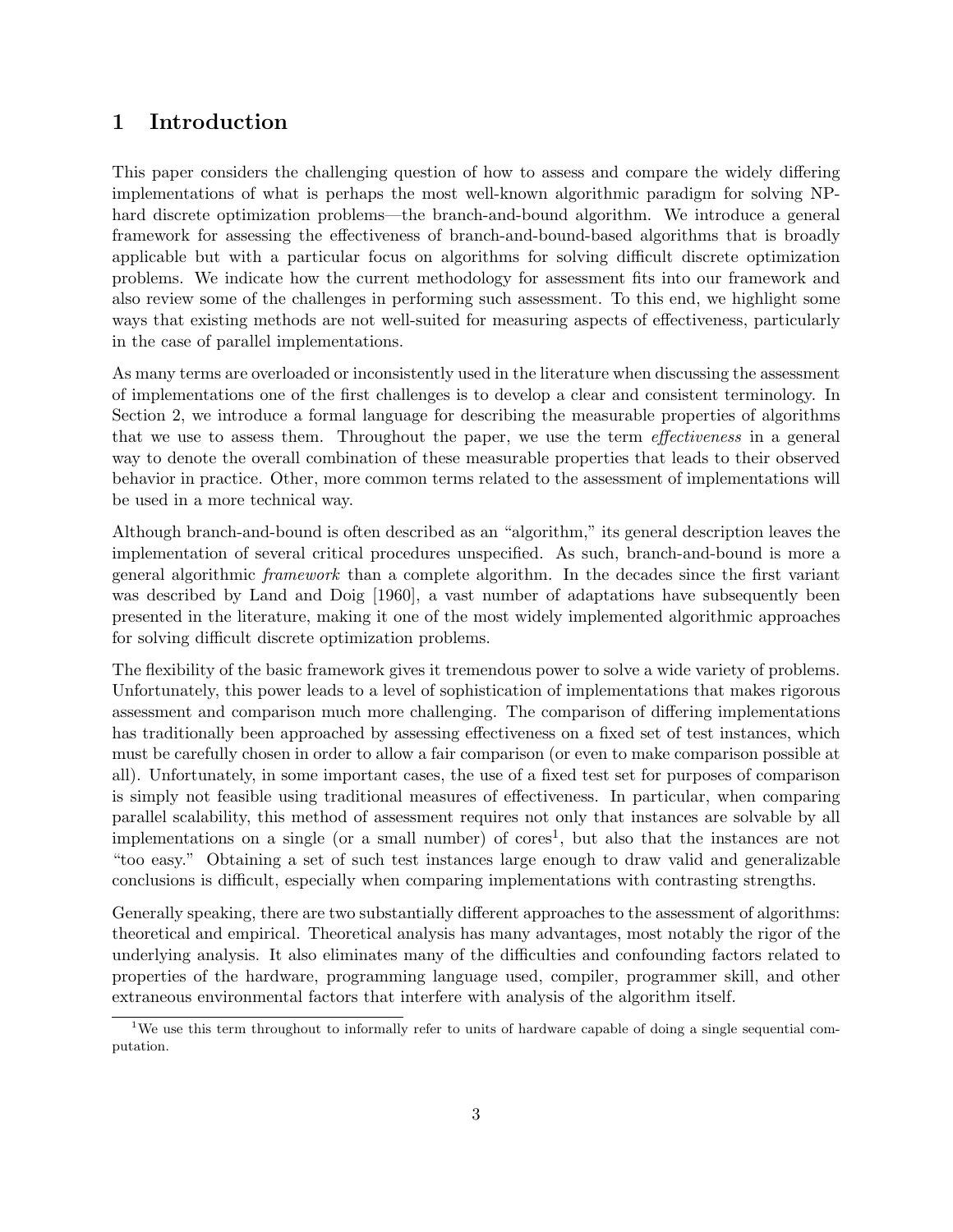Unfortunately, in the case of discrete optimization, the tools for theoretical analysis that currently exist are largely inadequate for the task. The worst-case measure by which implementations are traditionally judged in a formal complexity analysis (due to the difficulties associated with doing an average-case or other types of analysis) is not capable of distinguishing between variants of branch-and-bound, all of which are theorized at present to have the same or similar worst-case behavior. That leaves little option but to compare implementations empirically.

Within the empirical realm, computational experimentation is the main tool employed by researchers for assessing the relative effectiveness of both algorithms and software. While there has long been a heavy reliance on computational experiments, relatively little effort has gone into the development of a rigorous science of experimental analysis for algorithms. While some best practices have been discussed, much of the early work is now dated and newer technology calls for updated techniques that unify concepts of analysis for both sequential and parallel implementations. In what follows, we propose a unified framework for assessing the effectiveness of algorithms.

#### 1.1 Basic Setting

A (mathematical) optimization problem is that of determining

$$
z^* = \min_{x \in \mathcal{F}} f(x),\tag{1}
$$

where  $f : \mathbb{R}^n \to \mathbb{R}$  is a given objective function and

$$
\mathcal{F} = \{ x \in \mathbb{Z}^p \times \mathbb{R}^{n-p} \mid g_i(x) \le b_i, 1 \le i \le m \}
$$

is the feasible set. We assume for convenience that f is continuous and  $\mathcal F$  is compact so that the minimum exists. A class of such optimization problems is a parametric family in which the feasible regions and objective functions have a certain well-defined structure, i.e., the functions,  $f(x)$  and  $g_i(x)$ , are from a particular class (e.g., linear functions) that are parameterized on certain input data. In such a case, specific values of the input parameters correspond to a specific *instance* in the class. Typically, a class contains instances with arbitrarily large numbers of variables and constraints.

Discrete optimization problems can be roughly defined as those for which at least some fixed proportion of the variables must take integer values in all feasible solutions. Such problems are particularly amenable to solution by a search algorithm, such as branch-and-bound. We do not describe branch-and-bound itself in detail, since it is well-described in many other places. For a formal description of branch-and-bound in the context of solving discrete optimization problems, including an introduction to the issues arising in its parallelization, we refer the reader to Ralphs et al. [2018].

We consider only exact algorithms. Such algorithms produce both an optimal solution  $x^* \in$  $\operatorname{argmin}_{x \in \mathcal{F}} f(x)$  to (1) (when required) and a proof of the optimality of that solution (or a proof that some alternative termination criteria have been satisfied). This proof usually comes in the form of a *branch-and-bound tree* (see Güzelsoy and Ralphs [2007] for details on how such a tree encodes a proof) that provides global upper and lower bounds on  $z^*$  (upper and lower bounds are more generally referred to as *primal* and *dual*, respectively, to allow for the possibility that the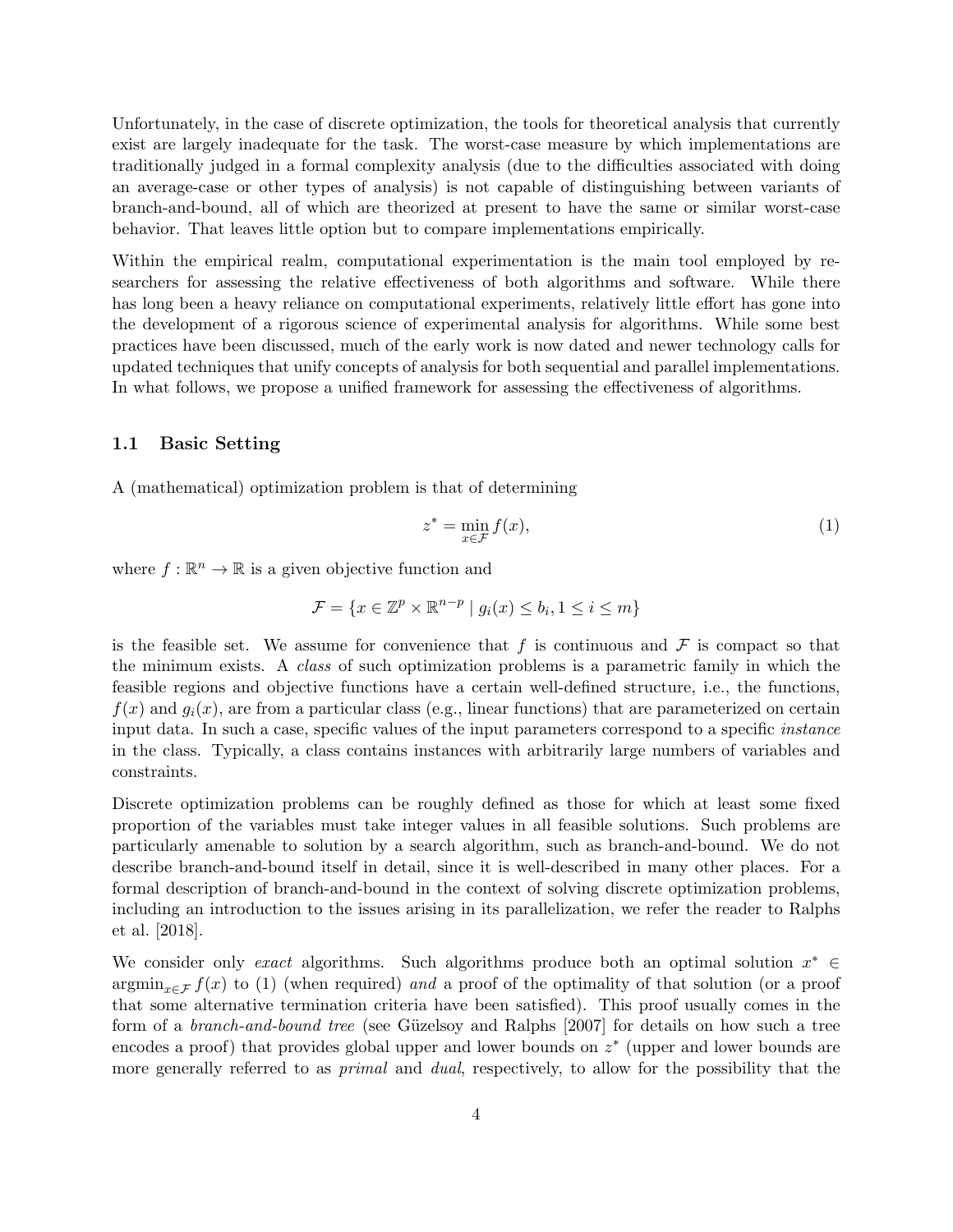sense of the optimization is maximization). These bounds are updated throughout the solution process and the algorithm usually terminates when they are (approximately) equal. In cases of early termination, such as when reaching a time limit, the reported bounds are likely not equal but are nevertheless valid.

A fully rigorous empirical analysis requires distinguishing between an algorithm and its software implementation. This in turn requires distinguishing between factors arising from i) properties of the algorithm itself (as a mathematical abstraction); ii) incidental properties of the software implementation (compiler, language, operating system kernel, etc.); and iii) incidental properties of the hardware on which the experimentation is done (memory hierarchy, network topology, etc.). Such an analysis would obviously be painstaking and impractical, but it's still important to acknowledge that the inability to account for these confounding variables is a significant limitation. An accounting of the full range of confounding variables is beyond the scope of this paper. In acknowledgment of these challenges, we have, however, endeavored to use the term implementation whenever we are speaking of the assessment of a particular algorithm, since it is the implementation, not the algorithm itself, that is actually being assessed.

There are innumerable practical aspects that we do not fully address in this work. It is unavoidable that different implementations may produce different solutions and different proofs for the same problem—this is one of the difficult challenges we face. Most implementations do not actually output the proof they construct (parts of the proof that are no longer relevant are typically discarded to save memory), but rather only output the upper and lower bounds. Finally, as the computations are done in finite precision arithmetic, the proofs produced are only approximate (see, e.g., [Lilja, 2004]). While numerical issues arising from the use of floating point computation and other practical limitations of typical implementations are important in the study of these algorithms, they are less important in practice and have little impact on the development of the concepts presented here. We therefore avoid unnecessary discussion of these details.

#### 1.2 Previous Work

Assessing the relative effectiveness of algorithms for solving mathematical optimization problems and their software implementations dates back as far as the earliest packages for solving such problems. Since the early days of computing, scores of papers have endeavored to present comparisons of the software implementations of various algorithms. One of the first efforts to systematically evaluate optimization software is presented by Hoffman et al. [1953] in the context of evaluating solvers for linear optimization problems (LPs). Due to the inherent limitations of theoretical analysis of these algorithms, such empirical comparisons have been crucial in assessing progress in the field and in evaluating the merit of different algorithmic approaches. In the decades since, computational research has become mainstream and an enormous number of papers have been published that touch on the issues surrounding empirical research in general. We do not attempt to survey this entire literature, but rather refer the reader to the general overview given by Lilja [2004]. In what follows here, we briefly review the most closely related works from the optimization literature.

The dependence on empirical assessment for research in optimization algorithms has prompted many calls for improved standards and guidelines. One of the early works suggesting standards for computational experiments was from Ignizio [1971], who argues that such standards are required to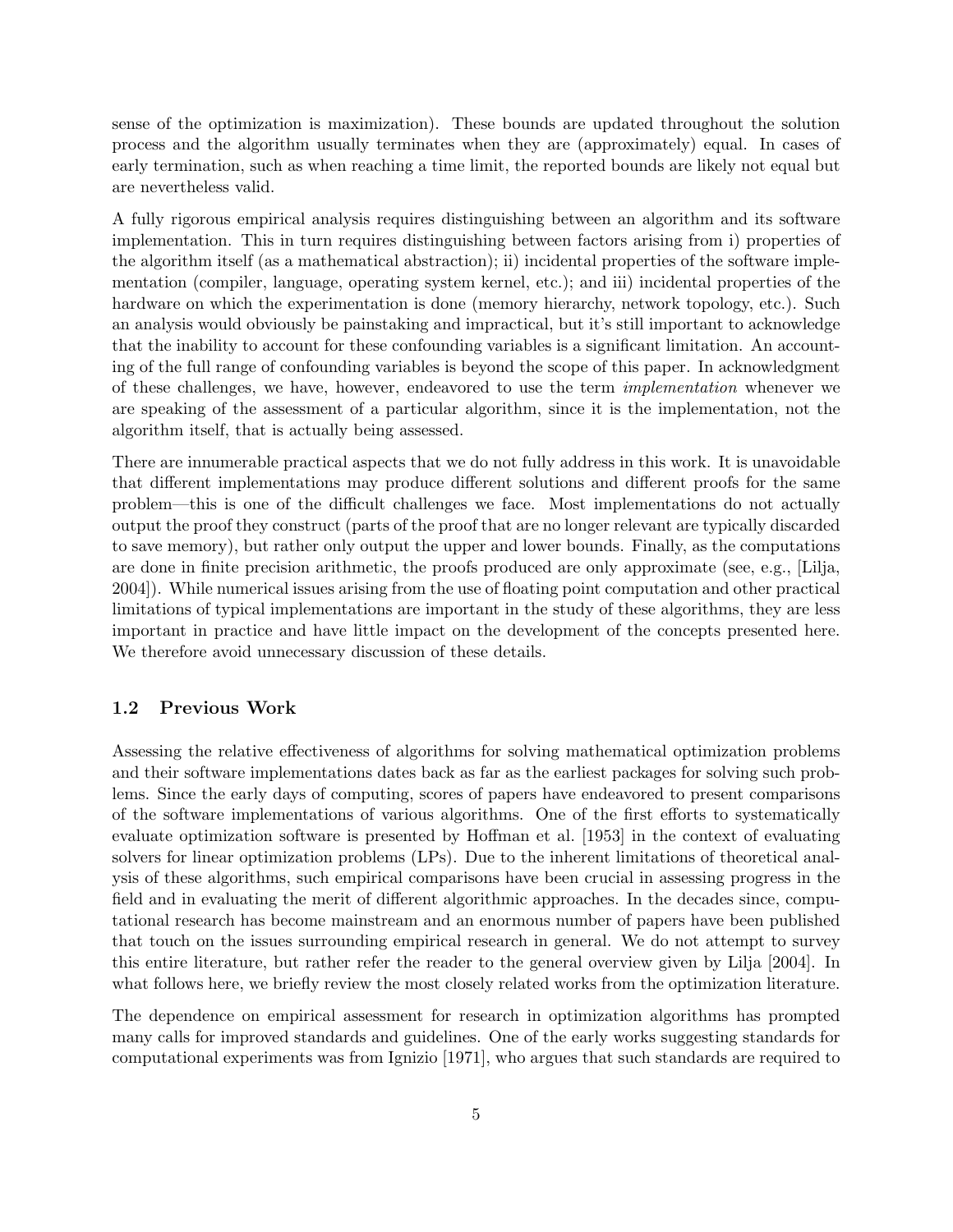maintain the high status of research in the field. The need for standards has lead to various attempts at laying out guidelines to direct researchers in performing computational experiments. One set of recommendations are provided by Crowder et al. [1978], covering the experimental design, the selection of test instances, and the possible measures for comparing algorithms. Building upon the work of Crowder et al. [1978], Jackson et al. [1990] presents an updated set of guidelines for the reporting of computational results. While the guidelines presented by Jackson et al. [1990] are not prescriptive, they do highlight a number of factors that should be considered when conducting computational experiments. Following the report on the guidelines by Jackson et al. [1990], a number of suggestions about conducting experiments have also been made by Greenberg [1990]. Later, another survey of many recommended best practices for experimental analysis was given by Johson [2002].

The heavy reliance on empirical assessment in computational mathematical optimization has lead to a number of proposals for increasing the rigor with which such analysis is done, but these have not met wide adoption. One of the most comprehensive proposals for a more scientific approach to the empirical analysis of algorithms was developed by McGeoch [1987] in her dissertation (and in a later book [McGeoch, 2012]). This was followed by a call by Hooker [1994] for an empirical science of algorithms and a call by Moret [2002], Moret and Shapiro [2001] for the development of a discipline of experimental algorithmics. This more scientific approach is to be set apart from the more theoretical aspects of the analysis of algorithms, with a particular focus on the evaluation of practical implementations. The difficulties associated with computational experiments are further discussed in a subsequent paper by Hooker [1995] with a focus on the evaluation of heuristic methods. Further, Coffin and Saltzman [2000] proposed methods for statistically analyzing experimental data.

More recently, a review of the best practice for comparing optimization algorithms is presented by Beiranvand et al. [2017]; however, the discussions are primarily focused on continuous, unconstrained optimization algorithms. A more in-depth discussion related to guidelines for computational experiments is presented by Kendall et al. [2016]. The focus of Kendall et al. [2016] is the development of good laboratory practice for performing optimization-based research. An important topic relevant to discrete optimization algorithms that is discussed by Beiranvand et al. [2017] is the presentation of empirical data—particularly methods for visualizing the results of computational experiments. There has been some limited work done on this topic over time (see [Coffin and Saltzman, 2000, Dolan and Moré, 2002, Johson, 2002, Sanders, 2002), but more focus is needed on this often overlooked yet important topic.

Another topic that deserves more focused attention is the development of suitable objective measures for assessing algorithm effectiveness. While Crowder et al. [1979] covers all aspects of algorithm evaluation, the literature on current practices regarding measures of effectiveness is limited. Primarily, Crowder et al. [1979] examines the classical measures of CPU time and iteration counts. Additionally, Crowder et al. [1979] propose the observed rate of convergence, which is aimed at assessing the empirical effectiveness of iterative algorithms (in contrast to the theoretical rate of convergence, which is a worst-case measure). The discussion presented by Ahuja and Orlin [1996] reviews measures that can aid in gaining further insight into the behavior of an algorithm. The suggestion by Ahuja and Orlin [1996] is to evaluate algorithms using representative operation counts. This measure is aimed at controlling effects that are attributable to irrelevant details of the implementation and have little to do with assessment of the mathematical algorithm itself. Moret [2002]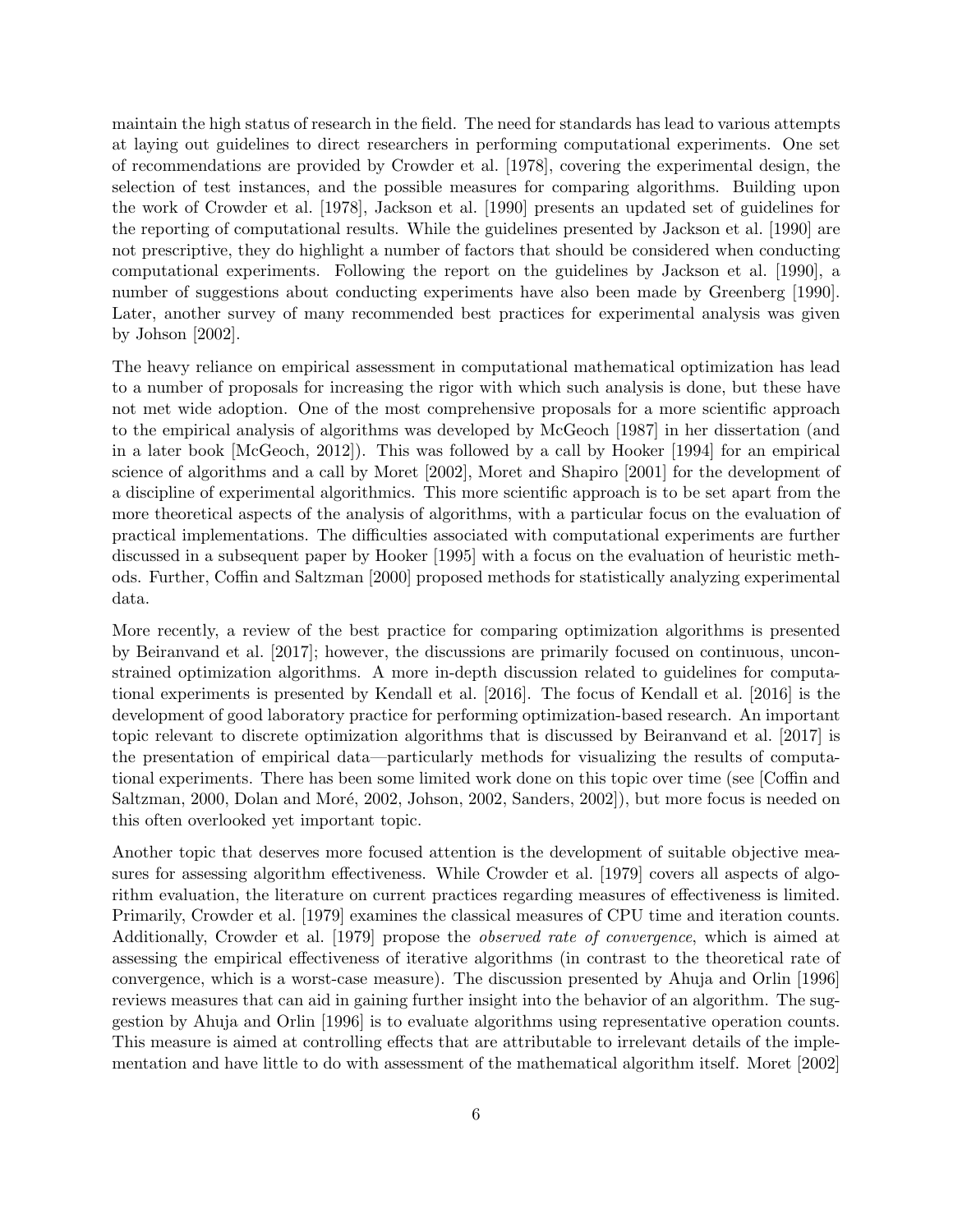discusses choosing an appropriate measure, but makes no specific recommendations. McGeoch [1987, 2012] also discussed the choice of suitable measures in her work.

Most of the work mentioned so far has focused purely on optimization software designed to run on a single core. The growth in multi-core computing technology introduced a wide array of additional challenges in assessing the effectiveness of software implementation. As a result, many papers were produced describing not only the implementation of parallel algorithms, but also how to measure their performance. Many of the early papers focused on the most straightforward measures of strong scalability (defined in Section 2.2), such as parallel speed-up. Barr and Hickman [1993a,b] summarize the general issues surrounding assessment of parallel implementations and discuss how to compute parallel speed-up, also observing that anomalous behavior, such as super-linear speedup, is possible in some cases. They observe that the proper evaluation of parallel scalability (defined later in Section 2.2) can lead to advances in the underlying sequential implementations.

Despite the continued use of speed-up on a fixed test set as a measure of scalability, it was already observed in the early days of parallel computing that this method of evaluation has many drawbacks. Amdahl [1967] famously noted that as long as there is a certain fraction of the computation that is inherently sequential, the parallel speed-up that can be achieved on a fixed computational task will be limited, no matter how many additional resources are utilized. This observation is easily borne out in practice. To overcome this limitation, it is necessary to scale up the computational task itself as the resources are scaled in order to maintain an efficient usage. This more nuanced view was first promoted by Gustafson [1988] and was later taken up by many other authors, resulting in the development of the notion of weak scalability. Kumar and Gupta [1994] summarize many of the works from a large body of literature related to assessing scalability and describe notions similar to weak scalability, though they do not use the term. A thorough yet succinct introduction to parallelization and different notions of scalability can also be found in Chapter 5 of Hager and Wellein [2011]. We discuss how these notions fit into our own framework in Section 2.2.

#### 1.3 Contributions

This paper presents a unified framework for assessment that incorporates independent yet interlinked concepts of effectiveness—*efficiency* and *scalability*. These concepts link the assessment of sequential and parallel algorithms, traditionally analyzed in different ways. At the core of the proposed framework is an abstract concept of resource consumption based on the following ideas.

- The notion that *resource consumption* is at the heart of what is meant by "effectiveness" and that assessment is primarily concerned with measuring how efficiently resources are being used, as well as the trade-offs between different resources.
- The clear separation of baseline *efficiency*, applicable in an environment with fixed resources, and scalability, applicable to environments with dynamically allocated resources.
- The differentiation of traditional measures of efficiency, from measures of progress and measures of work, which can be used as proxies and allow the comparison of computations that cannot be completed in a reasonable amount of time.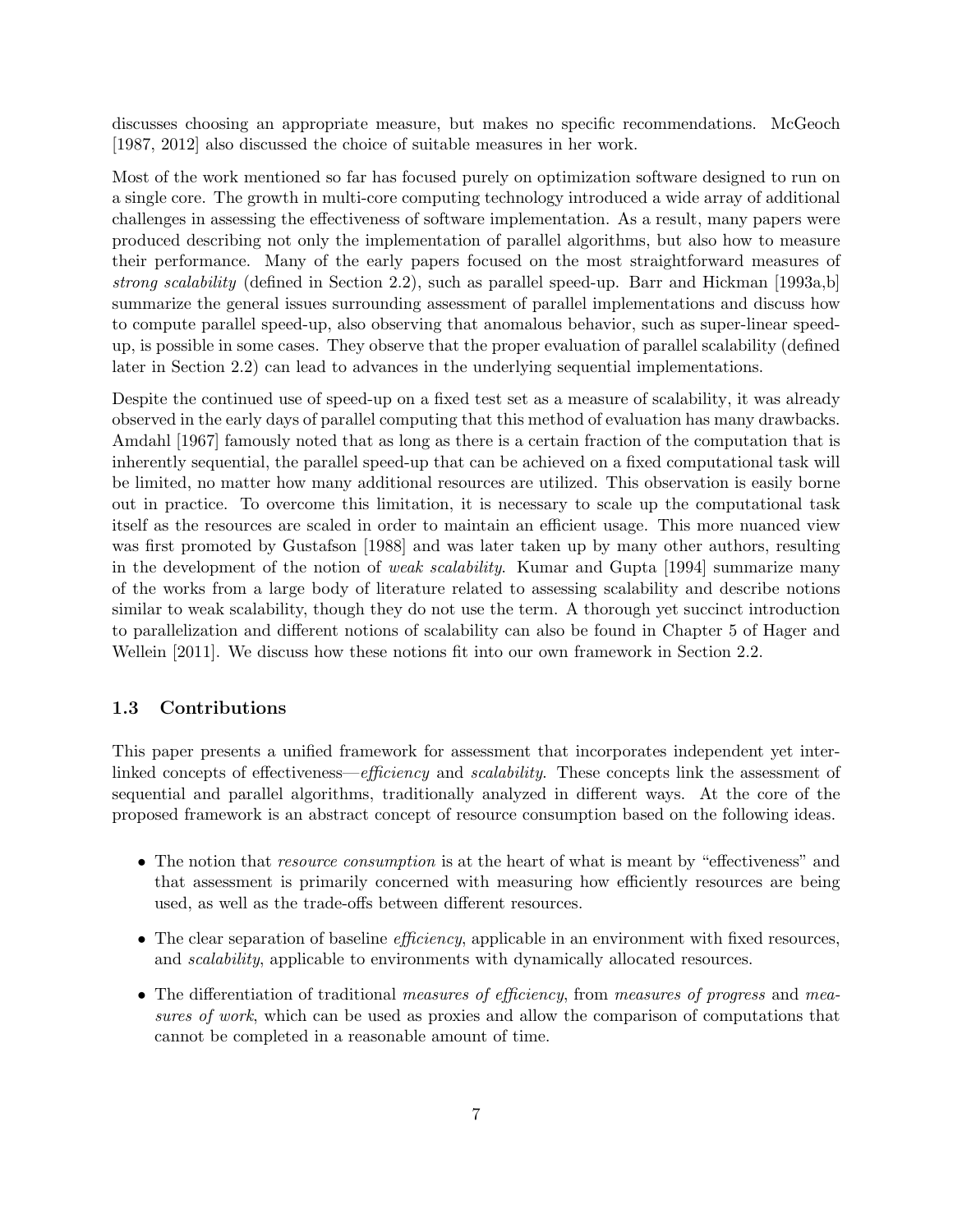• A proposal for measuring weak scalability (defined later) based on a chosen measure of progress that is more robust than the more familiar *strong scalability* that is typically used to assess parallel implementations.

Through the lens of this framework, we discuss the strengths and limitations of existing practices for the assessment of both sequential and parallel implementations of branch-and-bound algorithms. To the best of our knowledge no recent discussion of this topic has attempted to view assessment in this broad fashion. We hope this work contributes to the continued development of best practice for assessment, but emphasize that it is intended more as a starting point than a final conclusion.

A key part of this work is to highlight a fundamental and vexing challenge in designing effective parallel algorithms: the fact that the goal of achieving scalability and the goal of achieving efficiency may be at odds, especially for branch-and-bound implementations. Better baseline efficiency very often leads to decreased scalability. Although baseline efficiency is generally thought of as critically important, good scalability matters more in the limit. Whether efficiency or scalability is more important in actual practice depends crucially on the environment in which the implementation will be deployed. This is why assessing and comparing implementations requires the separate analysis of efficiency and scalability. It's also why one cannot always say whether one implementation is "better" than another. The measure of goodness has multiple objectives.

To aid the exposition of the concepts in this paper, examples from various computational experiments are presented. These computational experiments involve using various branch-and-bound implementations—sequential and parallel—to solve the instances from the MIPLIB2010 benchmark test set [Koch et al., 2011]. Due to limitations of the comparison methods being described, it is not possible to use all instances of the test set in every example. In each of the following examples, the method for selecting the instances is clearly described. All computational experiments have been conducted using a cluster of Intel Xeon E5-2670 CPUs with 2.50GHz and 6.6 GB memory per core.

## 2 Assessing Effectiveness

One way of informally formulating the goal of assessment is as a methodology for approximating the (cumulative) probability distribution function of some measure of effectiveness across all instances in a certain class. When comparing implementations, it is the true probability distributions that we would ideally like to use for comparison, but because the true distributions are unknown, we must approximate them by determining the empirical cumulative distribution function (CDF) with repsect to a smaller set of test instances that are chosen so as to be representative of the full class (see Section 3.3). This is a rough approximation at best and a uniform probability distribution is typically assumed for simplicity. Solution of these instances constitute the benchmark computation. In general, there are two distinct steps in comparing the effectiveness of algorithm implementations:

- 1. Measure the effectiveness of each implementation with respect to one or more chosen measures on a set of selected instances individually.
- 2. Aggregate this data for each implementation and then produce either summary statistics or a visualization (or both) that enables valid conclusions to be drawn about effectiveness across an entire test set (and ultimately across an entire class of instances).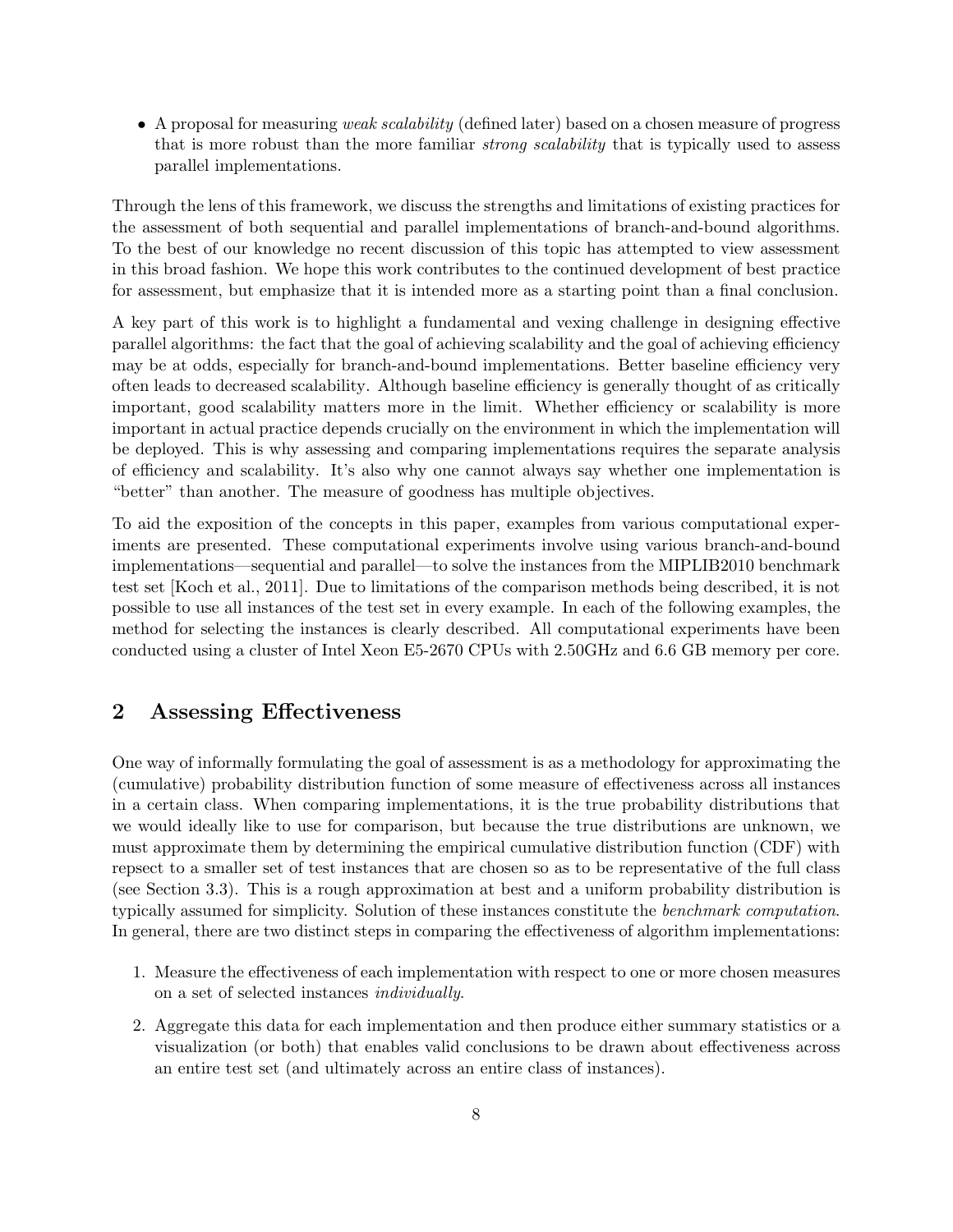The goal of the latter step is typically to identify which algorithm is "better." This choice is obviously subjective. So the goal in summarizing and/or visualizing is usually to enable the reader of the study to draw their own conclusions based on the data. Any general conclusions regarding dominance of one implementation over another should ideally be done using statistical methods, as mentioned earlier, though this is difficult to do in a rigorous way.

A central aspect of our framework for assessing the effectiveness of an implementation is the measurement of the resources required to perform the benchmark computation.

**Definition 1.** A resource is an auxiliary input, some measurable quantity of which is required to produce the result of a computation.

The notion of a resource is most typically associated with hardware, primarily compute cores and memory, but the notion is very general and can also include more abstract things like *energy*. The underlying assumption is that the required resources have a cost and that the goal of the computation is to minimize the overall cost. One important resource that is not concretely associated with physical hardware is time, the measurement of which is both crucial and difficult. Two differing notions of time are *wall clock* and *CPU* time.

**Definition 2.** Wall clock time is a measure of the amount of real time required to perform a computation.

**Definition 3.** CPU time is a measure of the actual number of atomic operations required to perform a computation, typically scaled by the amount of real time required to perform such an operation.

In the case of a sequential computation on a single core, CPU and wall clock time typically do not differ much and the distinction may be unimportant. The distinction is crucial in the case of measuring the effectiveness of parallel implementations. In parallel computations, core hours are a related resource that may be limited both in total quantity and in the rate at which they are delivered. The way in which core hours are allocated to a computation plays a rather unique role in the analysis, as further described in Section 2.2. For now, we simply note that, assuming no other computational tasks are competing for these resources during testing, the number of core hours allocated to a computation is simply the wall clock time multiplied by the number of cores. For a more detailed discussion of the details of time measurement we refer the reader to Lilja [2004].

In what follows, we distinguish carefully between the two aspects of effectiveness that were mentioned earlier. *Efficiency* measures the effectiveness with which an implementation utilizes a fixed set of allocated resources. Scalability considers the trade-off between resources that can be allocated dynamically (e.g., using more cores to reduce the wall clock time).

The scalability and efficiency of an implementation combine to determine how effective it will be in practice. However, one must carefully consider the trade-off between these when designing algorithms in modern computing environments. It is possible for an implementation to have good baseline efficiency and poor scalability, as well as the reverse. An example of such behavior is shown in Table 1, which presents the wall clock execution times for the parallel implementation of both a naive branch-and-bound algorithm for solving the knapsack problem, implemented using the ALPS framework (see Xu et al. [2009] for a complete description), and the branch-and-bound algorithm of a representative commercial solver. The naive implementation, due to its lack of sophisticated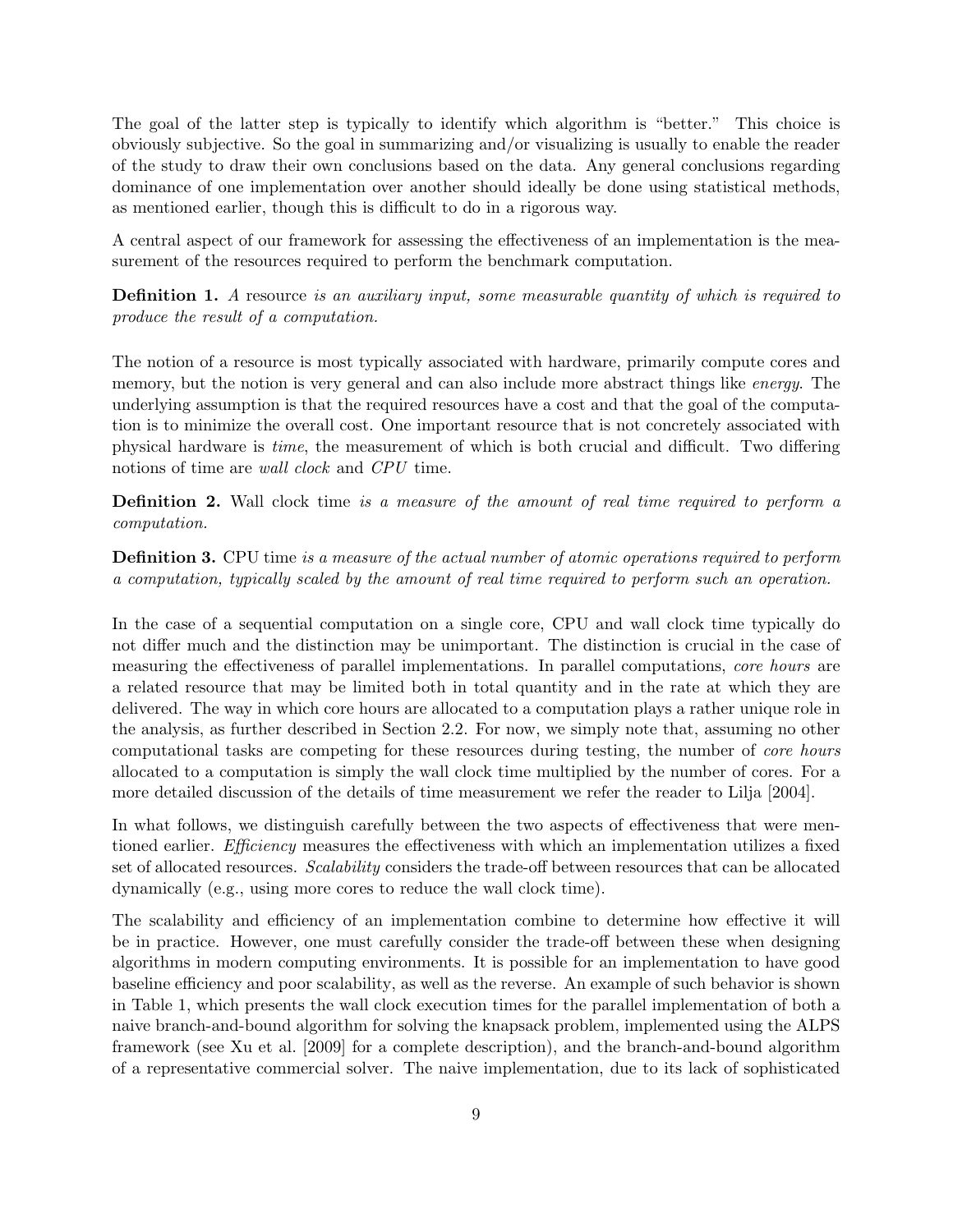| Cores            |         |        |        | 16     | 32     |
|------------------|---------|--------|--------|--------|--------|
| ALPS (sec)       | 132.835 | 75.133 | 43.736 | 22.212 | 13.339 |
| $Speed-up$       |         | 1.768  | 3.037  | 5.98   | 9.958  |
| Commercial (sec) | 0.01    | 0.01   | 0.02   | 0.03   | 0.22   |
| $Speed-up$       |         |        | 0.5    | 0.333  | 0.045  |

Table 1: The solution times and parallel speed-up (see Section 4.2.2) for ALPS and a commercial implementation when solving a knapsack problem instance.

algorithmic features, requires significantly more time than the commercial implementation on a single core but exhibits good reductions in the required time as the number of cores is increased (i.e., good scalability). For the commercial implementation, the addition of more cores results in a longer solution time, due to its excellent baseline efficiency—making the efficient use of additional resources difficult. This is obviously an extreme example, but it helps illustrate the trade-off between efficiency and scalability.

The relative importance of efficiency and scalability in practice is a function of a number of factors, including, but not limited to, the environment in which the algorithm will be deployed and the properties of the instances to be solved. The fact that different implementations are tuned for different environments is one of the things that makes comparison difficult. When comparing implementations, it is important to take into account and measure these differing properties, in order to gain more insight into the trade-offs between them.

#### 2.1 Efficiency

Building on the abstract notion of resource consumption introduced above, a measure of efficiency is defined as follows.

**Definition 4.** A measure of efficiency for a given benchmark computation is the amount of one chosen resource that is required to perform that computation, with the level of all other resources fixed.

In a classical analysis, the number of cores is typically fixed and the required wall clock time is the resource that is measured. This leads to the traditional view of "efficiency" as a property of sequential implementations. By allowing resources other than wall clock time to vary, however, we obtain alternative measures of efficiency that can be applied to parallel algorithms. For example, we could fix the amount of wall clock time and memory, asking instead how many cores a parallel implementation would require to complete a given computation.

In cases where a particular benchmark computation cannot be fully completed with the allocated resources, an alternative is to use a measure of progress or a measure of work as a proxy.

**Definition 5.** A measure of progress is an estimate of (or proxy for) the fraction of a benchmark computation completed by an implementation, given a fixed bundle of resources.

Measuring progress is far from straightforward in many algorithmic contexts, especially with respect to branch-and-bound. If a reliable measure of progress were to exist, however, this would allow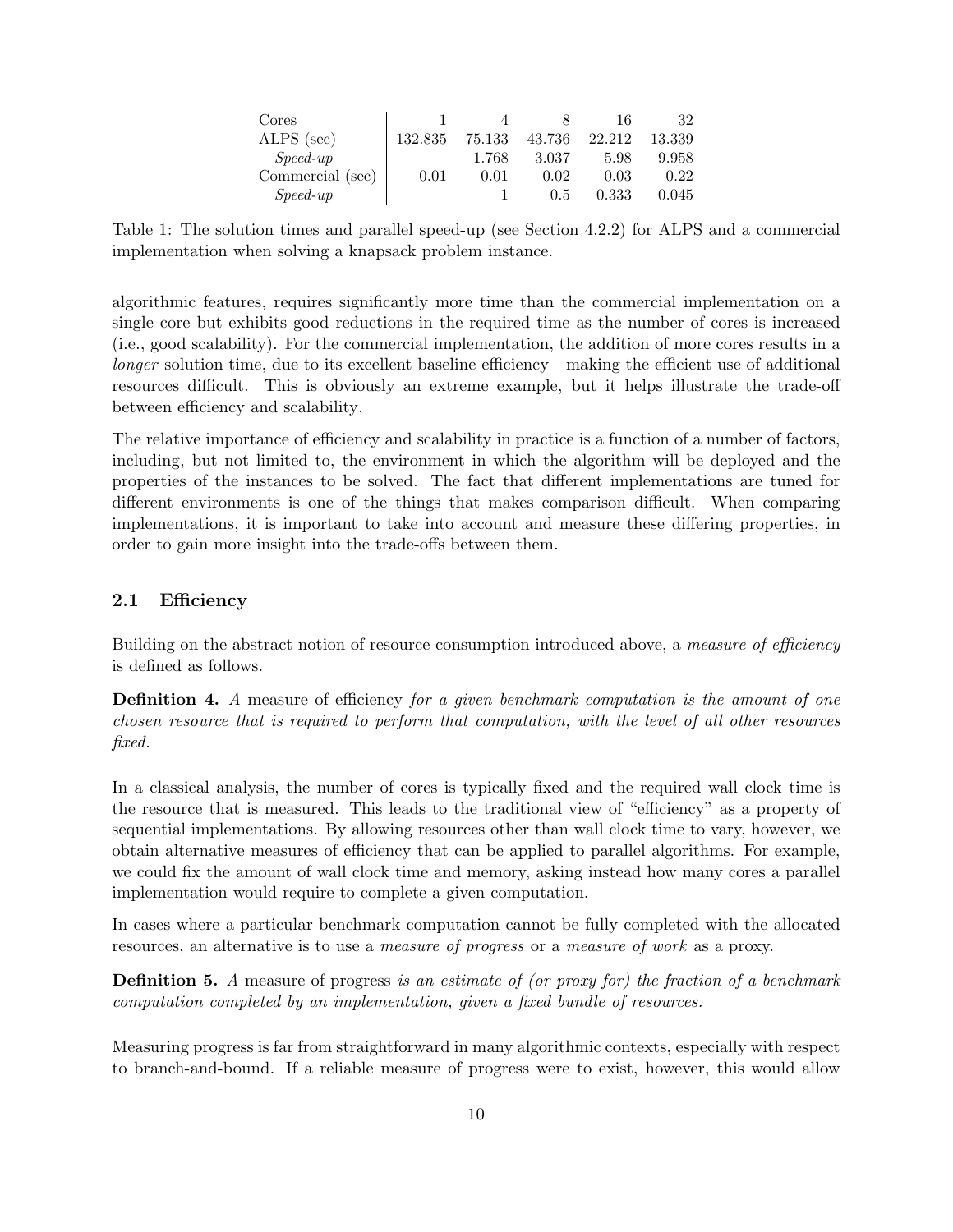comparisons to be carried out on the basis of efficiency without requiring a benchmark computation that could be completed under all experimental conditions with all implementations, addressing one of the key difficulties discussed earlier.

Unfortunately, no measure of progress proposed for branch-and-bound to date can be considered effective in practice. There have been a number of attempts to develop methods of estimating tree size [Anderson et al., 2018, Belov et al., 2017] and these seem to be the most obvious candidates for a measure of progress. Statistical estimates have also been shown to be viable in some contexts [Anstreicher et al., 2002]. We discuss later in this paper how the primal integral of Berthold [2013] may hold promise in some limited contexts.

As an alternative to measuring progress, and as a proxy for efficiency, it is possible to directly measure the amount of work that has been performed during a computation. Measuring the amount of work can be much easier than measuring efficiency and progress.

**Definition 6.** A measure of work is a direct measure of the amount of work done in performing a benchmark computation, generally expressed in terms of the number of atomic units of computational effort executed in order to perform the computation.

The work performed during a computation is usually defined as a count of the number of times some set of defined atomic operations are performed. For example, this could be the number of arithmetic operations performed, the number of times a certain bounding subproblem is solved, or the number of branch-and-bound nodes enumerated.

Unfortunately, simply measuring the amount of work does not indicate how the work contributed to the progress of the computation, i.e., whether the work was useful. This is particularly true in the context of branch-and-bound algorithms for the solution of discrete optimization problem, where the goal is typically to limit the amount of work done that was useless in hindsight, e.g., time spent pursuing sub-trees that turn out to contain an optimal solution. For this reason, measures of work are not often good indicators of efficiency and don't indicate much about progress in this context. Nevertheless, they are useful in some contexts, especially in measuring parallel scalability, where simply maximizing the throughput of computational tasks can be an important goal.

#### 2.2 Scalability

Scalability is a property of an implementation deployed in a dynamic computing environment and specifically addresses the notion that the bundle of resources required to perform a certain benchmark computation is not unique—there is a natural trade-off of some resources for others. The most often analyzed trade-off is between wall clock time and cores. By increasing the number of cores by a factor of  $N$ , we hope that the wall clock time time required to complete a given benchmark computation, such as solve an MILP instance to optimality, can ideally be reduced by a factor of  $1/N$ . In other words, the computation should ideally be completed in the *same number* of total core hours (see Section 2), no matter how many cores are supplied. Unfortunately, this rarely occurs in practice. Typically, the use of more cores introduces overhead. As a result, an increase in the number of cores also increases the total number of core hours required to complete a computation—the computation becomes less efficient.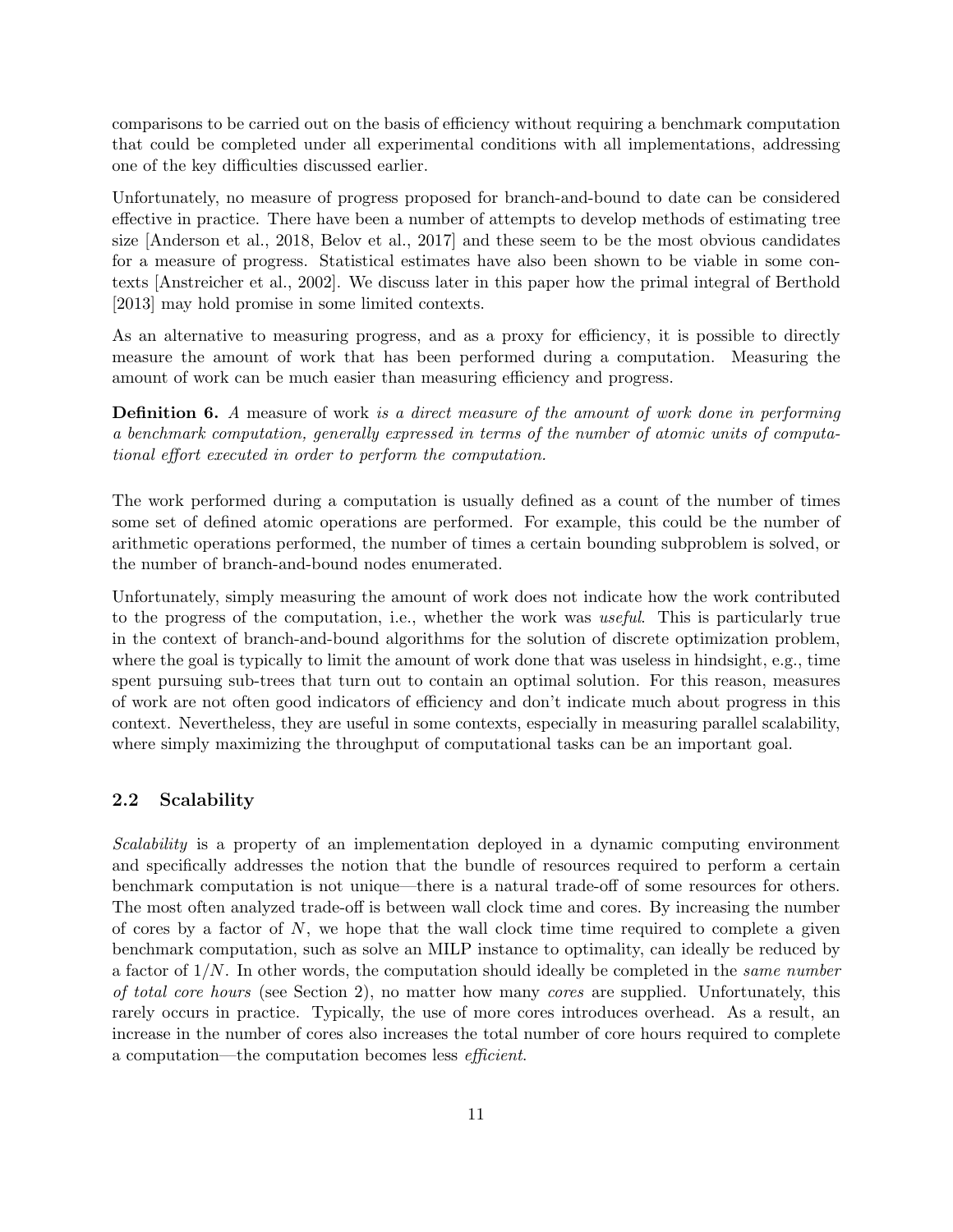We think of scalability analysis abstractly in our framework as the analysis of how some measure of efficiency changes as the bundle of resources is varied in some way. A canonical analysis, as described above, investigates the trade-off between cores and wall clock computing time, but other trade-offs could also be analyzed. In the literature, the term scalability may be used to refer to many different aspects of an implementation or a hardware platform. We use it here to refer to two distinct concepts, known as strong and weak scalability, which we now formally define.

Strong Scalability. Strong scalability is the ability of a particular implementation to exploit the trade-off between two resources with respect to a single benchmark computation.

Definition 7. Strong scalability is the change in the level of one resource required to perform a benchmark computation, as a function of the level of a second resource, with all other resources fixed.

A classical (strong) scalability analysis involves a systematic assessment of the trade-off between time and cores. When the number of cores allocated to a computation that originally took wall clock time T is increased by a factor of  $\alpha$ , we ideally hope that the wall clock time required is reduced to  $T/\alpha$ 

Strong scalability appears to be a very natural way of measuring the effectiveness of a parallel algorithm as resources are scaled, but it has some significant issues in practice, as mentioned earlier in Section 1.2. To see why, note that all computations involve a certain fraction that is inherently sequential (for example, reading in the data). For a fixed test set, as the number of cores is increased, this part of the computation eventually becomes such a high fraction of the total that no additional scaling is possible beyond a certain point (this is known as Amdahl's Law [Amdahl, 1967]). This is one of the many challenges faced when using a single test set in performing a scalability analysis. Unfortunately, as we describe below, there are even more significant challenges to be faced when not using a fixed test set.

Weak Scalability. The contrasting concept of *weak scalability* is both more difficult to define and more difficult to measure, though it has significant *theoretical* advantages over strong scalability. Weak scalability measures the effect of increasing exactly one of the available resources while simultaneously scaling the computation itself. In other words, we do not necessarily limit the testing to a single fixed benchmark computation. This concept results in the slightly vague definition below, which differs slightly from the similarly vague alternatives appearing in the literature but still captures the essence of what is meant conceptually by weak scalability.

**Definition 8.** Weak scalability is the amount of additional computation that can be done as the level of a single resource is increased, holding all other resources fixed.

The resource being increased is usually cores. Meanwhile, the wall clock time allocated to the computation remains constant. Hence, we are typically measuring how much more useful computation (not just work) we can get done with more cores, but the same amount of wall clock time. Although it is not exactly clear what is meant by "the amount of additional computation" in the above definition, it should be clear why measuring this kind of scalability requires varying/scaling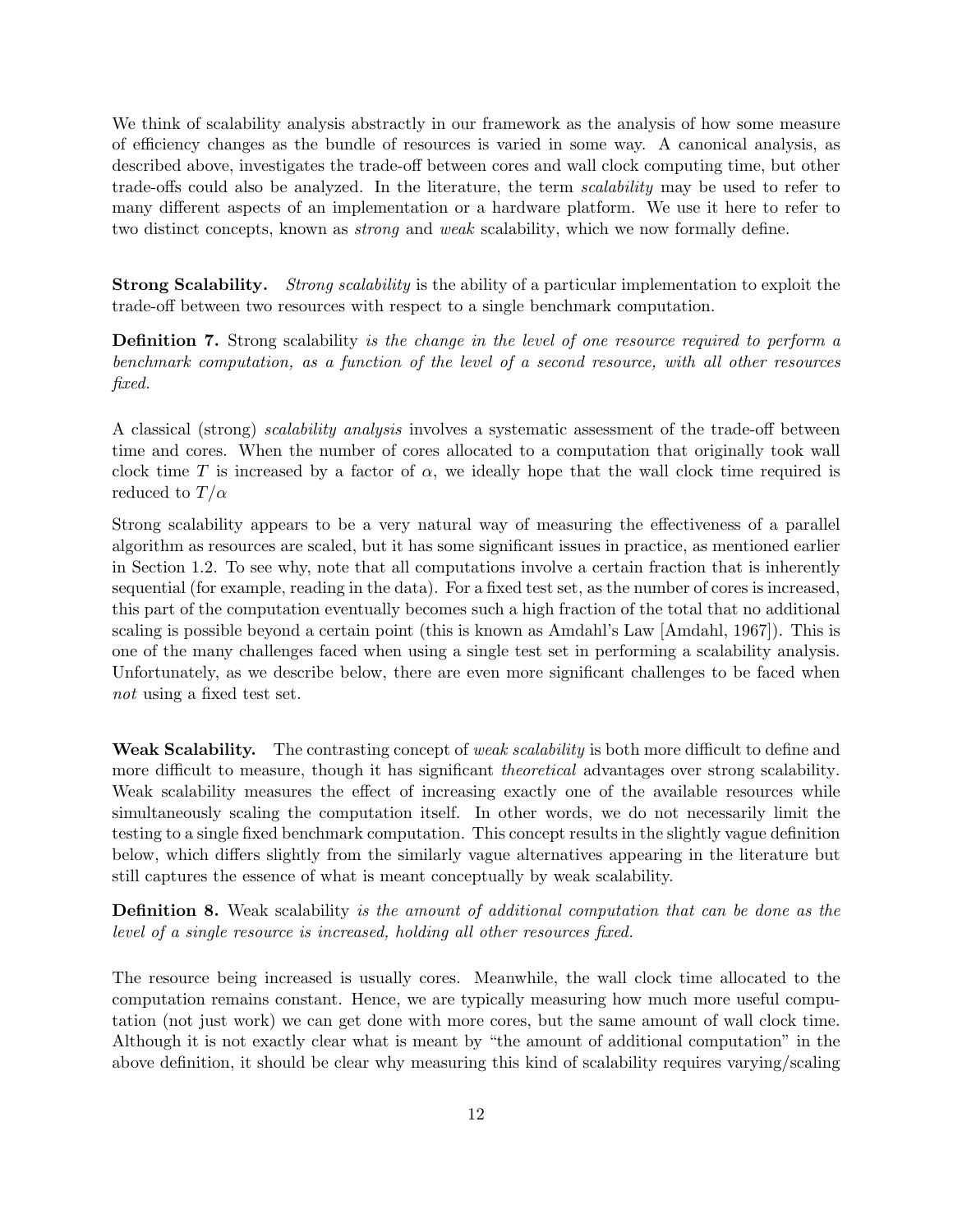the computation to be done at the same time as the resources are varied. The difficulty in rigorously defining how the computation should be scaled and exactly what is meant by the above definition is part of the reason why weak scalability is a less frequently used measure.

In principle, this scaling should be done by increasing the "difficulty" of the test set, e.g., to be able to say that computation A is "twice as difficult as" computation B. This apparently requires producing multiple sets of instances with different, objectively measurable levels of difficulty, such that one can experimentally determine the most difficult set that can be handled under given conditions. For this reason, weak scalability can be most easily measured for computations for which the total amount of work required is objectively a predictable function of the input size. Matrix multiplication is an example application where weak scalability can be easily assessed. The naive implementation for the multiplication of two square matrices, each with  $n^2$  elements, requires  $O(n^3)$  operations. With two cores, if the algorithm is perfectly scalable we can expect to do twice as many operations in the same amount of time. So we should ideally be able to multiply two square matrices, each with  $(2^{1/3}n)^2$  elements, since this would require  $(2^{1/3}n)^3 = 2n^3$  operations. If the operations could be split evenly between the two cores without introducing any additional work (not the typical case), then the multiplication of these larger matrices could be accomplished in the same time on two cores as the multiplication of the smaller matrices on a single core. This perfect scaling is rarely achieved and the actual size of the matrices that could be multiplied with two cores will be somewhat below the perfect scaling factor of  $(2^{1/3}n)^2$ . In this context, the weak scalability of the parallel implementation is measured by the difference between perfect and realized scaling.

Unfortunately, it is impossible, for all practical purposes, to objectively measure the "difficulty" of a given test set a priori when dealing with an NP-hard problem (this is the very nature of such problems). Size is well-known not to be correlated with difficulty in solving mathematical optimization problems; however, it is hard to imagine any other reliable measure. The time required to perform a given computation with a baseline implementation is a measure that may be useful in some situations, but it certainly cannot be considered an objective measure when comparing implementations with much different capabilities. One could imagine theoretical measures, such as the provable minimum size of a branch-and-bound tree obtainable under certain algorithmic assumptions. However, such measures are generally impractical.

Alternative Notions. Alternatively, we propose here some new notions of scalability that use measures of progress in order to retain the advantages of working with a fixed test set while addressing the need for a dynamically scaled computation. If we could effectively measure the fraction of a large computation that could be completed with a fixed resource configuration, then we could scale the computation by employing larger fractions of the same computation. We conjecture that such notions of scaling may be easier to implement in this setting than the more conventional ones. In particular, if we can effectively measure progress, we can consider the trade-offs underlying the assessment of scalability from additional points of view. For example, we might ask questions like the following.

• How does the fraction of a given computation we can complete in a fixed amount of time change as we increase the number of cores?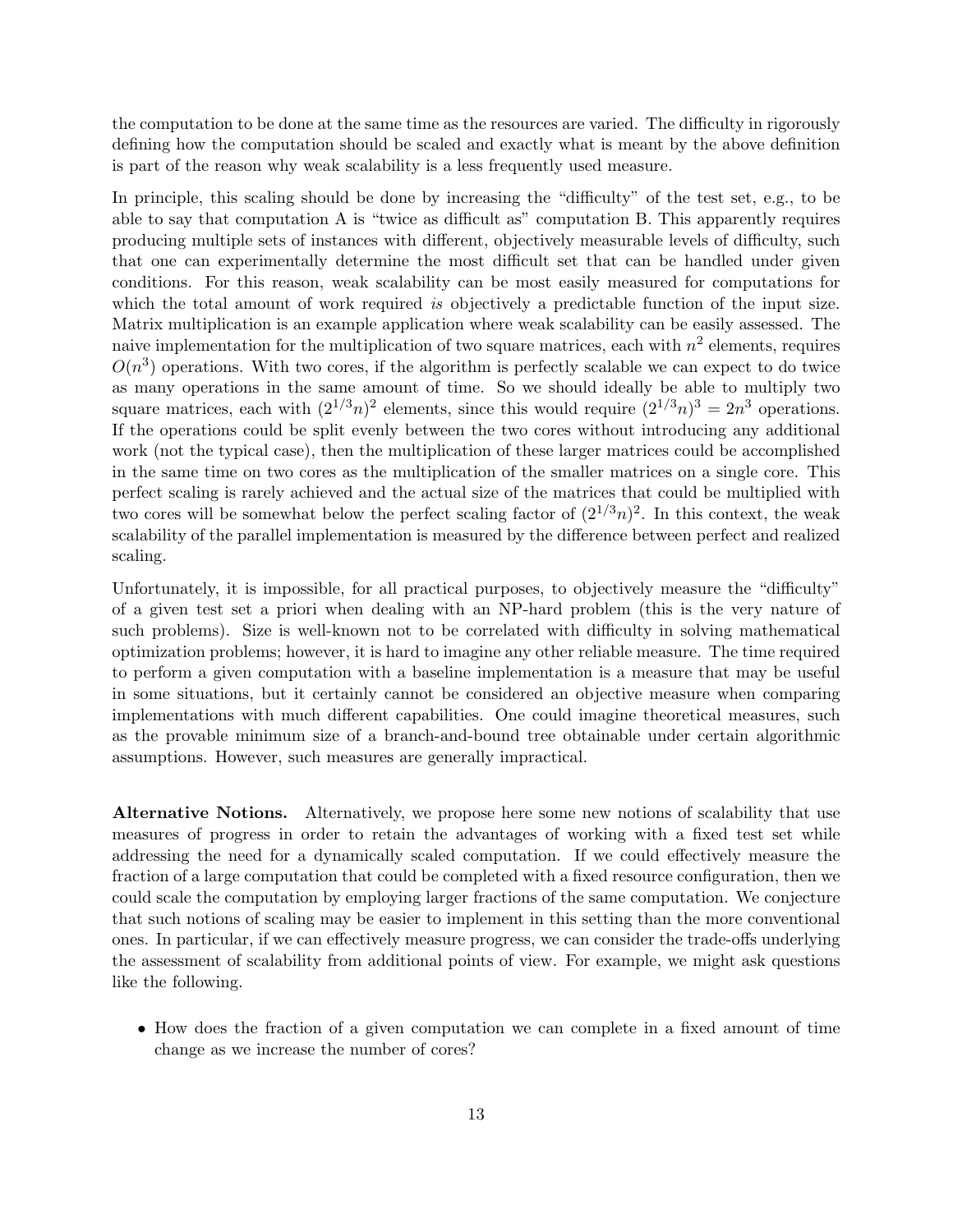• How does the fraction of a given computation we can complete change as we increase the amount of time allocated to the computation while keeping the total number of core hours fixed?

As we have already emphasized, applying these alternative notions of scalability requires a reliable measure of progress. On the face of it, devising a reliable measure of progress would seem as difficult as the problem of predicting how long a given computation will take, which is also well-known to be intractable. The difference, however, is that having performed a computation to completion once, we get information that may enable us to measure progress with respect to the *same computation*, but executed in a different fashion experimentally (with more cores, for example).

## 3 Overview of Challenges

In this section, we survey some of the many challenges associated with the use of empirical analysis as a tool for comparing implementations, in a general sense, and branch-and-bound in particular.

#### 3.1 Sophistication of Implementations

As described earlier, branch-and-bound is not so much an algorithm as an algorithmic framework. Modern implementations are increasingly sophisticated, which has lead to dramatic gains in the ability to solve difficult instances. This sophistication has also introduced much difficulty in the assessment of these implementations—making their behavior a challenge to understand and analyze.

Sequential Implementations. Sophisticated implementations of branch-and-bound actually consist of collections of many different semi-independent algorithmic components, each controlling a different aspect of the overall algorithm. Examples of these algorithmic components include branching methods, which determine the best branching candidate at each node of the branchand-bound tree; separation routines, which generate valid inequalities that eliminate fractional LP solutions from the feasible region; as well as primal heuristics, presolving, and propagation routines. Among other things, these algorithmic components are responsible for solving the many decision problems that arise during execution. Readers unfamiliar with the function of individual components in a modern branch-and-bound algorithm are referred to Achterberg [2007] for a detailed description of the elements of a state-of-the-art solution methodology for MILPs.

Binding together this collection of component algorithms is a control mechanism that determines how to mix them effectively. The control mechanism must make decisions about which implementation of each internal component to employ (there are often multiple implementations to choose from), when to employ them, and what amount of effort, relative to other components, should be afforded. This involves both auto-tuning to adjust strategies based on learned properties of individual instances and controlling various trade-offs based on user priorities and overall algorithmic strategy.

Subtle differences in algorithmic choices and control mechanisms may have a dramatic effect, even if the effectiveness of these choices is not itself the subject of investigation. This is what makes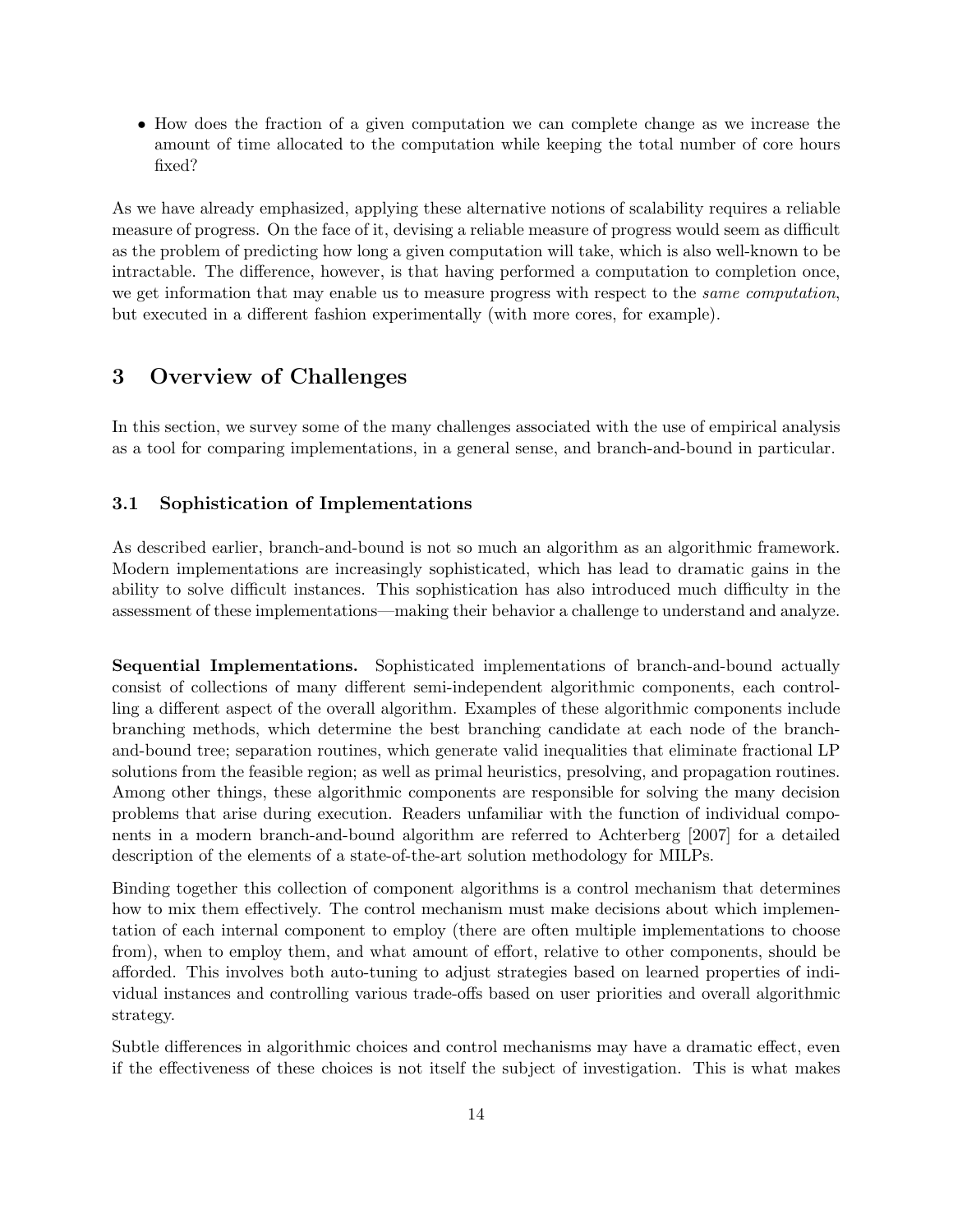it particularly difficult to rigorously judge the impact of a change in a single component within different implementations or to compare different implementations overall. There is no single approach to mitigating these issues, but awareness is certainly the first step. What strategies are appropriate for overcoming these difficulties must be determined on a case-by-case basis.

Parallel Implementations. Parallel implementations have all of the same components mentioned above plus an additional control mechanism whose job it is to distribute both tasks and associated data to the available computational resources to enable parallel execution. This mechanism may either be an integrated part of the overall implementation or may be completely separated from the underlying sequential implementation. In the latter case, the parallel control mechanisms are usually designed to work with any sequential implementation whose external interface supports certain functionality required for managing the data and task distribution process. We refer to such a separate control mechanism as a parallel framework.

Parallel frameworks (and even integrated parallel control mechanisms) have their own empirical behavior that can be evaluated independently of the underlying solver implementation. However, isolating the effect of the parallelization strategy from effects attributable to the properties of the underlying solver implementation is difficult. A given parallel control mechanism may work well with one solver implementation and not with another. Further, it is primarily the scalability that matters when evaluating the scheme for parallelization, whereas it is primarily the baseline efficiency that matters in evaluating the solver implementation. Teasing out the effect of these various aspects of the overall implementation is difficult at best, but is made especially so by the inherent trade-off between efficiency and scalability.

When the parallel control mechanism is tightly integrated with the underlying sequential implementation, this may make it particularly difficult to isolate the effect of its strategy on overall scalability. On the other hand, it is easier to observe the effects of parallelisation strategies when using parallel frameworks such as the Ubiquity Generator (UG) framework [zzz UG] or the CHiPPS/ALPS framework [Xu et al., 2009]. Both UG and CHiPPS consist of collections of base classes that can be customized to parallelize any underlying sequential implementation. UG is designed to exploit the underlying sequential solver as a black box, while CHiPPS requires more granular access. In both cases, the modular implementation enables the use of the same underlying sequential implementation with different parallel frameworks or the same parallel framework with different underlying sequential implementations. The UG framework, for example, has been customized to work with SCIP [Gamrath et al., 2016, Shinano et al., 2012, 2018b], Xpress [FICO, Shinano et al., 2018a], and PIPS-SBB [Munguia et al., 2016, Munguía et al., 2019].

#### 3.2 Variability

One of the most challenging issues in assessing algorithms is that there are many sources of variability that arise in measuring outcomes. This variability can result in what appears to be anomalous behavior [de Bruin et al., 1995, Lai and Sahni, 1984]. The sources of variability can be divided roughly into two categories: Non-deterministic behavior and performance variability. Non-deterministic behavior is the possibility that an algorithm will follow different (but valid) execution paths at different times—even when given precisely the same input—due to exogenous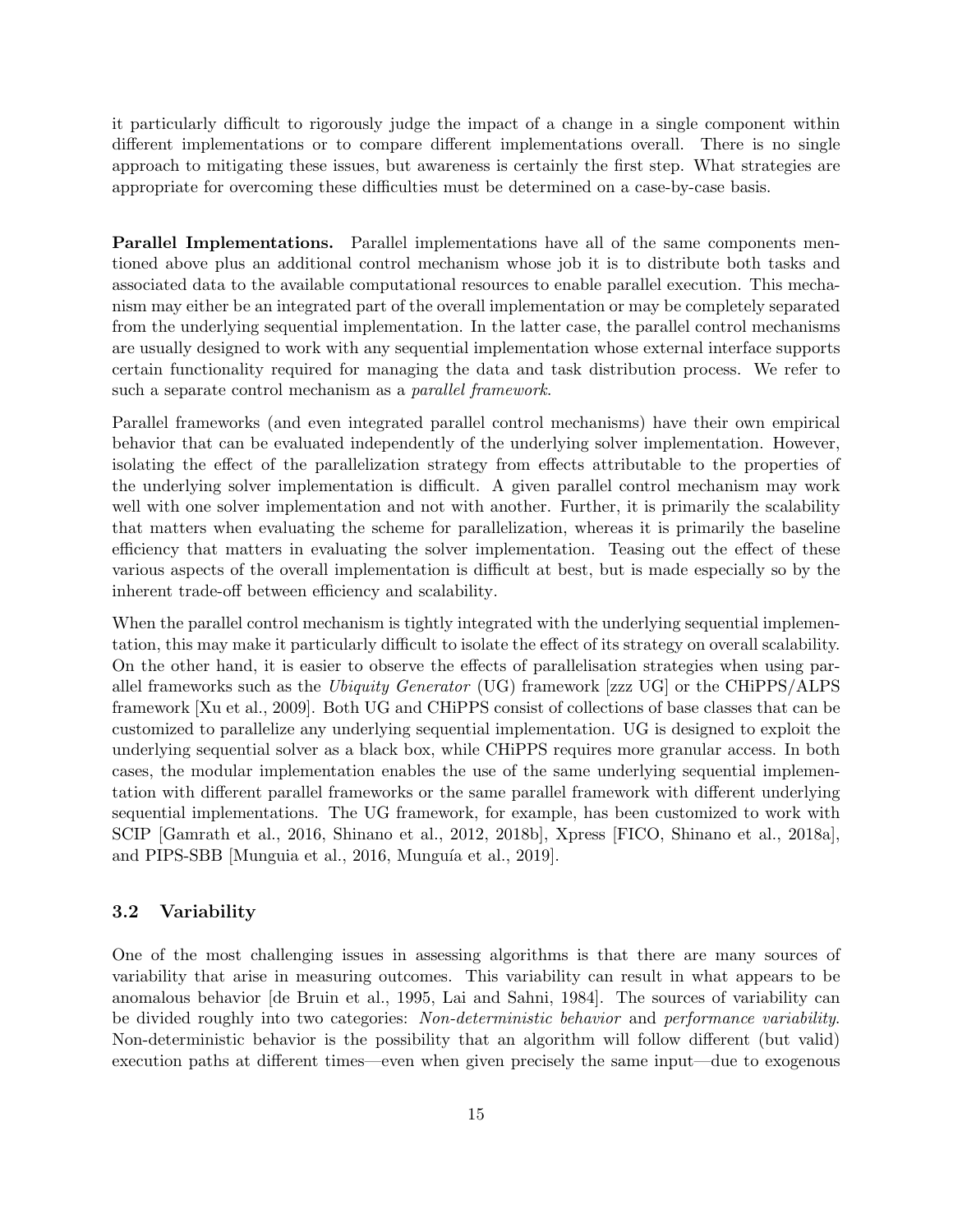effects. Performance variability, or algorithmic variability, is the possibility that an algorithm will follow different execution paths given different but *mathematically equivalent* inputs. Performance variability can be witnessed in conjunction with deterministic and non-deterministic behavior.

As a result of this variability, measures of effectiveness for an implementation should be considered random variables and the outcome of any *single* computational experiment should be treated as one observation. Repetition of experiments and the evaluation of results by statistical methods are truly necessary, though either are rarely performed when assessing the effectiveness of implementations. Space constraints prohibit the inclusion here of a detailed discussion of proper methods for doing such statistical analysis, but the paper of Coffin and Saltzman [2000] provides an excellent overview. In what follows, we discuss only the reasons why such variability arises in the first place.

#### 3.2.1 Non-deterministic Behavior

The possible non-deterministic behavior of implementations is a critically important issue in empirical studies. Non-determinism is undesirable for practical reasons in many settings. For example, customers of commercial software vendors tend to distrust software that does not behave in the same way when executed multiple times with the same input. Nevertheless, determinism is sometimes hard to achieve. In particular, parallel implementations are inherently non-deterministic unless specifically implemented in a fashion designed to combat this. The reasons are related to the order of execution of commands in a parallel computing environment. For example, different cores may operate at slightly different speeds and this can result in sets of tasks being completed in different orders during two executions of the same implementation. This non-determinism can trigger cascading effects that eventually result in wildly different behavior from run to run in some cases.

Table 2 presents a simple example of non-deterministic behavior of a parallel branch-and-bound implementation. In this example, SYMPHONY is executed on four cores in order to solve neos-1109824 four separate times. The run time and number of created nodes for each of the runs is presented. From this small example, the largest deviation in run times is 14% where the largest deviation in the number of nodes is 11%. This highlights a real effect of non-determinism and the difficulty it introduces to the assessment of algorithms. For a more detailed example, the reader is referred to the online supplement of Shinano et al. [2018b], which presents the results of five repeated runs of FiberSCIP with different parameter settings and solver configurations for all MIPLIB2010 benchmark instances.

It is possible to develop deterministic parallel implementations, but this comes at the cost of reduced efficiency and scalability due to synchronization steps that introduce core idle time into

|       | Run time | <b>Nodes</b> |
|-------|----------|--------------|
| Run 1 | 620.834  | 161123       |
| Run 2 | 560.324  | 159151       |
| Run 3 | 578.838  | 165963       |
| Run 4 | 652.507  | 178255       |

Table 2: The run time and number of created nodes for SYMPHONY solving neos-1109824 using 4 cores over 4 different runs.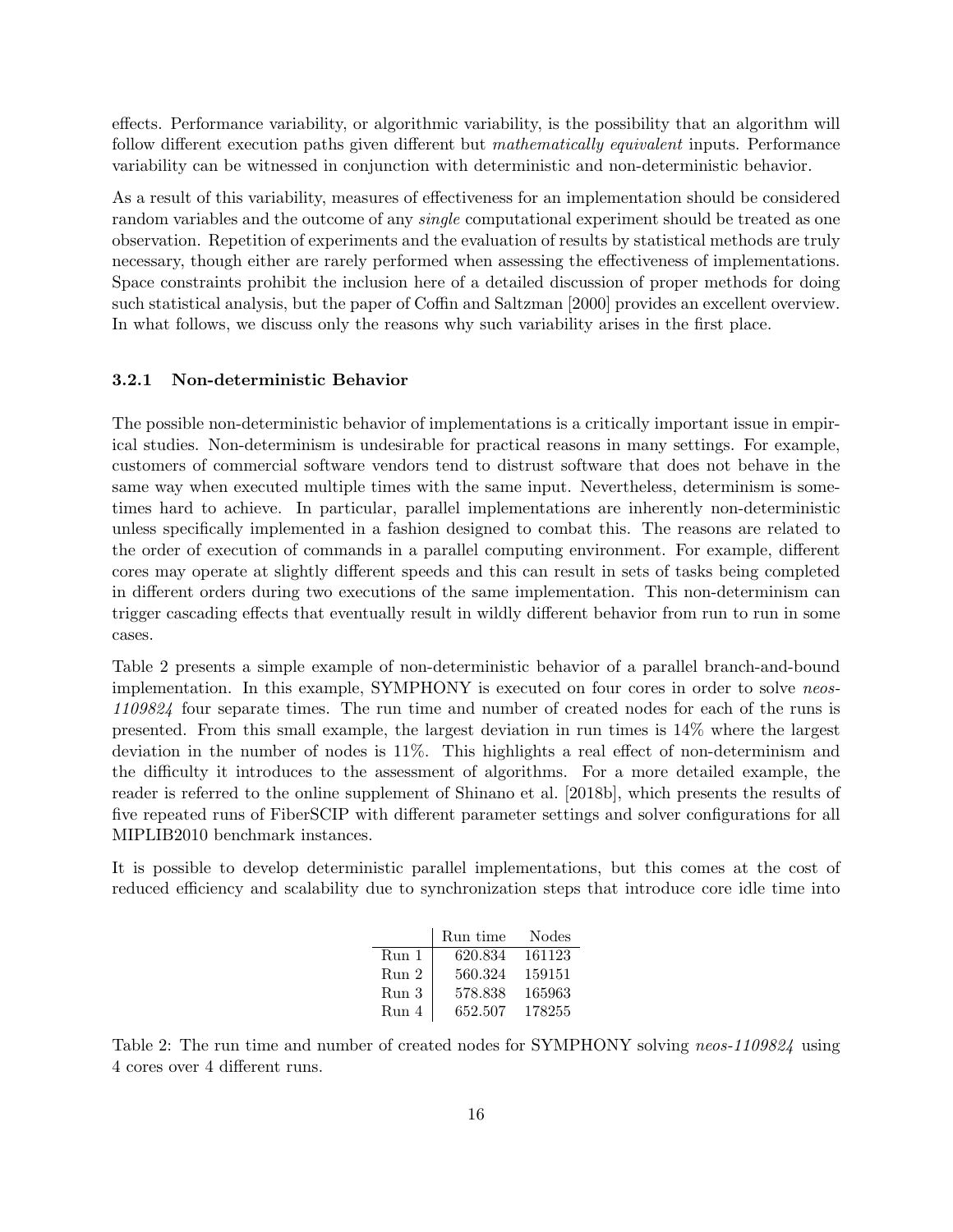the computation. On the other hand, it is important to be aware that approaches to enforcing determinism do so by ensuring that tasks get completed in the same order each time (at least for all cases where the order matters). Nevertheless, this ordering should still be considered arbitrary and the efficiency of the particular ordering enforced may be much better or much worse than what would be observed with alternative orderings.

#### 3.2.2 Performance Variability

Danna [2008] was the first to highlight the importance of accounting for performance variability when assessing the effectiveness of implementations. The variability can be of several types, some of which are further described by Lodi and Tramontani [2013]. It is important to understand that even when an implementation is sequential and deterministic in principle, it may still exhibit performance variability. For example, permuting the rows and columns of the constraint matrix in a linear optimization problem without changing the problem itself may result in different behavior. This is because the order in which the problem is read by the implementation can lead to differences in procedures that are sequence dependent. Some changes include the way ties are broken, or choosing between alternative optimal solutions that are produced when relaxations are solved. These differences can be very large in some cases.

An example of performance variability is presented in Table 3. In this example, SCIP is used to solve neos18 with 5 different random seeds for permuting the constraints of the problem. It can be seen in Table 3 that simply changing the order of the constraints can have a significant effect on the efficiency of the branch-and-bound algorithm.

|        | Run time | <b>Nodes</b> | LP Iterations |
|--------|----------|--------------|---------------|
| Seed 1 | 26.94    | 4154         | 280546        |
| Seed 2 | 56.14    | 14446        | 653459        |
| Seed 3 | 21.95    | 6033         | 201103        |
| Seed 4 | 99.54    | 18032        | 1249410       |
| Seed 5 | 30.56    | 4418         | 279840        |

Table 3: The run time, number of processed nodes and LP iterations for SCIP solving neos18 using 5 different permutation seeds to permute the problem constraints.

While an implementation may *appear* to be deterministic, the appearance of determinism is deceiving. The fact that different equivalent inputs can result in very different efficiency means that the behavior is essentially non-deterministic from the standpoint of a rigorous algorithmic analysis. Simply running the implementation one time is not enough to understand its behavior. This kind of non-determinism is explained and exploited algorithmically in Shinano et al. [2018b] and Fischetti et al. [2016]. The many sources of performance variability with respect to benchmarking are discussed by Koch et al. [2011]. While no particular strategies are proposed by Koch et al. [2011] to address performance variability, the discussion highlights the related issues and challenges.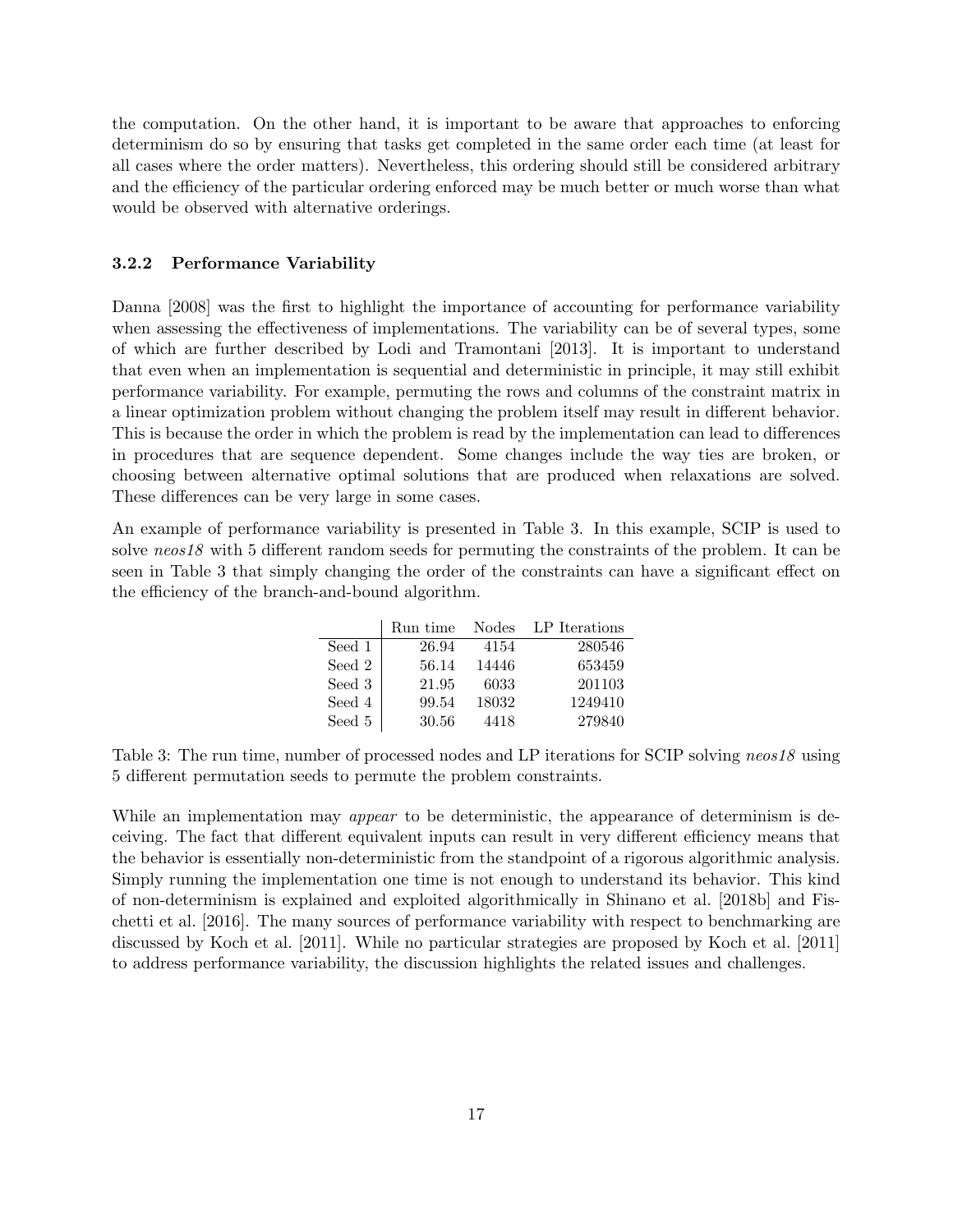#### 3.3 Impact of Test Sets

Test sets for the evaluation of branch-and-bound implementations are abundant and also highly influential. The most well-known and valued test sets for MILPs are the MIPLIB series [Achterberg et al., 2006, Bixby et al., 1992, 1998, Gleixner et al., 2019, Koch et al., 2011] and the many test sets available for specific problem classes, e.g., TSP [zzz tsplib], QAP [zzz qaplib], and VRP with time windows [Solomon, 1987]. These test sets have been developed with the aim of providing an objective benchmark for the evaluation of different implementations.

Although these test sets have generally proven to be useful to the research community and helpful in aiding objective assessment, care must still be taken when using these test sets. With respect to a single set of experiments, it is important to determine whether a given test set is actually appropriate for the experimental hypotheses in question. For example, it is not suitable to evaluate a new branching rule using the complete MIPLIB2010 benchmark test set, since a large proportion of the instances are solved in a small number of nodes (SCIP 3.2.1 (with SoPlex 2.2.1 as LP solver) solves 10% of the instances in less than 10 nodes). Similarly, primal heuristics are best evaluated on problem instances where it is difficult to find the optimal solution.

More broadly, care must also be taken regarding the influence that publicly available test set has on the research community agenda. The research community should be striving not only to improve the effectiveness of algorithms on a particular test set, but also across the broad range of instances that the test set is meant to represent.

The general goal of selecting a test set is to select a subset of instances that is "representative" of the instances in an entire class. The effectiveness of an implementation, as assessed by the techniques described in this paper, on the resulting benchmark computation, should be similar to what one could expect in practical usage. In other words, summary measures, which will be described in Section 5, should be similar on the benchmark to what they would theoretically be across the entire set of instances in the class. It is difficult to know for sure whether this goal has been achieved, since for most classes of mathematical optimization problems, we don't actually know what behavior is like across the entire set of instances we're interested in. In general, we will likely have only seen (and may only ever see) a very tiny subset of the possible instances to date. The selection of instances for the MIPLIB 2017 benchmark set is a good example of employing systematic methods to ensure the test set is representative [Gleixner et al., 2019].

Assessing Efficiency. Test sets like MIPLIB provide a diverse set of instances with a wide range of preperties that are selected in an effort to allow a fair comparison of different MILP solvers. However, it is not always the case that test sets appropriate for a particular class of problems will exist. When an appropriate test set is not available and one needs to be gathered or constructed, it is important to keep certain the following guidelines in mind.

It is well-known that, unless one has deep knowledge of the types of instances that arise in a particular practical setting, randomly generated instances are usually not representative (see [Johson, 2002] for a related discussion of this). Rather, it is usually much better to gather instances that have actually arisen in a particular application setting. Identifying particular properties of instances that seem to have an impact on difficulty and ensuring that the benchmark is diverse with respect to these properties is a good general practice. Most importantly, the benchmark must avoid bias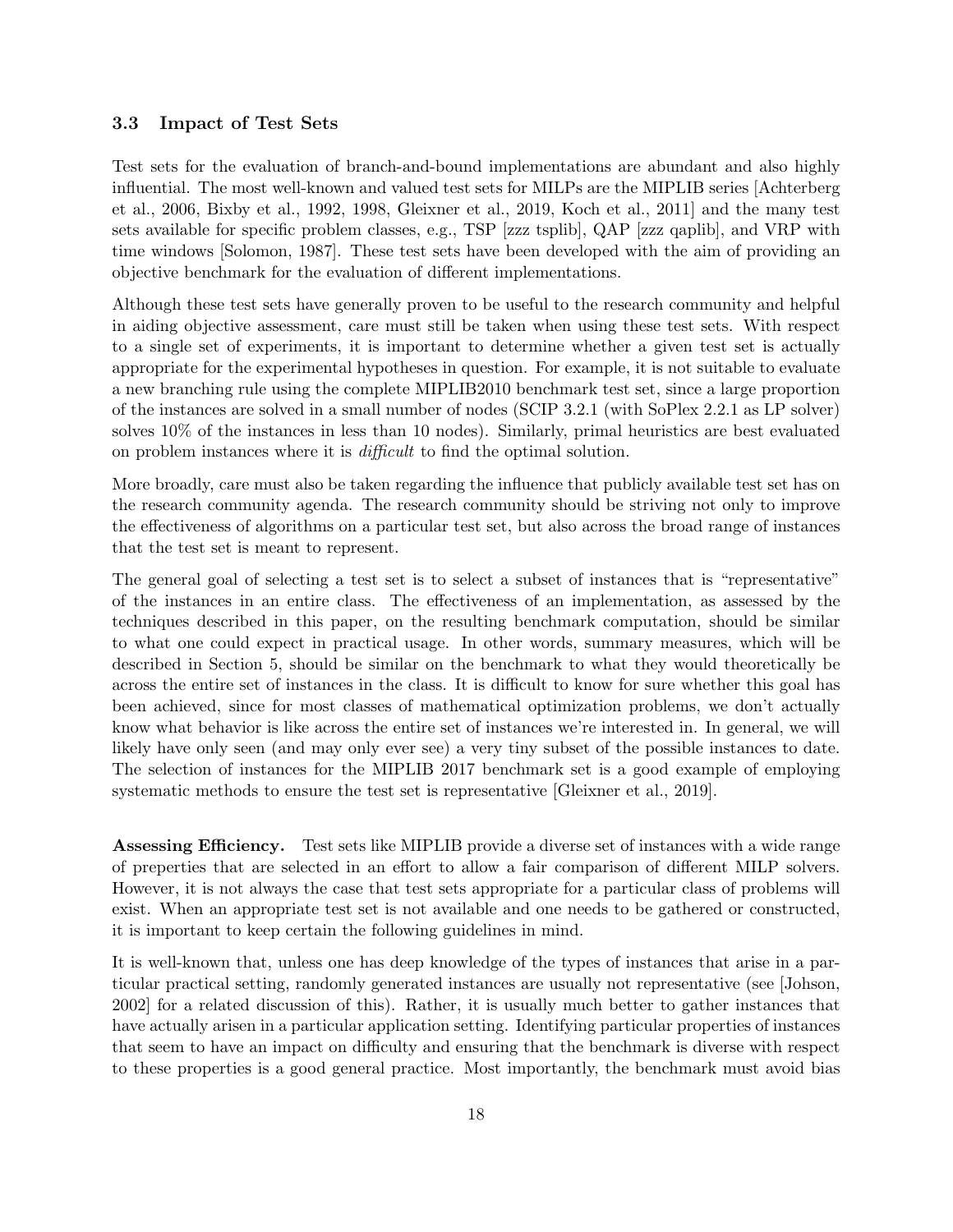with regard to one particular (type of) implementation. This is exceedingly difficult to achieve, since the benchmark must be at least first designed prior to any testing having taken place. For this reason, it is necessary to update benchmarks as more knowledge of algorithms for a particular class is derived. Below are more specific guidelines for constructing benchmarks specifically for the measurement of efficiency and scalability.

Performance variability is also an important issue that must be considered with respect to instance selection. A factor not often considered is that the instances of a chosen test set should not be particularly susceptible to large changes in measured efficiency with only minor algorithmic changes. The report for the MIPLIB 2010 test set comments directly on this issue [Koch et al., 2011]. In particular, small test sets can be more prone to performance variability. As such, it is important to use a test set that is diverse and contains enough instances to reduce the negative effects of variability.

Although the following may be obvious, it should nonetheless be noted that the efficiency of an implementation can not be assessed by looking at the results of a single instance or even a small set of instances. After the release of MIPLIB2010 the overall geometric mean when measuring the efficiency of CPLEX, Gurobi and Xpress was nearly equal, while the efficiency on individual instances varied by a factor of up to 1,500.

Assessing Scalability. It is important to realize that properties of individual instances can limit the scalability that is possible to achieve, independent of a given implementation's approach to parallelizing branch-and-bound. In the context of MILP solvers, instances that can be solved in a small number of nodes or for which the LP relaxation in the root node is extremely difficult to solve will not scale with any current parallelization approach. For example, from the MIPLIB2010 benchmark test set, there are 75, 63 and 60 instances, out of 86 instances, that require more than 1000 nodes when solved using SYMPHONY (Build Date: 24th January 2017), SCIP 3.2.1 (with SoPlex 2.2.1) and a commercial solver respectively (as at 17th August 2017). It is therefore important to select instances that are suitable for evaluating parallel branch-and-bound implementations.

- Instances should produce a tree suitably large and broad enough that parallelization is both necessary and effective. Unfortunately, this property depends very much on the efficiency of the underlying sequential implementation. An instance may be suitable in this regard with respect to one implementation and not with respect to another. In addition, the size of the tree is not fixed and may vary based on random factors that induce performance variability.
- If one wants to use the traditional measure of speed-up, which is based on wall clock time, as a measure of efficiency, it is important that instances be solvable with one core (or at least a small number of cores). This will be used as a baseline for assessing the amount of overhead introduced by parallelization. Unfortunately, instances that can be solved in a reasonable amount of time on a single core may not be difficult enough with a large number of cores to be interesting and also not be suitable with respect to the first criteria.

This makes standard benchmark sets only partly useful to test parallel scalability, at least if we are assessing methods that parallelize the tree search itself. Naturally, subnode parallelism could be employed in the case of small trees, but as yet, this approach has not been vigorously pursued.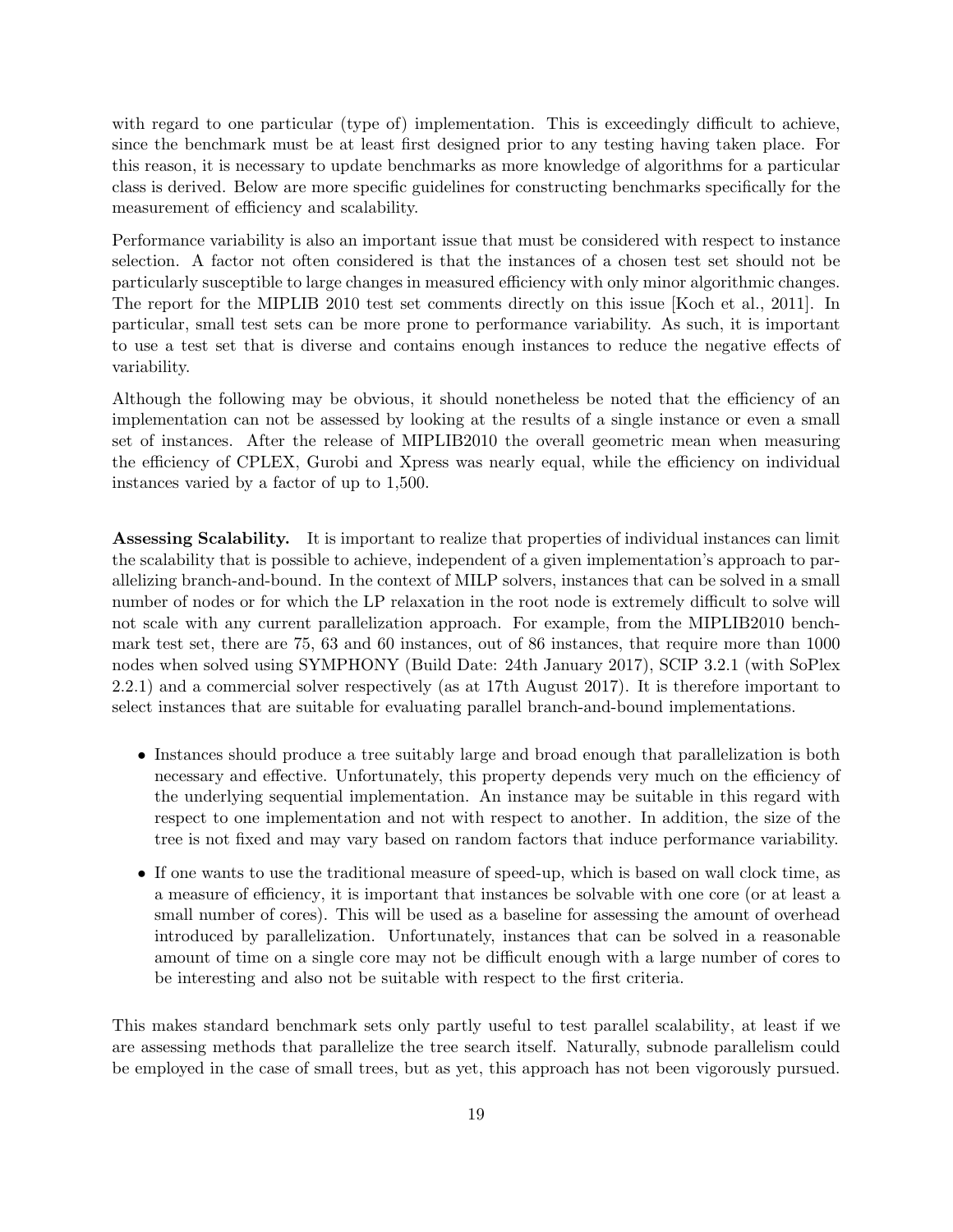While the MIPLIB2010 benchmark test set is not ideal for assessing scalability, it is deemed suitable for the examples that we present here in this paper. A major reason for using the MIPLIB2010 benchmark test set is that there does not currently exist a benchmark test set for assessing parallel branch-and-bound implementations. The creation of such a test set is an area of future research.

#### 3.4 Generalizability of Results

One of the biggest pitfalls of assessment is the danger of over-generalizing results and making conclusions that have little scientific basis. Given all of the above challenges, it is critical to understand the limitations of any computation with regard to its predictive power. As we typically have no statistical basis for drawing conclusions and little knowledge of the true properties of the entire set of instances in a given class, our ability to generalize results from most experiments is extremely limited. At best, one can only draw conclusions regarding effectiveness on the benchmark computation itself and then only on the platform used in the experiment. It is important not to over-state what one can conclude.

The comparison of scalability across parallel implementations is an area where generalization is particularly difficult. In Section 3.1, we discuss the difficulty in comparing parallel implementations due to a lack of abstract frameworks. A particular difficult arising from this situation is that most parallel frameworks are tightly linked to a specific sequential implementation. Thus, the efficiency and scalability of parallel implementations is highly dependent on the baseline efficiency of the underlying sequential implementation. Since it is not yet possible to control for baseline sequential implementation efficiency when assessing scalability, it is almost impossible to compare different parallel implementations. As such, care must be taken when making general claims about the scalability of parallel control mechanisms for branch-and-bound.

Finally, we should emphasize once again that the analysis of computation results is largely a statistical one. Without repetition of experiments or some basis for understanding the inherent variability of the results, one must acknowledge that the results are at best only a rough estimate of reality. Although there are cases in which one might reasonably expect the variability to be low, this should be considered more the exception than the rule.

#### 3.5 Reproducibility and Verifiability

Finally, we briefly mention the challenge of verifying results and ensuring reproducibility. From the earliest days of scientific inquiry, one of the fundamental principles of good science has been that scientific experiments must be verifiable (in the case of software, this means verifying correctness of the implementation) and reproducible. The fact that these principles should also be applied in empirical assessment of algorithms is noted by Johson [2002], among others. Unfortunately, few experimental results in the realm of computation satisfy these two minimal requirements of scientific studies. The challenge of how to ensure verifiability and reproducilibity is a very tricky one and the conversation around this topic is only just getting started. In most cases, making the source code used for the experiments available to others is the only way to truly ensure both verifiability and reproducibility. Providing executable code without source may allow reproducibility, but prevents verification of correctness. Although we do not have any answers and understand the realities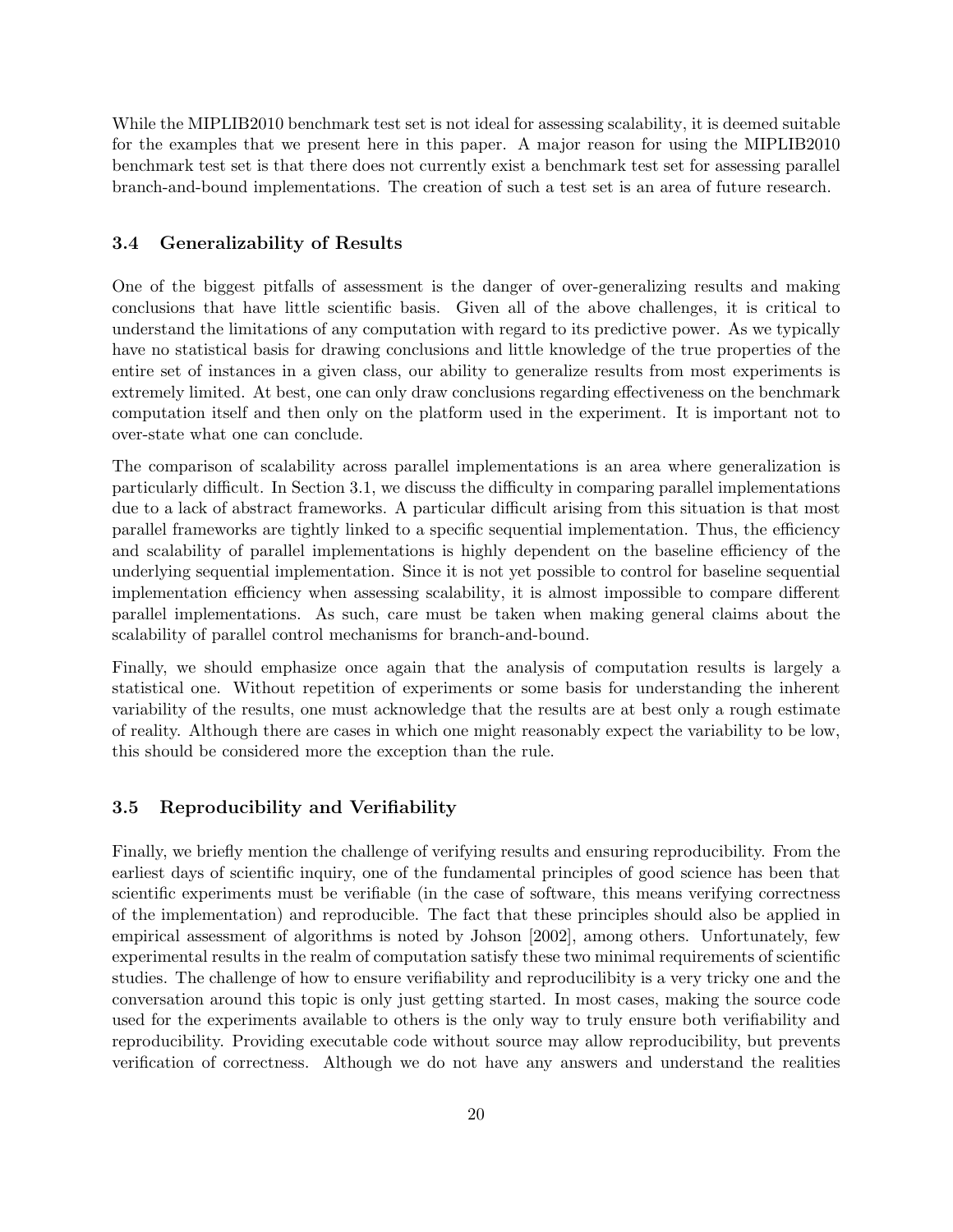surrounding this important issue, we would be remiss if we did not make it part of the discussion surrounding challenges of empirical research.

## 4 Measures of Effectiveness

The framework of Section 2 introduced the concept that the effectiveness of implementations can be thought of as the efficacy with which an implementation consumes computational resources in both the sequential and parallel cases. Implementations can be assessed with respect to their baseline efficiency or their parallel scalability, with the main features in the analysis being how one designs the experiments and how one decides what resource levels to vary and which ones should be held constant. In the case of efficiency analysis, the resource that is typically measured is CPU time, with all other resources fixed, including the number of cores available to the computation. In a typical (strong) scalability analysis, on the other hand, one tries to measure the trade-off between wall clock time and the number of cores.

Many challenges associated with the assessment of efficiency and scalability are common to both types of analysis. Although both types of analysis can be based on measures of resource consumption in principle, direct measurement can be difficult and proxies are often used. The proxies that are appropriate for assessment are different in each case and the methods of analysis may also be different. In what follows, we first review the assessment of efficiency and then that of scalability.

#### 4.1 Efficiency

Branch-and-bound implementations typically yield a number of convenient measures for use in assessing efficiency that are readily available from the solution output log. Below, we review properties of specific measures typically used in assessment.

#### 4.1.1 Measuring Resource Consumption

Directly measuring the resources needed to achieve a given termination criteria is the most effective way to determine an implementation's efficiency. As we have mentioned, the resource that is typically measured in assessing the efficiency of an implementation is time (CPU or wall clock), though one could easily measure the consumption of any other resource of interest when appropriate. It should be noted that time may itself be a proxy for what we truly care about in some cases. In practical experimental settings, interference from other experiments running simultaneously or from the operating system itself may cause variability in the time measurement that must be accounted for. Measuring work (atomic operations), as discussed below, may be an alternative in cases where this a serious problem. Below, we discuss the termination criteria typically used.

**Time to Optimality.** The most common measures of efficiency is the *time to provable optimality*. This measure is easily understood and is a direct measure of what is often desired by users, as well as what a branch-and-bound implementation is truly designed to do—determine an optimal solution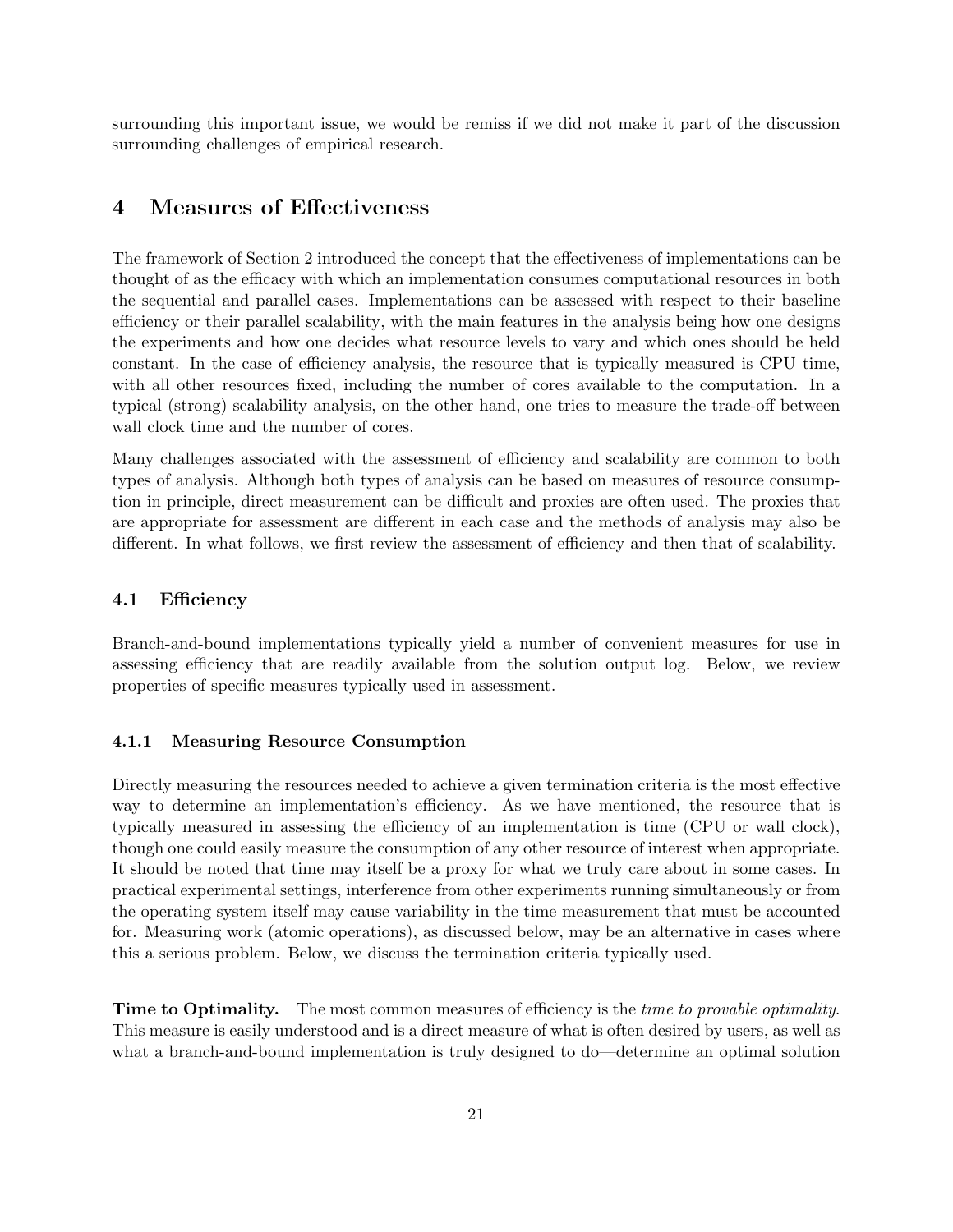and construct a corresponding proof of optimality as quickly as possible. While this is perhaps the most common way of measuring efficiency, it has one big drawback—it does not provide a way of handling assessment of instances whose computation doesn't complete within the specified time limit.

Time to Fixed Gap. In many practical applications, a provably optimal solution may not be needed. Rather, a solution of a (provably) acceptable quality is sufficient. For the purpose of assessing the quality of the best known solution, we may use various measures based on the difference between the primal and dual bounds, the so-called *optimality gap*. The value given by simply subtracting the dual bound from the primal bound is referred to as the *absolute optimality* gap or absolute gap. When the primal and dual bounds are equal, the absolute gap is zero and the optimal solution value has been found. Alternatively, a scale invariant version of the gap may be desired. This is given by computing a normalized difference between the primal and dual bounds, the so-called the relative primal-dual optimality gap (or just primal-dual gap). This gap can be computed by

$$
\gamma(Z^p, Z^d) = \begin{cases}\n0, & \text{if } |Z^p| = |Z^d| = 0, \\
\frac{|Z^p - Z^d|}{\max\{|Z^p|, |Z^d|\}}, & \text{if } Z^p \times Z^d \ge 0, \\
1, & \text{otherwise.} \n\end{cases}
$$
\n(2)

where  $Z^p$  and  $Z^d$  are the primal and dual bounds on the optimal solution value, respectively. The *relative primal gap* and the *relative dual gap* can be computed by replacing  $Z^d$  or  $Z^p$  with the optimal solution value or the best known primal or dual bounds, respectively. From here on, the general term "gap" will refer to any of the above variants of the relative optimality gap. Note that in (2), we have set the denominator of the second case to the maximum of the absolute primal and dual bounds. This has been done so that the gap is always between 0 and 1. Other definitions of the gap set the denominator to the minimum, instead of the maximum, or even set the denominator to an appropriate constant value.

The time to reach a given gap is a measure of an implementation's ability to both produce a solution of a desired quality and provide a proof of its quality. Although similar to time to optimality, time to fixed gap is a more suitable measure for practical applications where an acceptable solution quality can be defined.

Time to First Solution. A third alternative termination criteria, often acceptable in practical applications, is the discovery of any one feasible solution. Although no proof of quality need be provided in this case, it may still be an appropriate criteria when feasible solutions are difficult to find or when optimality is not as important as speed. The time to first solution primarily measures the effectiveness of the branch-and-bound implementation's primal heuristics. Obviously, since the efficiency according to this measure relies mainly on the primal heuristics, large parts of the implementation are neglected. In particular, the ability to improve the lower bound (the dual side of the algorithm) is ignored. Hence, this measure only provides a very narrow view of an implementation's efficiency. It is also likely that this is a measure subject to a much higher degree of variability than some others, as a greater degree of "luck" is involved in locating a solution quickly.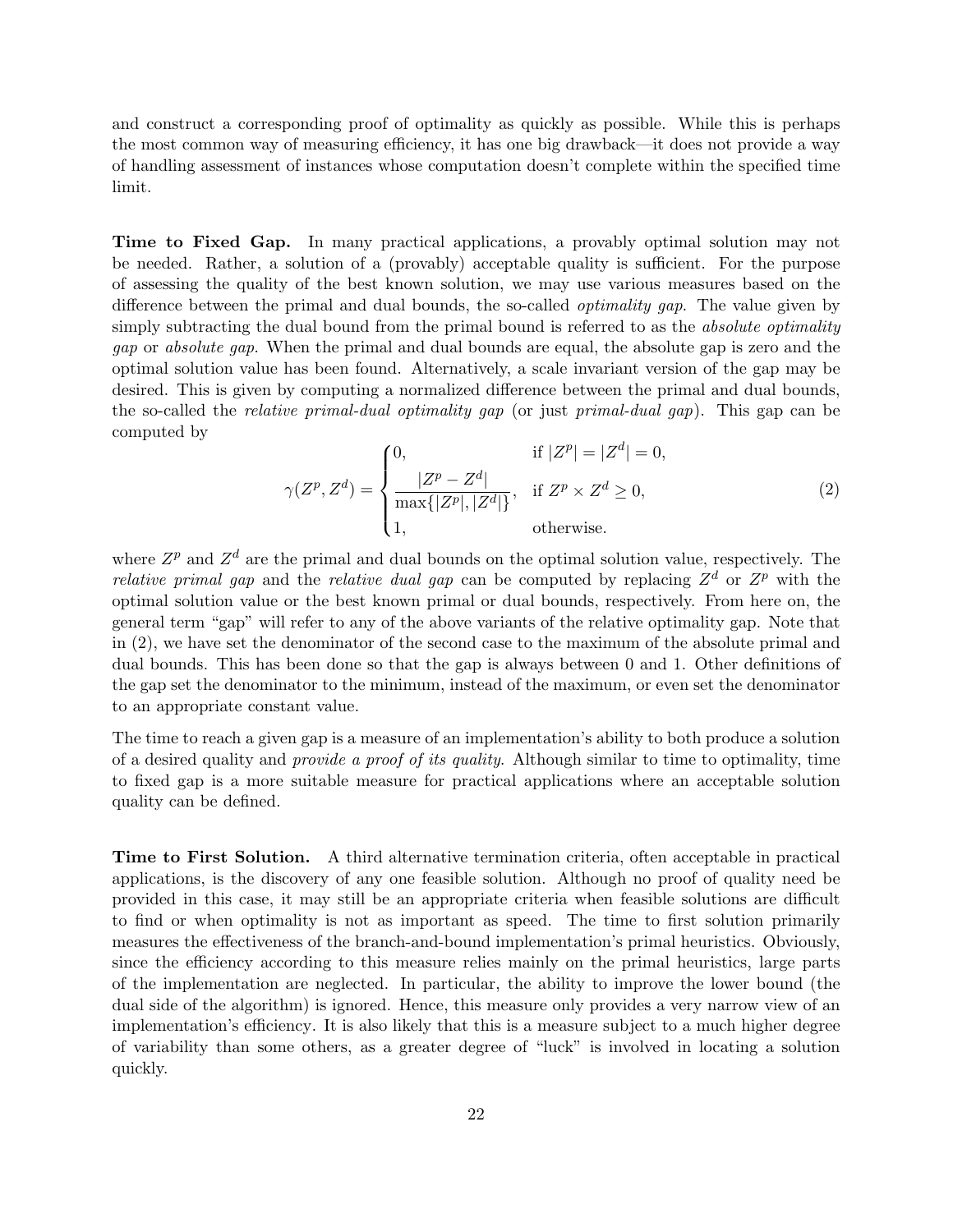#### 4.1.2 Measuring Work Performed

Measures of work count the number of atomic operations required to complete a given computation. In many cases, it can be expected that the atomic operations being measured take a constant (and predictable) amount of time on average, so that the work preformed and the time it takes will be linearly related. Note that there is a difference between what is considered "atomic" with respect to the type of measurement considered in the section below and what is considered "atomic" when it comes to the measurement of CPU time. In the latter case, what is considered atomic could vary based on the particular operating system and compiler used, as well as details of the hardware itself, whereas the atomic operations considered below are much higher-level and depend only on details of the algorithm implementation. This can make the measures of work described here more appropriate for the purposes of comparison in some cases, but this depends on the type of experiment being performed and what hypothesis is being tested.

The assumption that atomic operations take a predictable amount of time on average may not hold in some important cases. In particular, when the number of available cores is scaled, this will generally increase the time per atomic operation due to the introduction of overhead, as described in Section 4.2. Scaling the amount of memory available can also affect the time per atomic operation.

We would like to highlight that care must be taken when using the measurement of work as a proxy for time. In the remainder of this section, we review the most typical measures of work employed in the context of branch-and-bound.

Number of Nodes. For a branch-and-bound implementation that is fully deterministic, the number of nodes enumerated to solve a problem to optimality is a measure of work performed by an implementation. This measure of work can sometimes be used as a reliable proxy for the time required to solve an instance to optimality. However, this proxy relies on the assumption that the processing time for each node is identical. Typically, this is not true, even for deterministic sequential implementations, since different component algorithms (see Section 3.1) will be executed at different nodes throughout the tree. This assumption is particularly tenuous when comparing different implementations or parameter settings or running on a different number of cores. For example, generating cuts at every node in the tree will increase the time required to process a node, but is expected to reduce the number of nodes that need to be enumerated. When using the number of nodes as a measure of efficiency, it is important to understand what algorithms are executed during node processing in each implementation.

The number of nodes is an important measure when considering the effect of changes in certain parameter settings or when considering the effect of scaling the number of cores. As described above, putting more effort into node processing may reduce the number of nodes produced at the cost of increased time. Even with a single implementation, changes to parameter settings can have a big effect on the size of the search tree for this reason. More importantly, the number of nodes produced can generally be expected to increase when additional cores are used in parallel computation and this increase is one component of the overhead, discussed later in Section 4.2.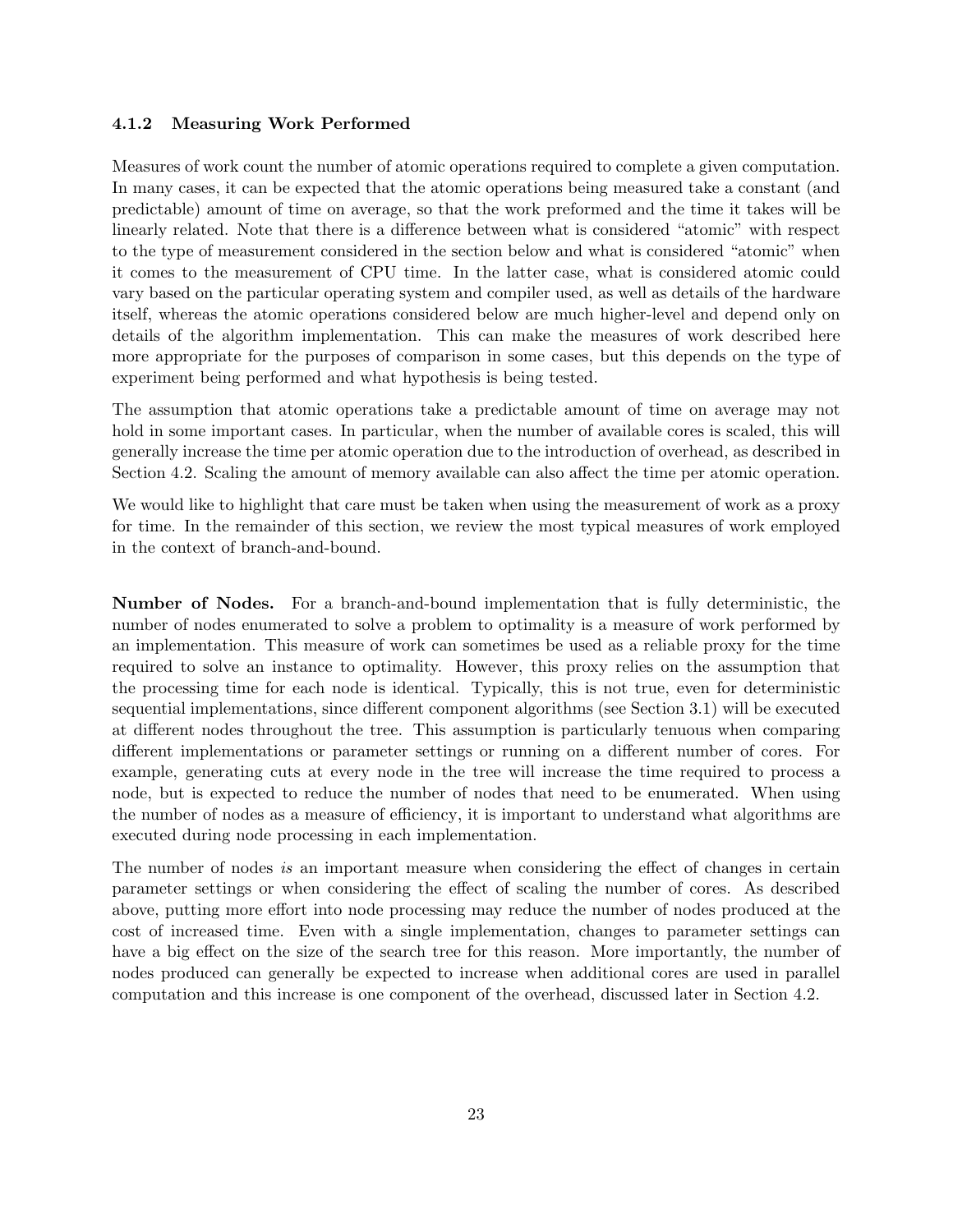Number of Bounding Problems Solved. During the processing of each node, it is typical to solve a sequence of bounding problems. This is the case, for example, when the bound is computed by solving a relaxation that can be strengthened once the result of the computation is known. By iteratively strengthening the bounding problem, it may be possible to decrease the number of nodes that must be processed overall, but this comes at the cost of increasing the amount of work done per node. Thus, one could argue that the number of nodes processed does not give a complete picture of the effectiveness of a given (variant of) an implementation, making the processing of a single node a less-than-ideal atomic unit of work. Since the number of bounding problems solved is a (rough) measure of the amount of work performed in processing each node, one could argue that the total number of boundings problems solved is a more fine-grained measure of work. For example, if an aggressive cut generation strategy is employed, this would result in more bounding problems (LPs) being solved at each node and fewer nodes processed. The number of bounding problems solved in total, however, could go up or down. Ideally, the combination of the number of nodes processed and an assessment of the number of bounding problems solved per node should give a more complete picture of the overall effectiveness of a given implementation.

Iteration Count. In most cases, the algorithm used to solve the bounding problem is iterative and the efficiency of this algorithm can itself affect the effectiveness of the overall branch-and-bound algorithm. For example, for LP bounding problems a number of pivots must be performed to find the optimal solution. Similarly, for interior point algorithms, solution of the bounding problem typically requires a number of function evaluations. The total number of iterations performed in solving bounding problems over all nodes in the branch-and-bound tree is called the iteration count and can provide an even finer-grained measure of work than the number of bounding problems solved.

#### 4.1.3 Measuring Progress

As we mentioned earlier, measures of progress are important in assessing effectiveness when computations cannot be fully completed within a given time limit. Rather than measuring the resources needed to complete a computation, measures of progress are used to assess the amount of computation that can be done with a fixed resource configuration. By its very nature, what is meant by "progress" in branch-and-bound is not easy to define. On the one hand, one can define it in terms of the fraction of "useful computation" that has been performed. On the other hand, the solution of NP-hard problems inherently involves a certain amount of backtracking, which results in little perceivable progress, other than eliminating one particular dead end. Although the exploration of dead ends can be avoided in principle with some guided "luck," there is no reliable way to ensure this in general (provided  $P \neq NP$ ) and thus it is difficult to imagine that any rigorous way can be developed to determine the fraction of "useful computation" that has been completed.

Despite the inherent difficulty in measuring the progress of a computation, it is nevertheless essential, in many scenarios, to report some measure of progress. A particular use of a measure of progress is to inform users of a software package about what progress has been made during a long calculation.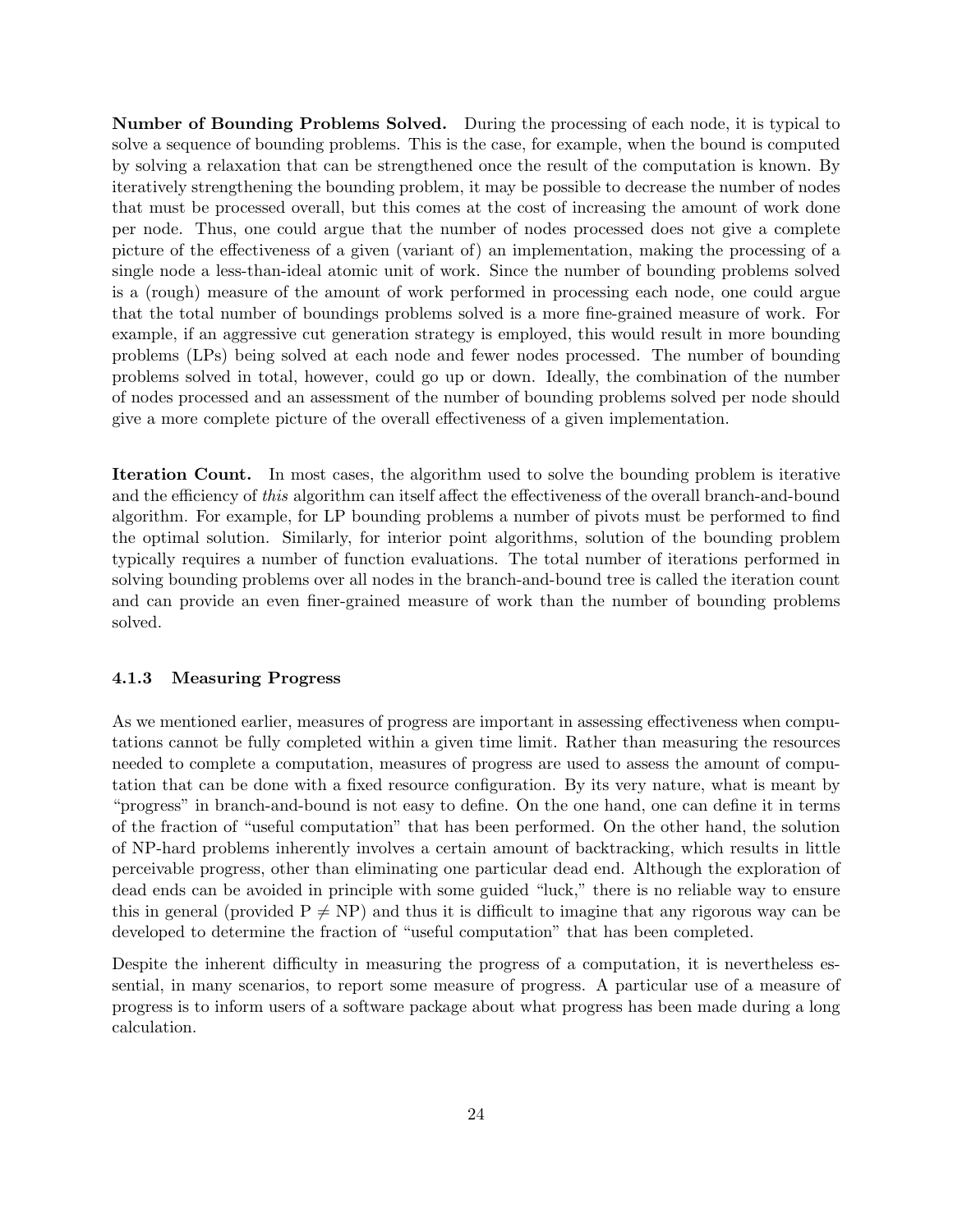In the context of assessment, a reliable measure of progress would provide a way of assessing effectiveness without performing the full computation. Interpreted in another way, by assessing implementations using a measure of progress, we hope to be able to determine the rate of progress for each possible resource configuration. If we had an accurate estimate of how long it takes to do some fixed fraction of the computation, this would be enough to enable a rigorous assessment. Alas, this scheme hinges critically on having a reliable measure of progress and such a measure does not currently exist. The measure of progress most widely used at the moment, the optimality gap, is described below, along with two alternative, the gap integral and tree size estimates.

Gap. The most often cited measure of progress is some variant of the optimality gap described in Section 4.1 of which the primal-dual gap is the most commonly used. This gap seems natural as a measure of progress, since it decreases monotonically throughout the computation and is 0 when the computation is completed. Unfortunately, though, the evolution of the gap may be far from smooth and it leaves much to be desired as a rigorous measure of progress. To illustrate, Figure 1 shows three examples of the evolution of the primal and dual bounds during the solution process of three different implementations when solving an MILP. In this figure, the blue and green curves are the functions  $Z^p(t)$  and  $Z^d(t)$  whose values are the primal and dual bounds, respectively, at time t. One feature highlighted is that the biggest changes typically come from improvements in the upper bound, while evolution of the lower is generally, though not always, smoother. Figure 1(a) exhibits a constant, regular improvement in the upper and lower bounds, leading to a relatively smooth (though not linear!) evolution of the gap. This is not the typical case. More often, the gap evolution in a branch-and-bound implementation is characterized by large changes in the upper bound and long periods without any improvement, as demonstrated in Figures 1(b) and 1(c). In those two cases, after 5 seconds of computation, the value of the gap would suggest that the former implementation outperforms the latter. However, after the full computation, the total run time for the former implementation is greater than that for the latter. This small example highlights the difficulty in using gap to measure progress.

Figure 2 shows the graph of the *gap function* whose value at time t is  $\gamma(Z^p(t), Z^d(t))$ , where  $\gamma$ is as defined in (2). The shape of the gap function reflects the evolution of the primal and dual bounds, though some information is clearly lost. Based on these graphs, it is easy to see why the gap function may not have much power as a measure of progress. Predicting progress using this function would require knowing the general shape of the gap function ahead of time and this is exactly what we generally do not know.



Figure 1: Graphs exemplifying the evolution of upper and lower bounds.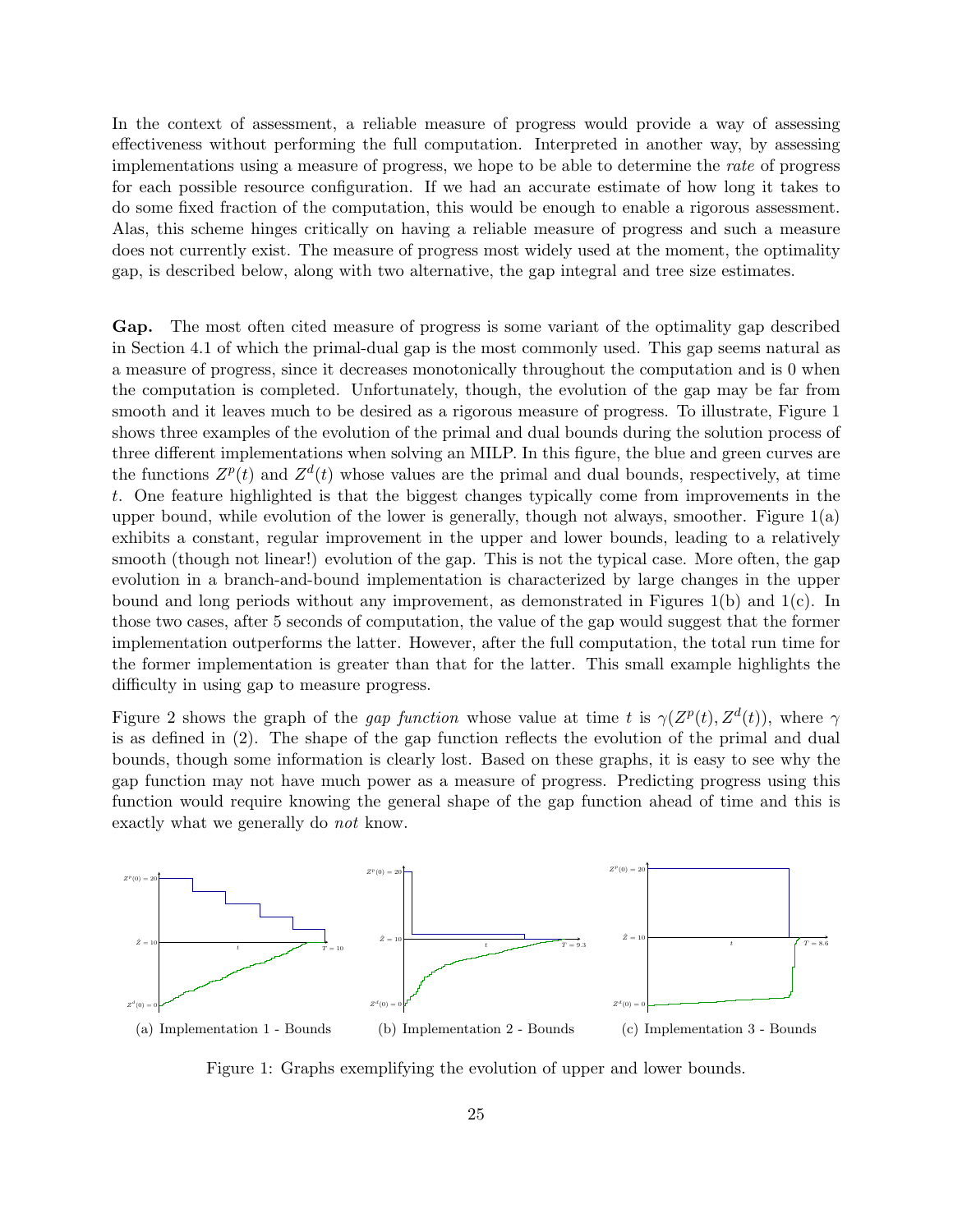

Figure 2: The gap functions corresponding to the graphs in Figure 1

Despite the fact that the gap has limited predictive power, it may still be used effectively as a means of comparing the progress made by two different algorithms in solving the same problem with the same resources, although even this usage must be approached with some caution. Large differences in gap may not be as significant as they appear. In Section 5, we describe a method of incorporating gap into an overall visual summary of results that can allow it to be used more meaningfully.

Gap Integrals. Gap integrals are an alternative to the more classical measures of efficiency and also provide an alternative to the gap itself as a measure of progress. Rather than simply measuring the gap achieved for a fixed time limit, the gap integral is computed from a time series that captures the evolution of the gap over a time-limited computation. Roughly speaking, the gap integral measures the "average gap" over a given time interval. While it can be viewed as a kind of measure of efficiency, we would like to suggest here that gap integrals may also be useful as a measure of progress.

The concept of a gap integral was first proposed by Berthold [2013]. The specific type of gap integral first proposed is known as the primal integral because it is based on the evolution of the primal gap. Corresponding gap integrals can be obtained based on other notions of optimality gap. We focus here on the related *primal-dual integral* (PDI), which is based on the primal-dual gap given by (2).

To formally define the PDI, we interpret the primal and dual bounds in  $(2)$  as functions of time t, as above. Then, the primal-dual integral is given by

$$
PDI = \int_0^T \gamma(Z^p(t), Z^d(t)) \mathrm{d}t,
$$

where  $T$  is either the wall clock/CPU time needed to solve the instance or the time limit (if the instance is unsolved). Since we usually only observe discrete samples of  $Z^p$  and  $Z^d$ , the primal-dual integral is typically approximated by the more practical formula

$$
PDI = \sum_{i=1}^{T} \gamma(Z^{p}(t_i), Z^{d}(t_i)) \cdot (t_i - t_{i-1}),
$$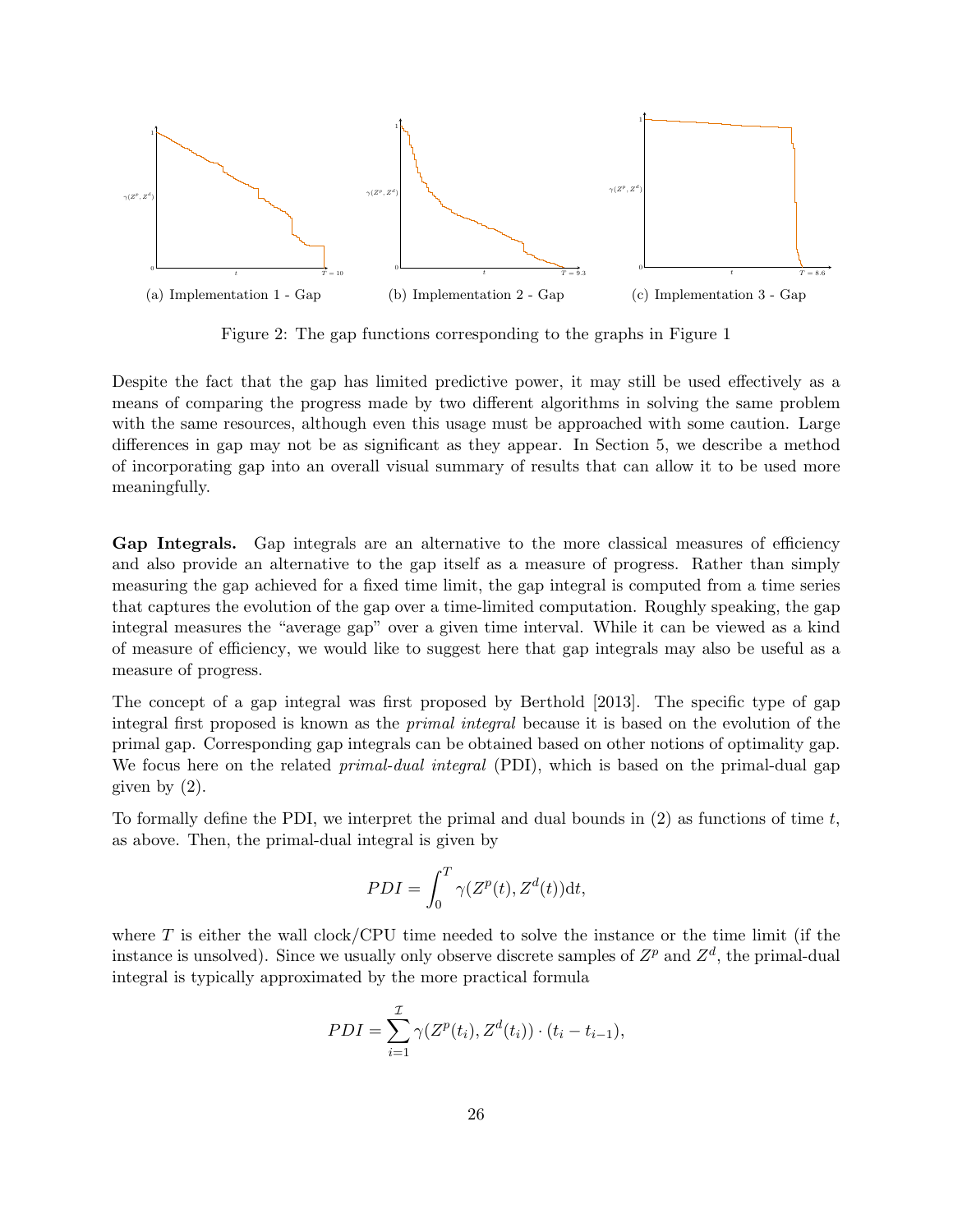where  $t_i \in [0, T]$  and  $i \in 1, \ldots, I$  are the discrete times at which the primal or dual bounds are updated, with  $t_0 = 0$  and  $t_1 = T$ . Thus, the PDI is a number between zero and T, with numbers closer to zero indicating a more effective implementation.

The use of gap integrals as a measure of effectiveness was originally motivated by the observation that two different implementations that discover the same quality of solution, but at different times in the evolution of the algorithm, should not be judged equally in terms of effectiveness. Time to provable optimality (or any other termination criteria) is agnostic to how the gap actually evolved during the computation, but a gap integral rewards an algorithm for making quick progress in reducing the gap in the beginning of the computation, even if the eventual time to optimality is no better. In many applications, it can be argued that the implementation that finds a high-quality solution first is the better performer, regardless of eventual time to optimality.

When one analyzes the evolution of the gap over the solution process, differences in efficiency that are not made evident by other measures can be observed. Consider the illustrative examples of gap evolution presented in Figure 2. All three report a similar time to optimality, but they all display very different progress in the gap over time. Classical measures of efficiency would lead us to conclude that the third algorithm is "best." However, the gap integral leads to a different (and equally valid) conclusion. While the third algorithm had difficulty both in finding a good initial feasible solutions and in improving the dual bound, the second algorithm exhibited a much better performance from the primal heuristics and exhibits the lowest PDI of the three. Although the gap integral produces a single summary statistic, this number can be viewed as a summarization of a time series of data about how the algorithm progressed.

Tree Size Estimation. Methods of estimating tree size attempt to predict the final size of the tree using data gathered during the algorithm's execution up to a given point in time. Recent examples of online tree search estimation have been presented by Belov et al. [2017] and Anderson et al. [2018]. If the final size of the tree could be accurately predicted, then such a method would in turn provide an accurate measure of what fraction of total work was completed as of a given time limit. As shown in Anderson et al. [2018], it is possible to relatively accurately estimate the final size of the tree at intermediate points during the solution process. Having such an estimate would, in turn, help to derive a reliable measure of progress: since the number of processed nodes can be compared to the estimated total size. While current approaches have proven valuable for triggering specific algorithmic features, such as solving restarts, these efforts are unfortunately not accurate enough for use as a measure of progress. Further, there is little reason to believe that such a method will be discovered that will be accurate enough given currently accepted conjectures about the complexity of solving mathematical programs (i.e., that  $P \neq NP$ ).

#### 4.2 Scalability

In this section, we discuss measures for assessing strong scalability in the traditional way. As described in Section 2.2, scalability is a measure of the trade-off between different resources or, alternatively, a measure of the change in efficiency that arises when using different bundles of resources to solve a problem. Most commonly, this trade-off is between the wall clock time needed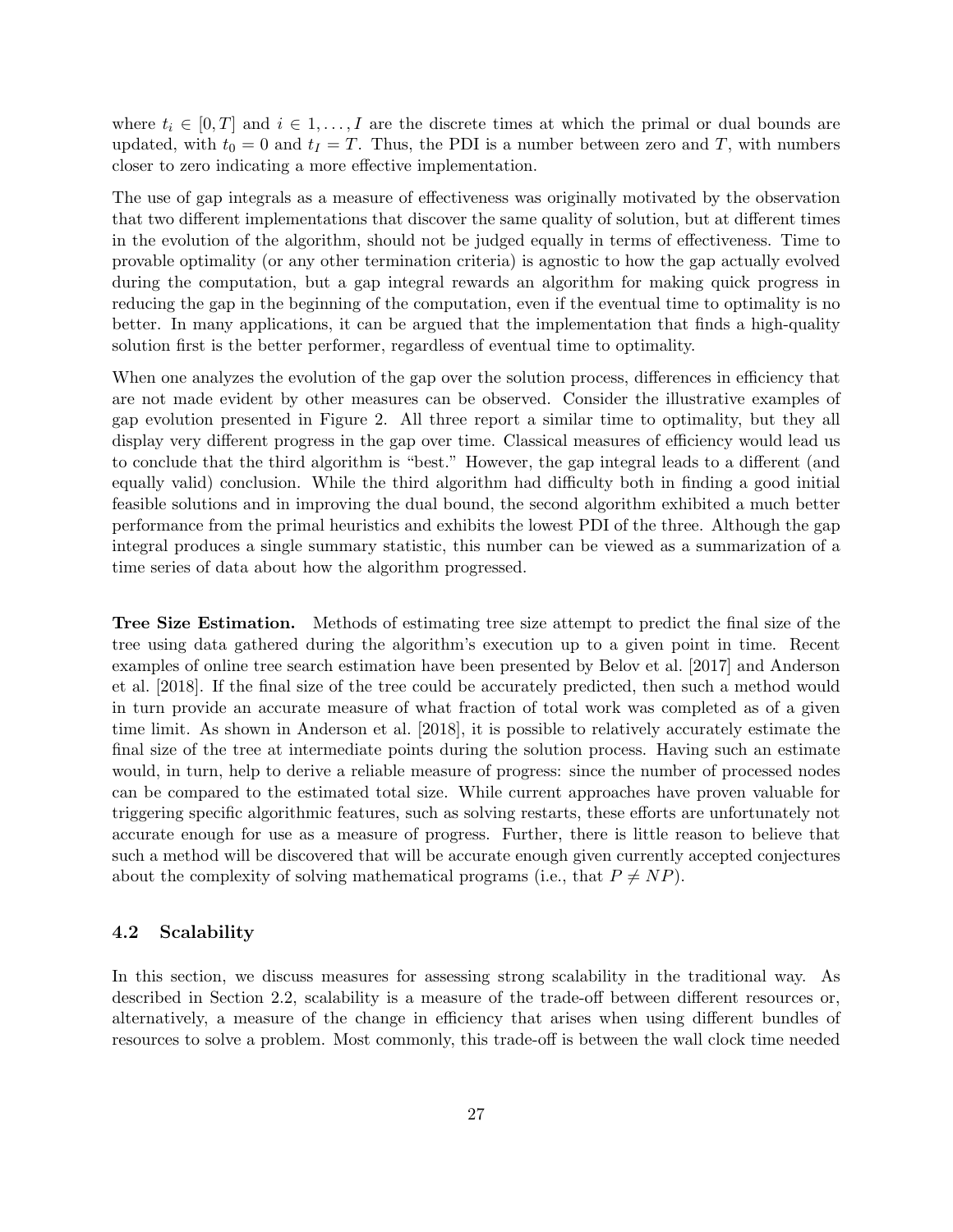for solving an instance and the number of available cores. As such, many of the measures used for assessing efficiency can also be used to analyze scalability, albeit in a different way.

The goal of scalability analysis is to measure how efficiently one resource (typically cores) can be used to save another resource (typically, time). Ideally, this trade-off has a linear relationship doubling the number of cores cuts the required time in half. In practice, this situation is rarely achieved because parallelization introduces additional resource consumption, commonly described as overhead.

**Definition 9.** Parallel overhead is resource consumption that is only incurred due to the parallelization of an implementation.

Many of the sources of overhead are discussed in detail in Koch et al. [2012] and Ralphs et al. [2018]. Here we will only provide a summary of sources and types of overhead. The most obvious type of overhead is communication overhead, which is the work done in order to transfer data from one location to another. A second major source is idle time. This occurs when computation on one or more cores is waiting on data that will only be made available after a specific computation on other cores has completed. Overhead, observed as waiting time, in parallel implementations can be introduced for multiple reasons.

- In distributed computations, data currently stored remotely might need to be transferred to local storage for processing.
- In shared-memory computation, simultaneous access to the same block of data may be restricted due to a memory *lock* to prevent memory corruption and the introduction of race conditions.
- It may be required that a certain remote computation is completed before proceeding with the current local computation.
- Finally, in the start or end of a computation, the available work may simply not be granular enough or it may not be efficient to divide the computation among all available cores, leaving some of them idle. This idle time is known as ramp-up and ramp-down time.

Each of the sources described above commonly arise from the parallelization of any algorithm, not only branch-and-bound. A third major source of overhead that arises specifically from the parallelization of branch-and-bound implementations is generally referred to as redundant work. Roughly, this is additional work that could have been avoided with better global knowledge of the state of the computation.

Overhead can be measured either directly or indirectly. Both methods of measurement are challenging for a variety of reasons. Direct measurement involves explicitly capturing data on the contributions of various sources of overhead, such as idle time or time spent in communication (see Section 4.2.1 for more on these). The main challenges of direct measurement of overhead are purely technical. For example, idle time, discussed above, can occur for many different reasons, some of which are directly attributable to parallelization and some of which are not. Some sources of idle time are easy to measure and identify (time spent waiting for data to arrive from another location in a distributed memory environment), while others are not (time spent waiting for data to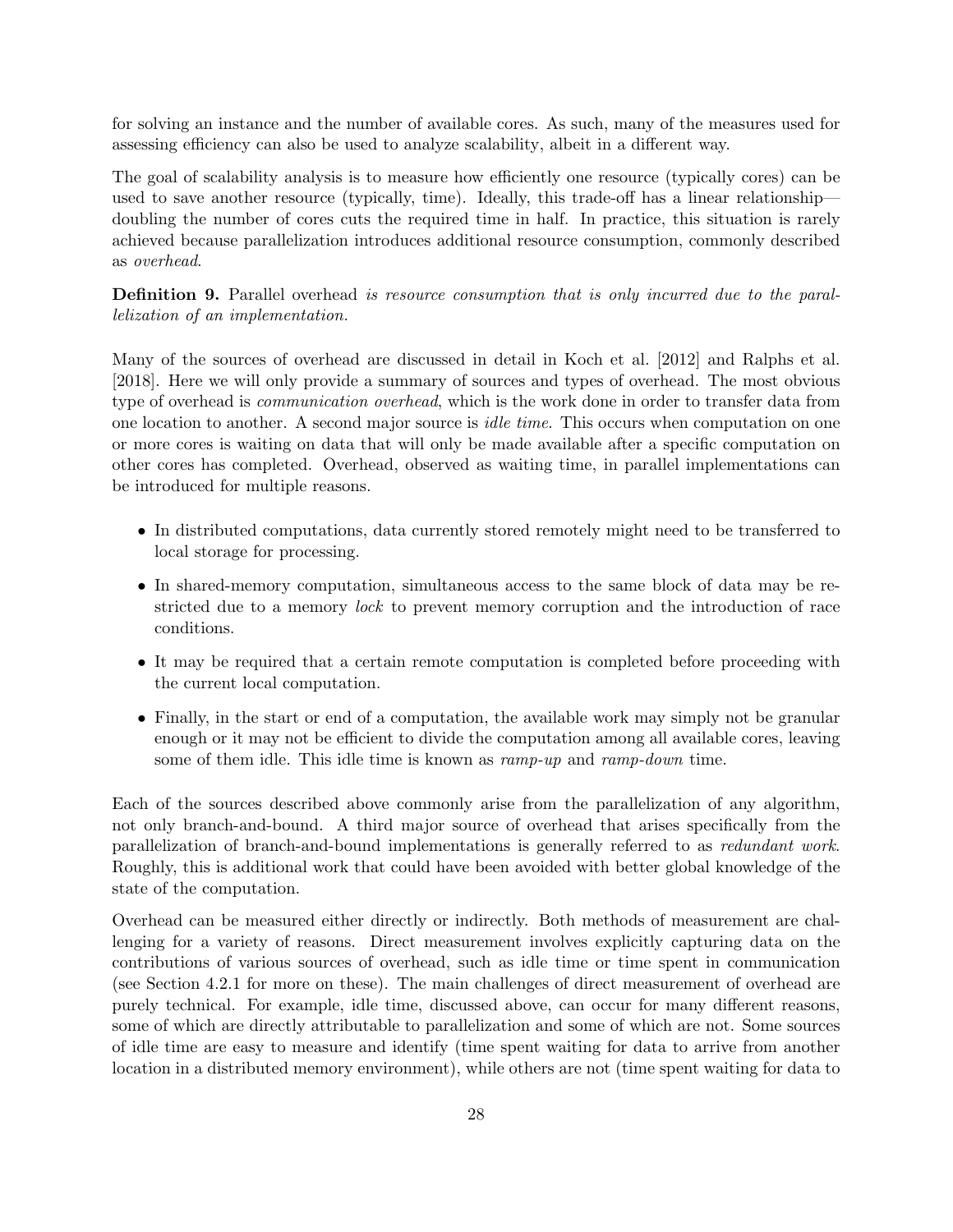be fetched from shared memory). Although many parallel branch-and-bound implementations do measure and report certain sources of idle time and other overhead, the various types of overhead might be captured and reported differently.

Alternatively, indirect assessment of overhead involves observing the change in either the efficiency, the amount of work performed, or the amount of progress achieved for a given computation and assuming that any increase is due to overhead. This is generally a more reliable and all-inclusive method of measuring the overall level of overhead, but does not help in identifying the sources of the overhead. Thus, the methods for reducing overhead remain unclear.

The assessment of scalability is primarily about measuring the amount of overhead and determining how it changes as more resources are added. Thus, scalability is somewhat independent of the baseline efficiency of the parallel implementation, as we illustrated earlier. This introduces a difficulty in discussing and comparing the scalability of multiple implementations, since an implementation exhibiting good scalability may also exhibit poor efficiency, as shown in Table 1, and vice versa. Many of the measures presented in the following sections are used to evaluate scalability while being agnostic to the efficiency of the implementations. While these measures may be efficacious for the assessment of scalability, one must also consider whether the reported measure can still be useful when also accounting for efficiency. We don't propose a solution to addressing this issue here, but mention that it is a focus of current research.

There are many different assessment measures that can be used to indirectly measure overhead. These measures and how they are used for assessing overhead is discussed in Sections 4.2.2–4.2.4. To measure overhead indirectly, we must recognize the inherent variability in the path taken by the computation. In almost any sophisticated algorithm for solving an NP-hard problem, small perturbations in the path (due to differences in tie-breaking, etc.) that arise at early stages of the algorithm could have unexpected large effects, as discussed in Section 3.2.2. For any single computation, changes in total resource consumption can fluctuate only due to effects from performance variability. We must endeavor not to conflate these fluctuations with changes in the resource consumption due to the introduction of true overhead. A method used to alleviate this issue is to perform repeated experiments over large test sets to draw statistically valid conclusions from the results.

#### 4.2.1 Measuring Overhead Directly

Direct measurement of overhead can be a difficult and work-intensive task. However, the direct measurement of overhead for scalability analysis has the advantage of illuminating the precise reasons why an implementation is or is not scalable. The types of overhead within a parallel implementation that can be directly measured are as follows.

Ramp-up and Ramp-down Time. Ramp-up and ramp-down time can generally be measured rather easily. Although it must be pointed out that these concepts can be defined in a number of related ways. One definition for ramp-up time for an individual core is the time from the beginning of a computation until that core is actively performing computation. The overall rampup time is then the sum of the ramp-up times for individual cores. Ramp-down time can be defined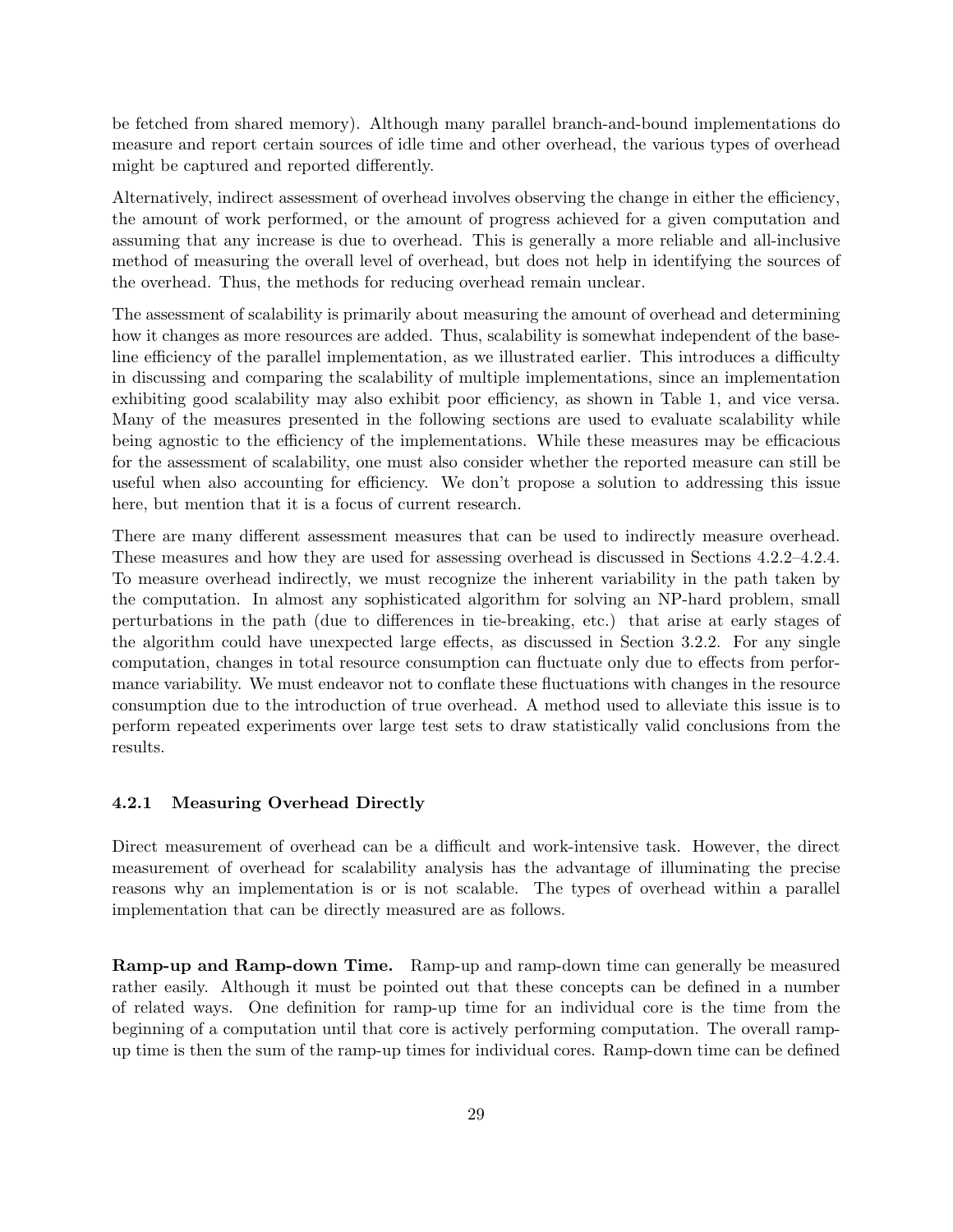similarly as the elapsed time from the last computation done by a given core and the end of the full computation. Alternatively, the total ramp-up time can be defined as the time from the start of computation until the first time all cores are active. Also, the ramp-down time could be defined as the time from the end of the computation back to the last time all cores were active. Regardless of the definition, the ramp-up and ramp-down times are easily captured and generally reported. Because of the differences in the definitions, one must take care when comparing the ramp-up and ramp-down times reported by different implementations.

Communication Time. Most work related to communication can also be effectively measured by simply recording the time spent in relevant parts of the implementations code. In distributed parallel implementations, subroutines dedicated to the job of packing and unpacking data to be sent and/or received from remote locations are usually modularized and time spent in those subroutines can be directly measured using a profiler.

Idle Time. Idle time is generally more difficult to measure and its causes are more difficult to identify. Especially in the case of shared-memory parallelism, where the locking of data and atomic process are necessary to avoid memory corruption and data races. It may be possible to measure the idle time and attribute it directly to a cause in some cases. For example, in distributed parallel implementations, the time spent executing a blocking receive call is an explicit measure of time spent waiting to receive data from a remote location. Given the difficulties of measuring idle time, proxies based upon the solving statistics of a branch-and-bound implementation are typically used.

Node Throughput. Node throughput is a measure of the overall rate at which work is being performed and can be used as a measure of the additional idle time introduced by the parallelization. Throughput simply measures the number of nodes processed per second, or equivalently, the average time it takes to process a single node. When an implementation is parallelized, the processing of a node is expected to be the same regardless of the number of cores used. This is because frameworks for parallelization of branch-and-bound typically only parallelize the tree search, so there should be no computational difference in the processing of a single node when the algorithm is parallelized. Any decrease in the node throughput can suggest that additional work is being performed as a result of the parallelization.

Since the node throughput is an average measure, there are a number of issues that must be considered when assessing scalability. First, as explained above, it is not always true that the time to process each node is identical in the sequential and parallel implementations. A particularly poignant example are the implementations of ParaSCIP [Shinano et al., 2012] and FiberSCIP [Shinano et al., 2018b] that both perform presolving when a node is transferred to another solver, which is typically running on a separate core. This additional presolving step has been observed empirically to improve the efficiency of ParaSCIP and FiberSCIP. Since this involves additional work per node, a decrease in the node throughput when increasing the number of cores could be observed, incorrectly suggesting parallel overhead, when in reality, this is because parallelization has introduced an algorithmic change. More fine-grained parallelism may also result in more tasks being performed in parallel during the processing of a node. While a node is expected to be processed faster in parallel, as compared to a sequential implementation, computational resources are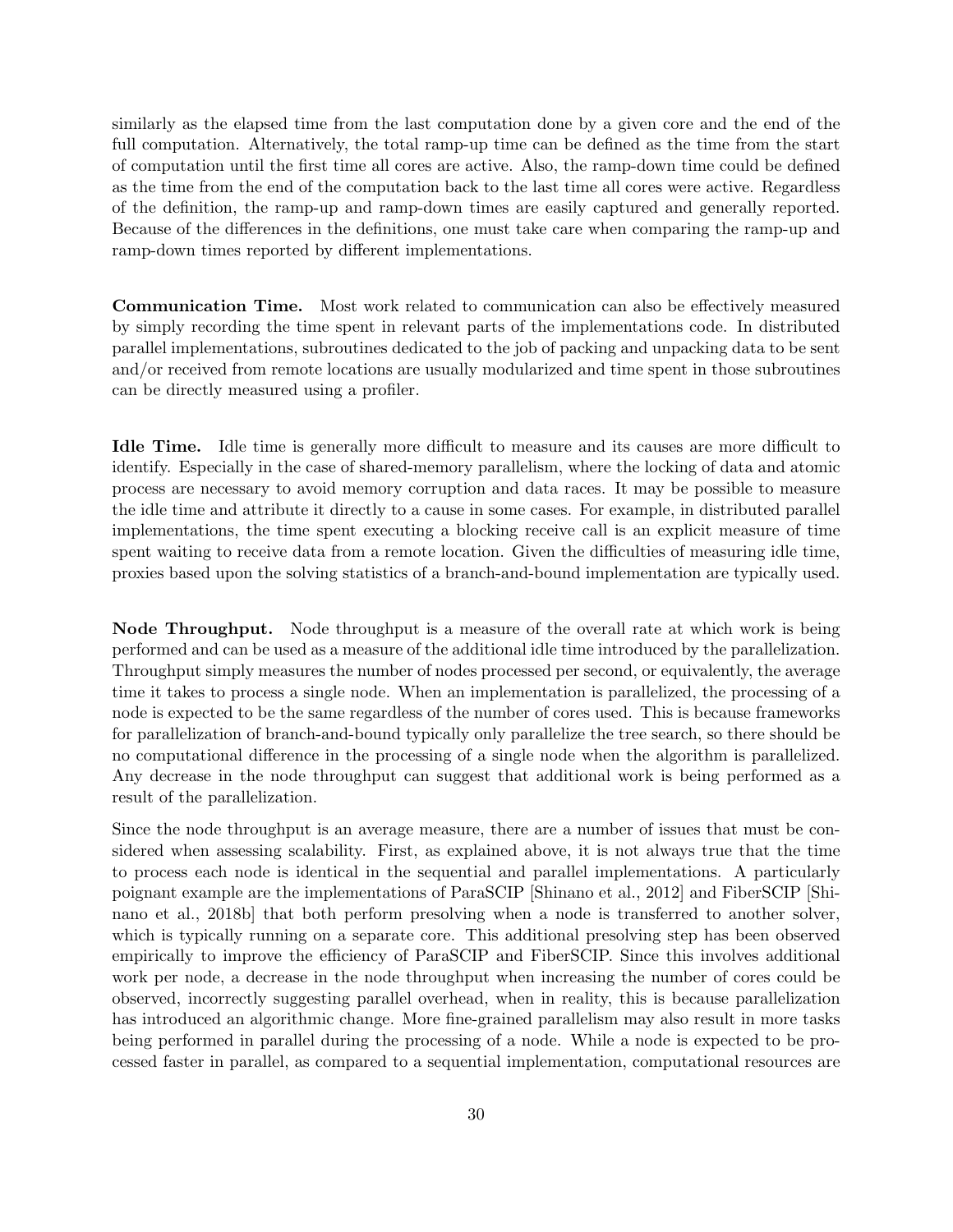diverted from the tree search to perform alternative tasks. To the best of the authors' knowledge, there has been little investigation into the impact of subnode parallelization to determine its impact on the overall node throughput.

#### 4.2.2 Measuring Changes in Efficiency

The most common way of measuring scalability is to (indirectly) measure the total overhead by measuring the change in measured efficiency that occurs when utilizing additional cores for the computation. This is typically done by comparing the actual wall clock time required for a given computation on N cores (denoted  $T_N$ ) to the baseline of "perfect scaling," as described in Section 2.2. This ideal baseline is given by  $T_1/N$ , where  $T_1$  is the sequential run time (or parallel run time on a single core). The difference between the actual and ideal scaling is interpreted as overhead.

To make the assessment easier, statistics that are independent of the actual running time can be computed by scaling in two different ways. The speed-up of a parallel implementation utilizing N cores is

$$
S_N := T_1/T_N,
$$

so that the value of  $S_N$  represents the factor by which the wall clock running time of the implementation changes when more cores were added. When the scaling of a parallel implementation is perfect, the speed-up is  $S_N = N$  (this is also called *linear speed-up*). As discussed earlier, it is typical to observe that  $S_N < N$ , which indicates there is some loss of efficiency (increase in overhead) when employing  $N$  cores. The parallel efficiency

$$
E_N=S_N/N
$$

is a measure closely related to speed-up that is further scaled to obtain a number normally between zero and one, making the statistic also independent of the number of cores. A parallel efficiency of one represents perfect scaling and the value  $1-E_N$  represents the fraction of the total computation time that was attributable to overhead.

The speed-up or parallel efficiency of a parallel implementation are commonly used and easily interpreted statistics for assessing scalability that are used throughout the parallel computing community. However, these measure have a number of weaknesses when employed in the assessment of parallel branch-and-bound implementations. One of the major difficulties of this approach, the existence of performance variability, was described earlier in Section 3.2.2. Due to the effects of this variability, it is highly probable that the execution paths of the sequential and parallel implementations will be completely different. To exacerbate the situation, parallel branch-and-bound implementations are typically also non-deterministic, since techniques for enforcing determinism introduce additional overhead. As such, it is possible that two runs of the same parallel implementation with the same number of cores will exhibit vastly different resource consumption. Consequently, it is difficult to determine whether the loss of efficiency should be attributed to the parallel implementation or a less performant execution path. These challenges can be overcome with proper repetition and statistical analysis of experimental data, which is vastly more important in the parallel setting then in the sequential one.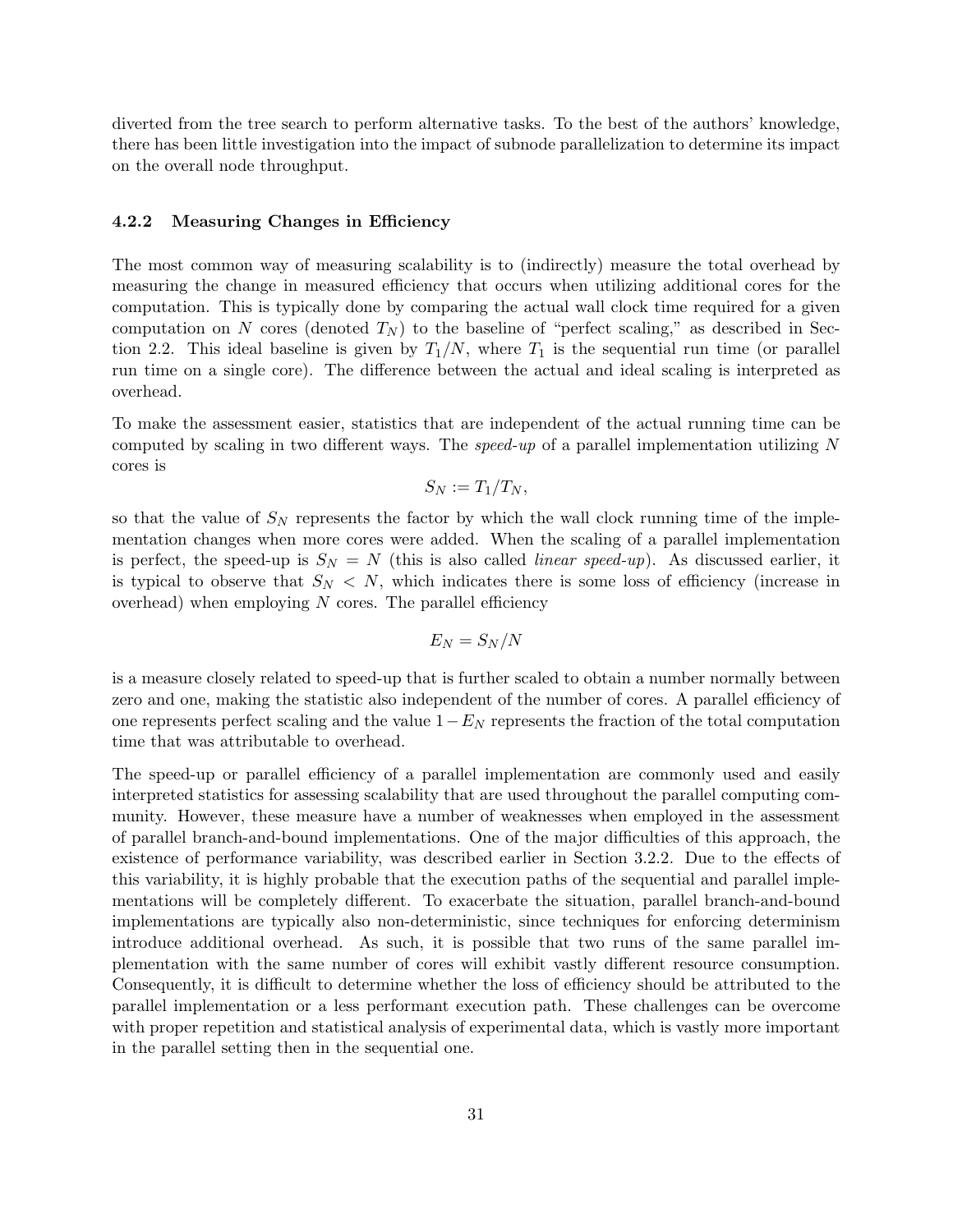A further limitation arising from the use of parallel efficiency as a measure of scalability is that it is typically based on the time to optimality (or some other termination criteria). As such, this measure can only be used with instances in which the sequential and parallel implementations can both find the optimal solution. Hence, the instance selection plays a major role in the observed scalability. Because the efficiency of different parallel implementations can be vastly different, it is very difficult to find a common test set that will make this measure meaningful.

#### 4.2.3 Measuring Changes in Work Performed

Many of the measures of work presented in Section 4.1.2 can also be used as proxies to assess certain aspects of the scalability of parallel implementations by comparing the total work done in executing the parallel implementation to the work done in the sequential implementation. The most common measure of work used for this purpose is the number of nodes processed. Changes in the number of nodes processed are mainly due to two phenomena. First, the order in which nodes are being searched is different, even when the search strategy itself is the same. Since multiple subtrees are being explored simultaneously, some nodes will inevitably be discovered relatively earlier in the parallel implementation than in the sequential implementation. This can lead to the processing of nodes in parallel that would not have been processed in the sequential algorithm because of differences in the timing of discovery of primal solutions.

A second, though much less impactful, reason is the lack of accurate information about bounds discovered at remote compute cores for reasons described below. In deterministic parallel implementations, locally generated bound information is usually broadcast only periodically, at specified communication synchronization points. Non-deterministic branch-and-bound implementations broadcast bound information on a more continuous basis, but delays are still inevitable. In both cases, there will inevitably be periods of time when the bound information available at a given node is outdated. As a result, a subtree search performed locally could end up processing nodes that have a dual bound greater than the best global known primal bound. This phenomenon causes an increase in the number of processed nodes for the parallel implementation compared to the underlying sequential implementation. The reverse phenomenon can also be observed in non-deterministic parallel implementations. Since many nodes are processed in parallel and the improved bounds are constantly communicated, it is possible that a node that improves the primal bound is found earlier than in the sequential implementation [Lai and Sahni, 1984]. This would result in more nodes being discarded earlier and would reduce the total number of nodes processed.

The obvious challenges in using measures of work to assess scalability are similar to those described at the end of the previous section, primarily due to the inherently high degree of variability in the measurements. As such, one must perform testing with due care and attention to proper design of the experiments and statistical analysis. Naturally, measures of total work for different numbers of cores are not comparable except when the benchmark computation can be completed, so the same limitations apply here as above with respect to test instances. One possible way to address this is to measure the rate at which work can be preformed, as in the use of node throughput described above.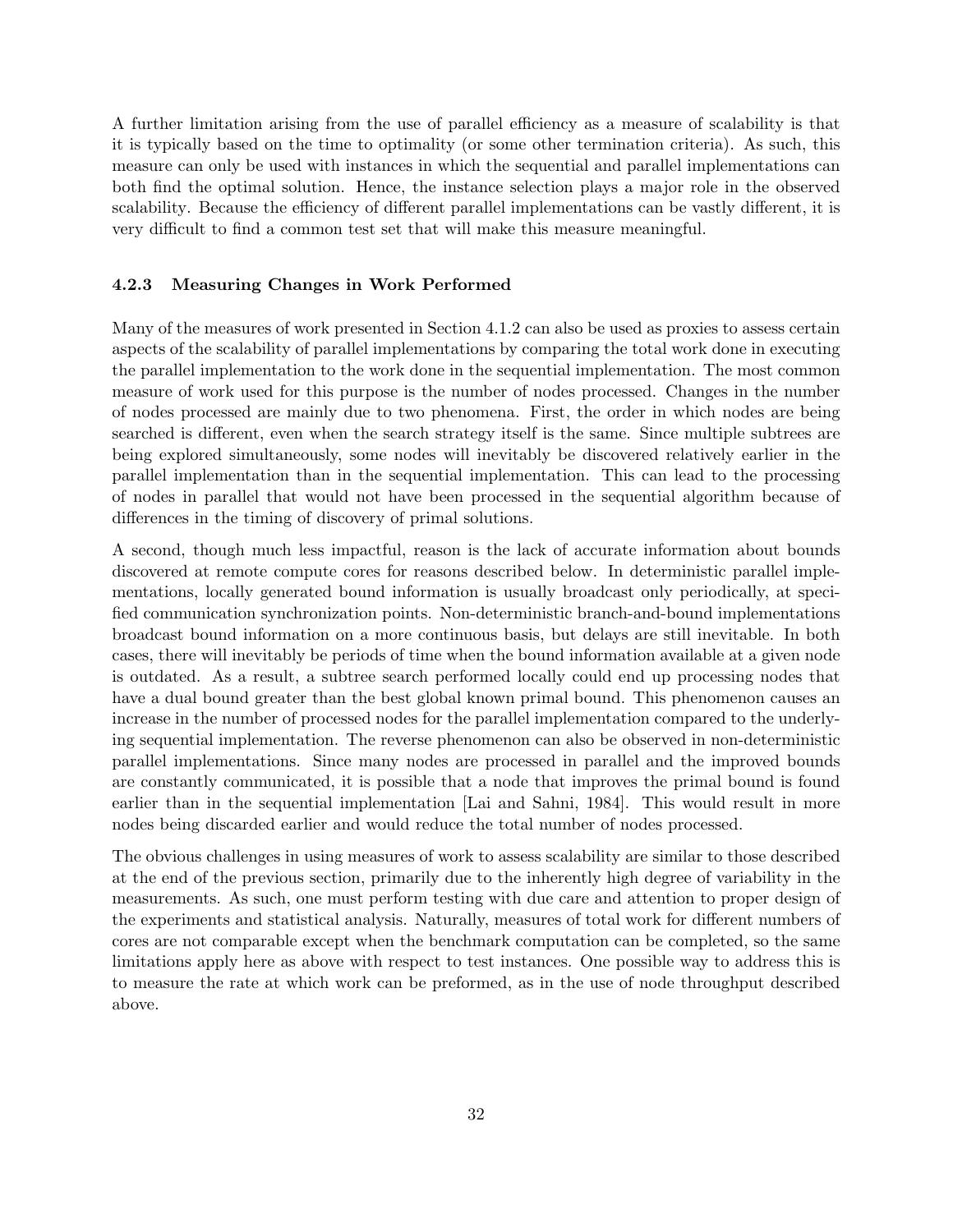#### 4.2.4 Measuring Changes in Progress

Earlier in Sections 2.2, we proposed that reliable measures of progress could ultimately lead to more robust techniques for measuring the (weak) scalability of parallel algorithms. Measures of progress are able to address some of the difficulties inherent in measuring strong scalability because they are meaningful at intermediate stages of computation. This eases the difficulty of constructing a test set and allows assessment of algorithms that cannot complete a given computation within a time limit. To be suitable in the context of scalability, a measure of progress only needs to be effective at measuring the fraction of a computation that has been completed for computations that have already been previously attempted with other resource configurations or other algorithms. Using information gathered over repeated runs, we conjecture that it may be possible to compare progress made by different algorithms or resource configurations. Thus, despite the fact that none of the measures of progress developed thus far have proven effective in other contexts, there is some reason to maintain optimism that they will be effective in this context.

The optimality gap, while widely used as a measure of progress, seems to be a difficult for for assessing scalability, primarily due to the unpredictability of its evolution. Subtle changes in timing could lead to an entirely different assessment of progress. Gap integrals, on the other hand, may hold more promise, as they are inherently more stable in their evolution. We explained earlier how the gap integral could be used to compare the progress of two different algorithms or two different resource configurations for solving the same instance and this is exactly the kind of analysis that is needed to assess scalability. Tree size estimates could similarly be used if any proved to be accurate predictors, but currently this appears not have a very high potential.

## 5 Summarizing and Visualizing

The effective reporting of results is as important as the effective performance of the experiments themselves, yet the importance of this step is often overlooked. As we have already mentioned in Section 2, empirical experiments can be thought of as methods of approximating the theoretical probability distribution of all instances in a given class with respect to a given measure of effectiveness. The goal in the reporting of results is to provide the reader the data necessary to draw conclusions in a form that is easy to consume. Typically, one wishes to determine which implementation will be most advantageous for a particular use case. This comparison of implementations is done essentially by comparing the empirical distributions produced by the experiments. The two main tools for comparison are summarization (via the computation of statistics associated with the distributions) and visualization of the empirical CDFs themselves. Most techniques for doing this were initially designed for the assessment of efficiency, but are also suitable for assessing scalability in general. Below, we discuss summarization and visualization in the contexts of both efficiency and scalability analysis.

It is important to mention here once again that while the experiments are intended to approximate the distribution of some measure of efficiency across an entire class of instance, it is obvious that the quality of the approximation is highly dependent on the instance set, as discussed in Section 3.3. Ideally, conclusions regarding differences between algorithms should be drawn using statistical methods and care must be taken when choosing the instance set, which should be representative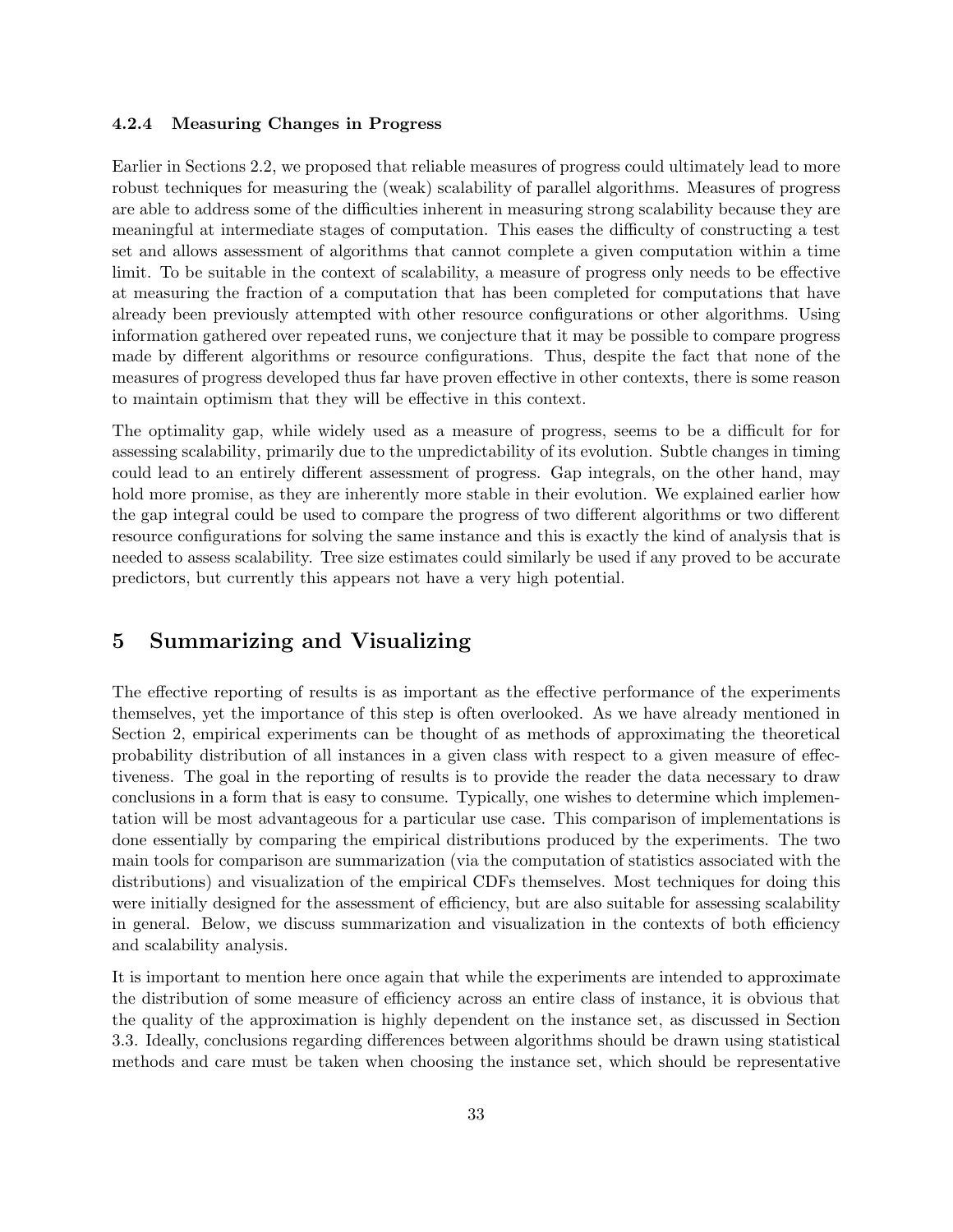of all instances from a class. Despite best intentions, the selection of instances will more than likely introduce some unintended bias and it would be inaccurate to state unequivocally that any of the methods below constitute a way of drawing general conclusions beyond the extremely narrow setting of the experiments themselsves.

#### 5.1 Efficiency

#### 5.1.1 Summarization

Historically, empirical data arising from solution of a set of test instances was simply summarized and reported using a single summary statistic, usually the arithmetic mean. The popularity of this method of summarization derives from the fact that this statistic is simple to compute and the resulting values appear meaningful (and sometimes are). However, it has been recognized over time that a significant limitation of the arithmetic mean is that it can be dominated by the results of only a few instances. As such, differences may appear more significant than they actually are.

In an attempt to address the limitations of the arithmetic mean, the geometric mean was proposed as an alternative for summarizing experimental results. Unfortunately, the value of the geometric mean can also be dominated by a few instances, particularly those with comparatively *small* values.

The current standard for summarizing empirical results, first proposed by Achterberg [2007], is the so-called shifted geometric mean, computed by adding a positive scalar amount to each data point before computing the geometric mean and then subtracting the same amount from the result. By "shifting" the value, many of the issues associated with the geometric mean can be alleviated, in particular where the reported value can be dominated by few instances with very small values. The shifted geometric mean is defined as follows.

**Definition 10.** Given a set of values  $N := \{x_1, x_2, \ldots, x_n\}$  and a shift value s, the shifted geometric mean is given by

$$
SG(N) = \left(\prod_{k=1}^{n} (x_k + s)\right)^{\frac{1}{n}} - s.
$$

The main motivation for using the shifted geometric mean is that test sets typically contain instances of varying difficulty. For example, the wall clock time required by SCIP 3.2.1 (with SoPlex 2.2.1) for solution of the MIPLIB2010 instances ranges from 0.02 to 4414.33 seconds (excepting those that take more than 7200 seconds). The shifted geometric mean is seen as providing a more representative summary of results from such a diverse set of instances, since it protects against bias from results that are both too large and too small.

The use of a single summary statistic has significant limitations for reporting meaningful assessment results. If there are instances that fail to solve within the time limit, then the use of summary statistics is seriously hampered. When using means, geometric or arithmetic, this issue is commonly addressed by computing the mean using only results from instances that are solved within a given time limit and reporting the number that are unsolved. However, this can clearly create a bias towards implementations that are highly successful on some instances and fail completely on others.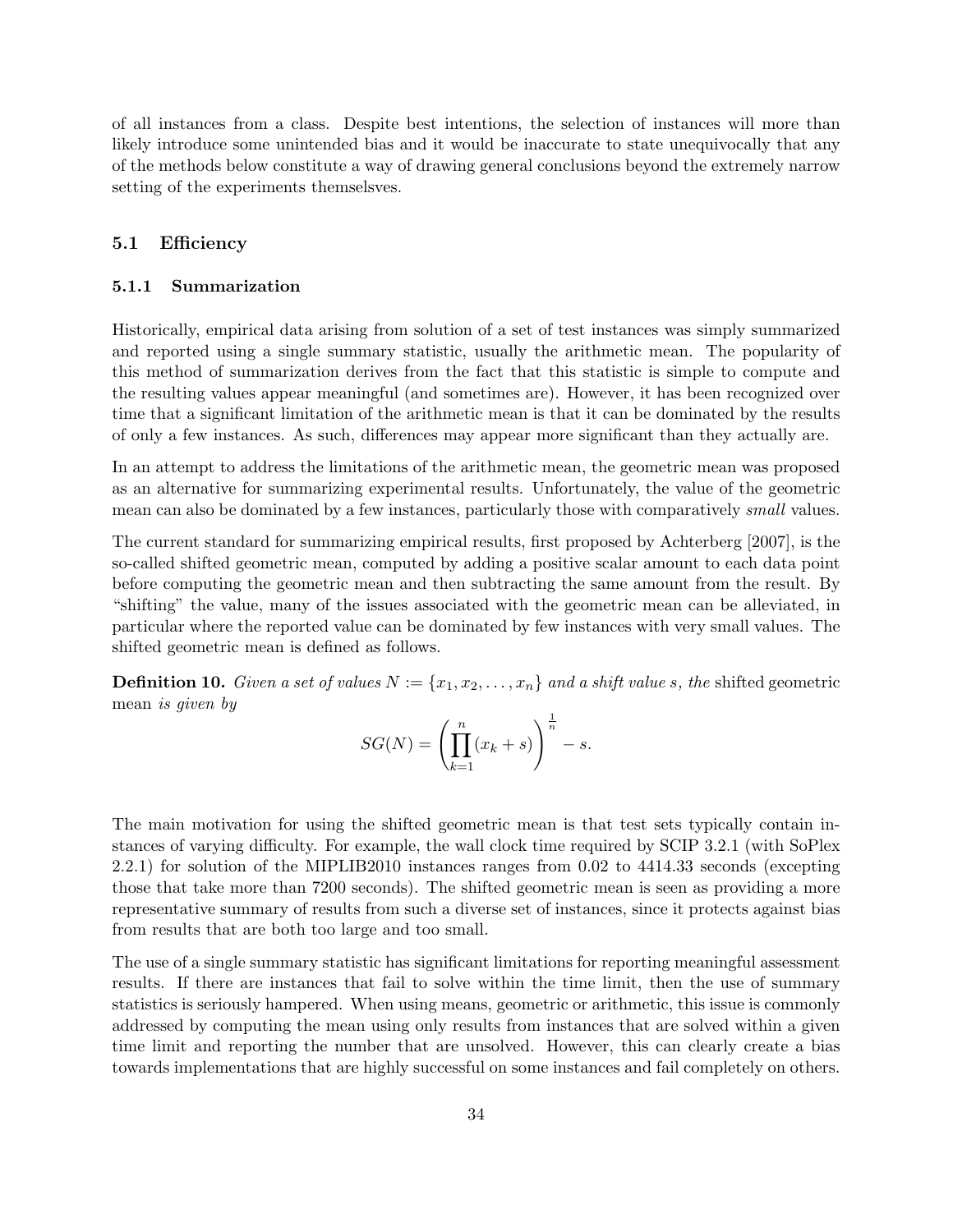Alternatively, this issue can be addressed by using a measure of efficiency that is better suited for handling instances that fail to solve within the time limit (such as the gap integral) or by using a different collection of test instances.

#### 5.1.2 Visualization

Beyond single summary statistics, the use of graphical comparison methods have gained significant traction in recent years and for good reason. Graphical methods provide a more nuanced view of the behavior of implementation then summary statistics, which greatly improves the ability to assess and compare implementations. The visualization methods described below involve displaying the empirical CDF of either the raw measures of efficiency employed in the experiments or ratios of these measures (to provide a scale-invariant comparison).

**Performance Profiles.** The performance profile, popularized by Dolan and Moré [2002], provides a visualization of the empirical CDF of the ratios of a given measure of efficiency to the so-called "virtual best" for each algorithm and each instance in a benchmark test set. Using a ratio to the virtual best rather than the measure itself creates a scale invariant method of comparison and therefore may avoid the potential bias introduced by the large differences in resource requirements between instances that commonly arise in practice.

More precisely, the performance profile is based on the performance ratio given by

$$
r_{p,s} = \frac{t_{p,s}}{\min\{t_{p,s} \mid s \in S\}},
$$

where p is the instance, s is the implementation and  $t_{p,s}$  is the measure of efficiency for s in solving p. The profile for implementation  $s$  is then given by

$$
\rho_s(\tau) = \frac{1}{|P|} | \{ p \in P | r_{p,s} \leq \tau \} |,
$$

where  $\tau$  is a given performance ratio. The interpretation of  $\rho_s(\tau)$  is the fraction of problem instances that are within a ratio of  $\tau$  when solved by s. The function  $\rho_s(\tau)$  is exactly the CDF of the performance ratio.

An example of the use of performance profiles is shown in Figure 3, where the efficiency of three commercial MILP solvers are compared on the MIPLIB2010 benchmark test set. While performance profiles are often a very good tool for comparing implementations, there are also limitations to their use, some of which are highlighted by Gould and Scott [2016]. Using the example in Figure 3, there seems to be a clear dominance of Commercial 2 over Commercial 1 and Commercial 3 with respect to wall clock time. Upon closer examination, however, it can be seen that the use of ratios can still distort the results if the measures for some instances are close to zero. For example, the difference between a solution time of .05 seconds and 0.2 seconds would probably be considered negligible to most, but the ratio of the two running times is 4, which would be viewed as a very large ratio if evaluated without knowledge of the underlying running times. For many of the instances from the MIPLIB2010 test set, run times are very small for the commercial solvers. As such, one would expect some large ratios to arise, while practical performance of the solvers is actually very similar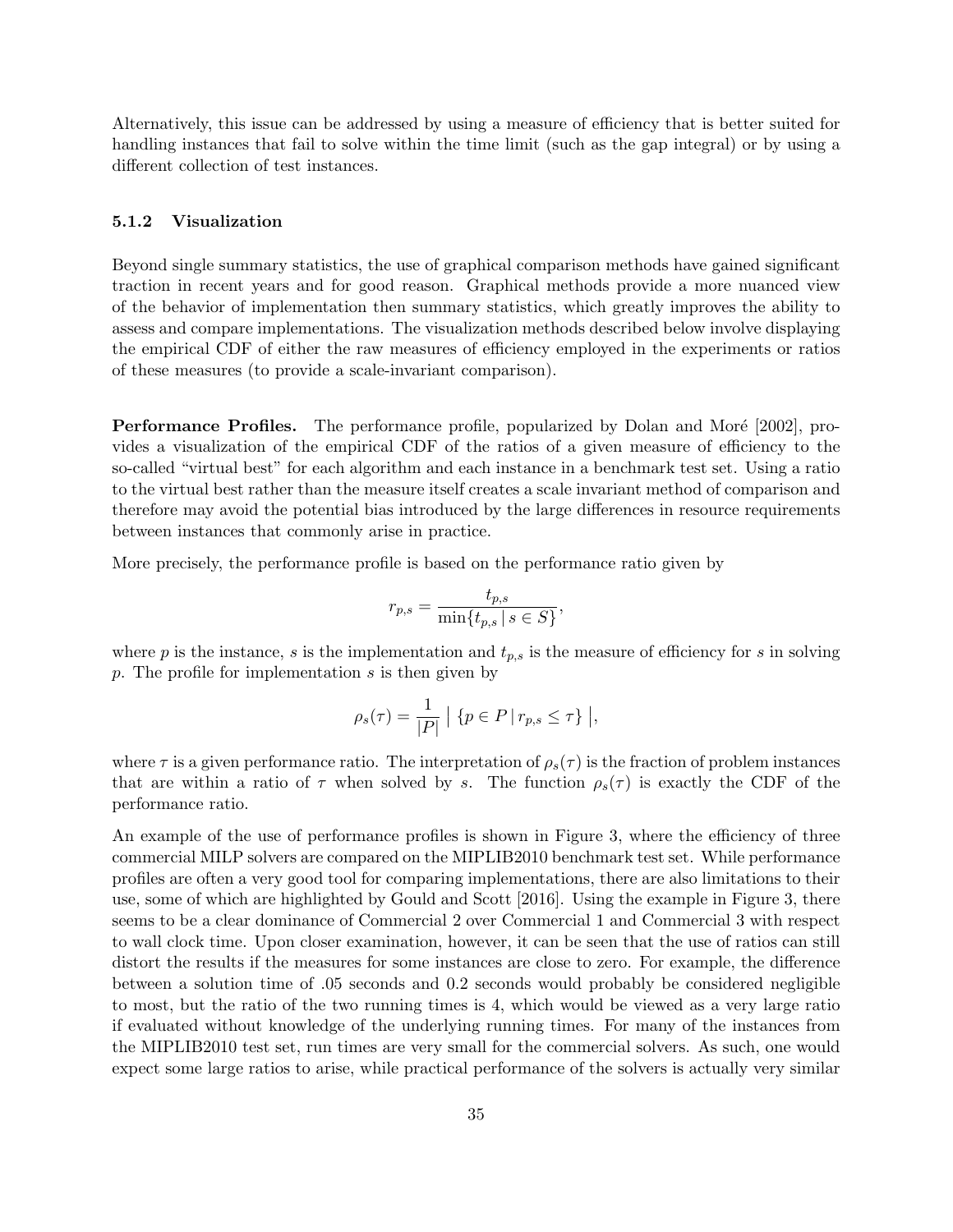

Figure 3: The performance profiles of the wall clock time for commercial solvers.

efficiency. This issue could be remedied by using a different test set or by using a shift value in the ratio calculation.

Another limitation arises when the test set contains instances that fail to solve within the time limit. In this case, the classical measure of wall clock time is no longer applicable. While performance profiles can visually indicate the fraction of instances for which a given implementation did not complete the solution process within the time limit, it cannot give any indication of the progress made on those instances. Including the instances that did not complete in the profile makes the profile more difficult to read while adding very little additional information. Two different performance profiles are presented in Figure 4, both evaluating the efficiency of SCIP when solving instances from the MIPLIB2010 benchmark test set using different meta-settings. The parameter



Figure 4: Performance profiles of the wall clock time when executing SCIP with different emphasis settings

settings used for the computational experiments, in addition to the default settings, disable the heuristics, separation or presolving, labeled as *Heur off, Sepa off* and *Presol off* respectively. In Figure 4(a), only the instances that did not time out or abort for all meta-settings are included. Alternatively, Figure 4(b) displays the performance profile using all instances, so instances that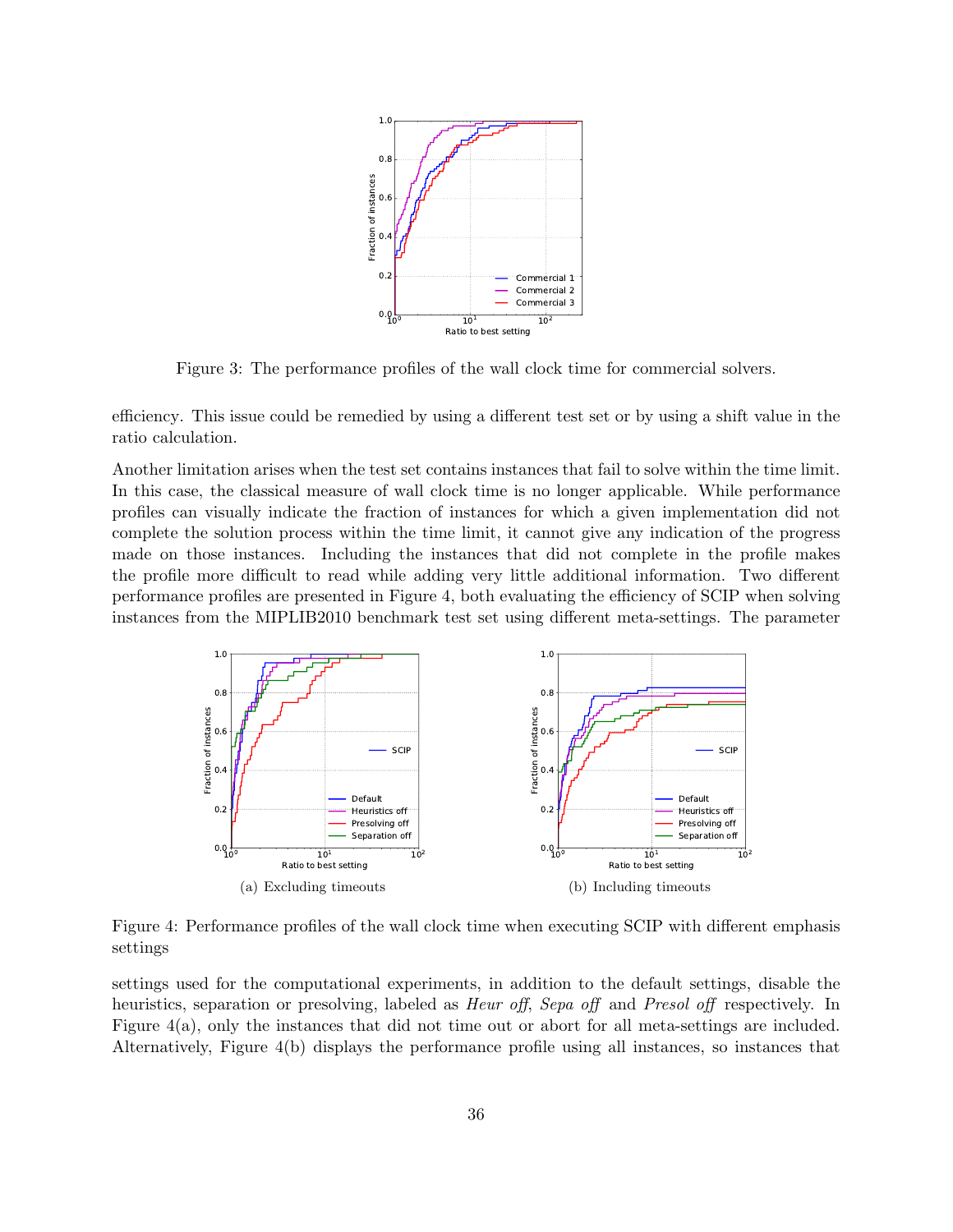time out are included. The two profiles display the same information, but in the second one, the intercept on the right side is lower to indicate the percentage of instances that timed out.

Cumulative Profiles. As we have seen, one of the main appeals of performance profiles is the unitless comparison that results from the use of ratios of a given measure across a set of implementations. While the unitless comparison is valuable, it is not suitable in all contexts. An alternative to the performance profile is the cumulative profile, which is a plot of the fraction of instances in a test set solved within a given time limit and thus directly visualizes the empirical CDF. More precisely, let  $t_{p,s}$  denote the measure of efficiency associated with instance p and implementation s. Then, the cumulative profile for implementation s is a graphical representation of the function

$$
f_s(t) = \frac{1}{|P|} |\{ p \in P \, | \, t_{p,s} \le t \}|,
$$

which is the empirical fraction of instances solved within  $t$  seconds.

The cumulative profile provides a different perspective on the assessment of efficiency and scalability than the performance profile. In particular, the cumulative profile is a representation of the efficiency of each algorithm in an absolute rather than relative sense. Although the cumulative profile apparently suffers from the same difficulty in dealing with instances that fail to solve within the given time limit, this issue can be mitigated by extending the cumulative profile by utilizing a measure of efficiency or progress that applies to instances that do not complete within the time limit. For instances, it is possible to combine the cumulative profile for the solved instances with the cumulative profile of the final gap for the unsolved instances. Figure 5 presents such an example using the same data that produced Figure 4. A different example of a cumulative profile is presented by Dinh et al. [2018].

The combination of the measure of efficiency and the final gap attempts to provide an overall assessment of the test set when instances time out. However, some of the limitations of both measures are highlighted in Figure 5. First, only a subset of instances are assessed for each setting in the left hand plot—this is potentially different subset for each setting. So the instances used to produce the wall clock time and final gap plots could be completely different for each of the evaluated



Figure 5: A cumulative profile combining the wall clock time and final gap when running SCIP with different emphasis settings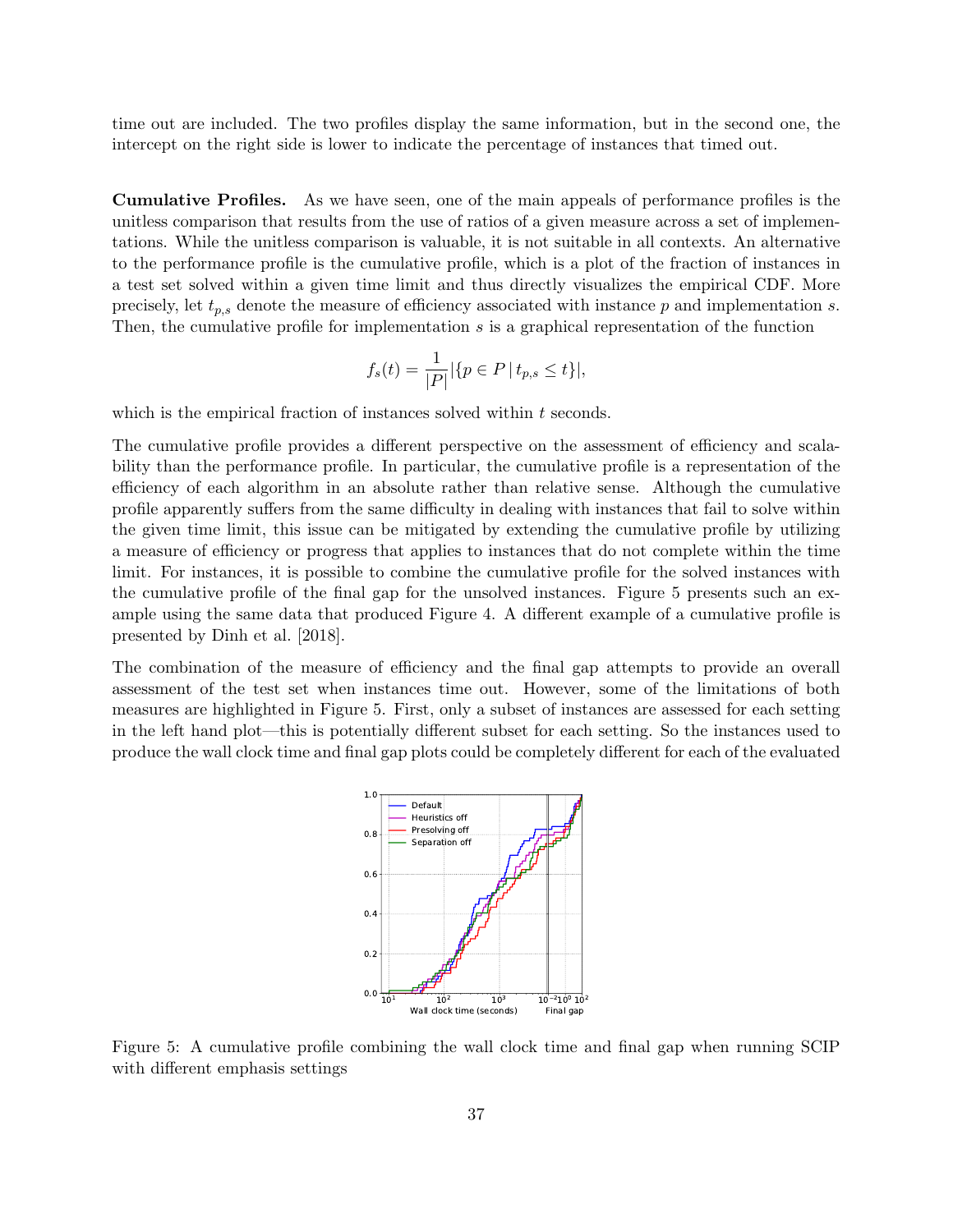settings. A further limitation of this particular figure is related to the final gap. Specifically, the final gap is bounded—namely to 100%—as given by equation (2). This is not necessarily a limitation on all gap computations, but the fact that there are many ways to compute the gap is an issue that needs to be considered when using this measure.

#### 5.2 Scalability

Scalability analysis assesses the *change* in efficiency that occurs as the bundle of available resources are changed. Thus, we must consider not just a single measure, but a trade-off, which gives the data has an additional dimension. Although this apparently demands new methods of summarization and visualization, we can adapt the methods discussed in the previous section to some extent by simply accounting for the extra dimension in the data. Since analyzing scalability involves comparing the efficiency of a single implementation as resource levels are varied, we can in principle apply the methodology for comparing the efficiency of different implementations from the previous section to that of the same implementation with differing bundles of resources. However, we face some challenges in doing this that we'll describe below and whose resolution is the subject of ongoing work. Some work on visualization of scalability data has already been done by Koch et al. [2012], who present methods for visualizing the parallel efficiency, changes in node throughput, and changes in number of nodes processed for individual instances, However, these were for the analysis of single instances and do not constitute methods of summarization across a test set. We describe here only more traditional methods based on strong scalability here.

#### 5.2.1 Summarization

The experimental data produced when analyzing scalability is similar to that produced when analyzing efficiency, but we have a separate set of data for each resource level tested. For example, we may measure the efficiency across a test set when given 1, 4, 16, and 64 cores. The data collected from the experiments with 4, 16 or 64 cores are of precisely the same nature as that collected for 1 core.

Summarization of scalability data involves both summarization across the test set (within a single experiment) and summarization across multiple experiments involving a single solver. Although researchers have tended to summarize the data within an experiment first and then compute scalability statistics based on those summary statistics, richer analysis may be possible when scalability statistics are computed for each instance in each experiment and then these statistics are in turn used to assess and compare the scalability of different implementations. By considering the speedup or efficiency on a per-instance basis, we may be able to more easily compare the scalability of multiple parallel implementations by mitigating the effect of the inherent differences in the potential for scalability of individual instances. For example, we could visualize the parallel efficiency of the solution process for individual instances using a performance profile to compare implementations.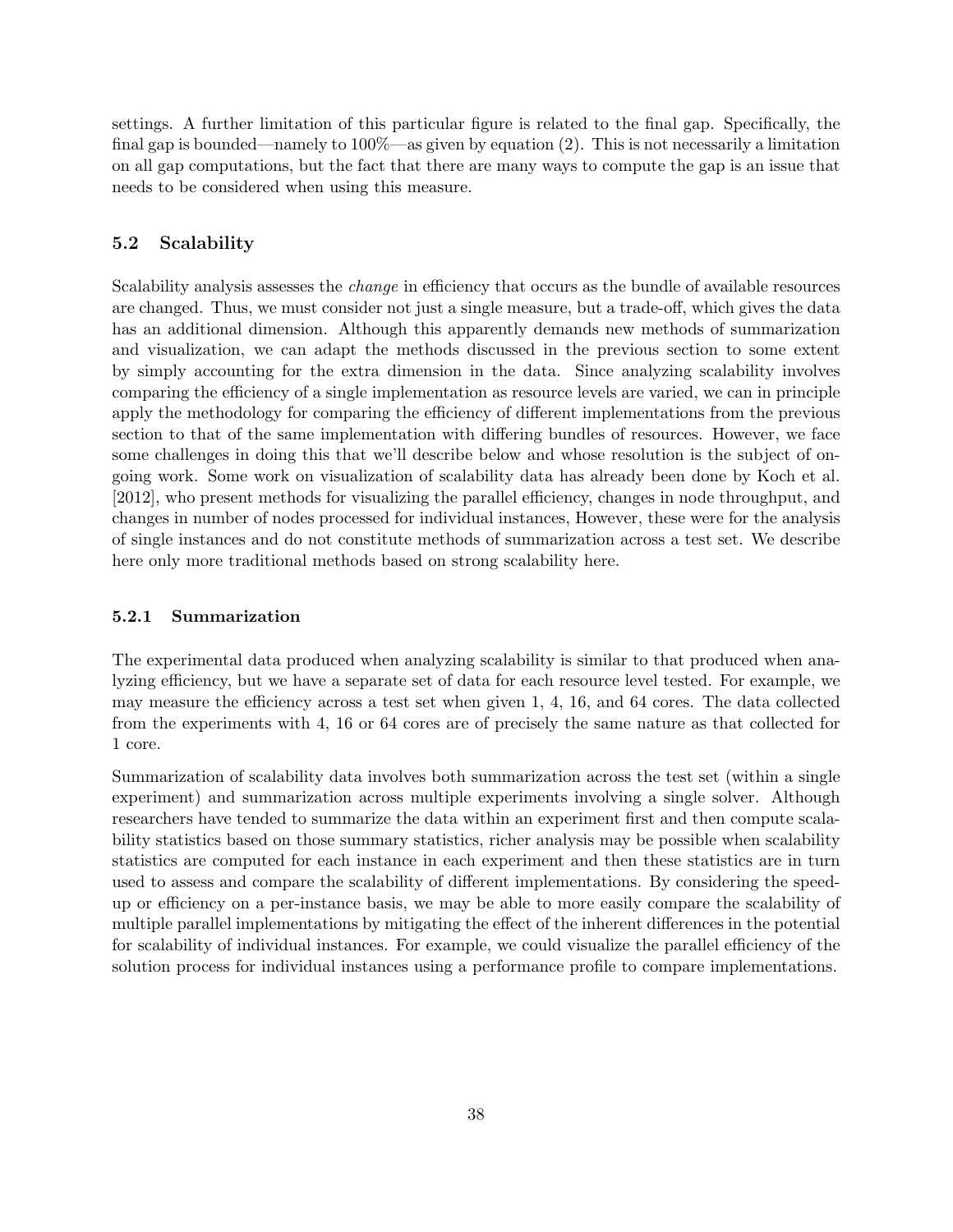#### 5.2.2 Visualization

Speed-up Plots. The most commonly used method of presenting scalability data applies to experiments in which the wall clock time is fixed and the number of cores is varied. First, summary statistics are computed for each benchmark computation and speed-up is then computed for each number of cores and each implementation. Finally, a plot similar to that in Figure 6 is displayed graphically comparing implementations to each other and to the reference line for the ideal case of linear speed-up). Figure 6 compares ParaSCIP and SYMPHONY on instances from the MI-PLIB2010 benchmark test set for which neither solver aborted and (for Figure 6(a)) that were solved within 5 hours by both solvers across all resource configurations.

Using Figure 6 as an example, we can clearly see that as the number of cores increases, the marginal speed-up that is achieved for both ParaSCIP and SYMPHONY decreases. In comparison to perfect scaling, which is given by the green line, this figure suggests that there is very little return from increasing the number of cores beyond 16.

Figure 6 encapsulates many of the challenges that have been discussed in the preceding sections. First, the speed-up of a parallel implementation is computed from the summary of an underlying measure. In Figure  $6(a)$ , the underlying measure is the wall clock time which has been stressed as a problematic measure for efficiency and scalability assessment. In this example, because wall clock time was used, it was only possible to compute the speed-up on the instances that could be solved within 5 hours. Thus, many instances have been discarded from the analysis, which biases the results. In particular, the instances discarded are those that are the most difficult, which also tend to be those for which it is easier to achieve scalability and that may benefit the most from parallelization. When comparing scalability of different implementations, the issue is even worse, since we must discard instances not solvable by any of the implementations. One possible fix is to use a measure such as the primal-dual integral that does not require all instances to be solved within the specified time limit. To illustrate, Figure 6(b) shows the "speed-up" calculated from the primal-dual integral rather than wall clock time. Calculating a speed-up based on primal-dual integral may seem rather odd, but the obvious advantage of using a gap integral as a measure of efficiency is that the full test set can be utilized and the results are not biased by the existence of instances that cannot be solved by one of the implementations being compared.

A second issue is that the scalability of a parallel implementation is evaluated by using a specific test set. In the case of Figure 6, the instances used were from the MIPLIB2010 benchmark test set. The result presented in Figure 6 suggest that both ParaSCIP and SYMPHONY fail to scale very well with an increase in the number of cores. However, this poor scalability may not be due to the parallel implementation but associated with the test set used to do the evaluation. As explained in Section 3.3, if the sequential algorithm is able to solve the instances in a small number of branch-and-bound nodes, then it is almost guaranteed that a parallel branch-and-bound implementation will be unable to achieve a scalability close to perfect. Thus, the evaluation of scalability from the speed-up plot requires a considered choice about the test set used for the computational experiments.

Finally, the speed-up plot only provides a very high level overview of the scalability of parallel implementations. The only analysis that can be performed from such a visualization is to assess how different the scalability of an implementation is from perfect scaling across the entire test set.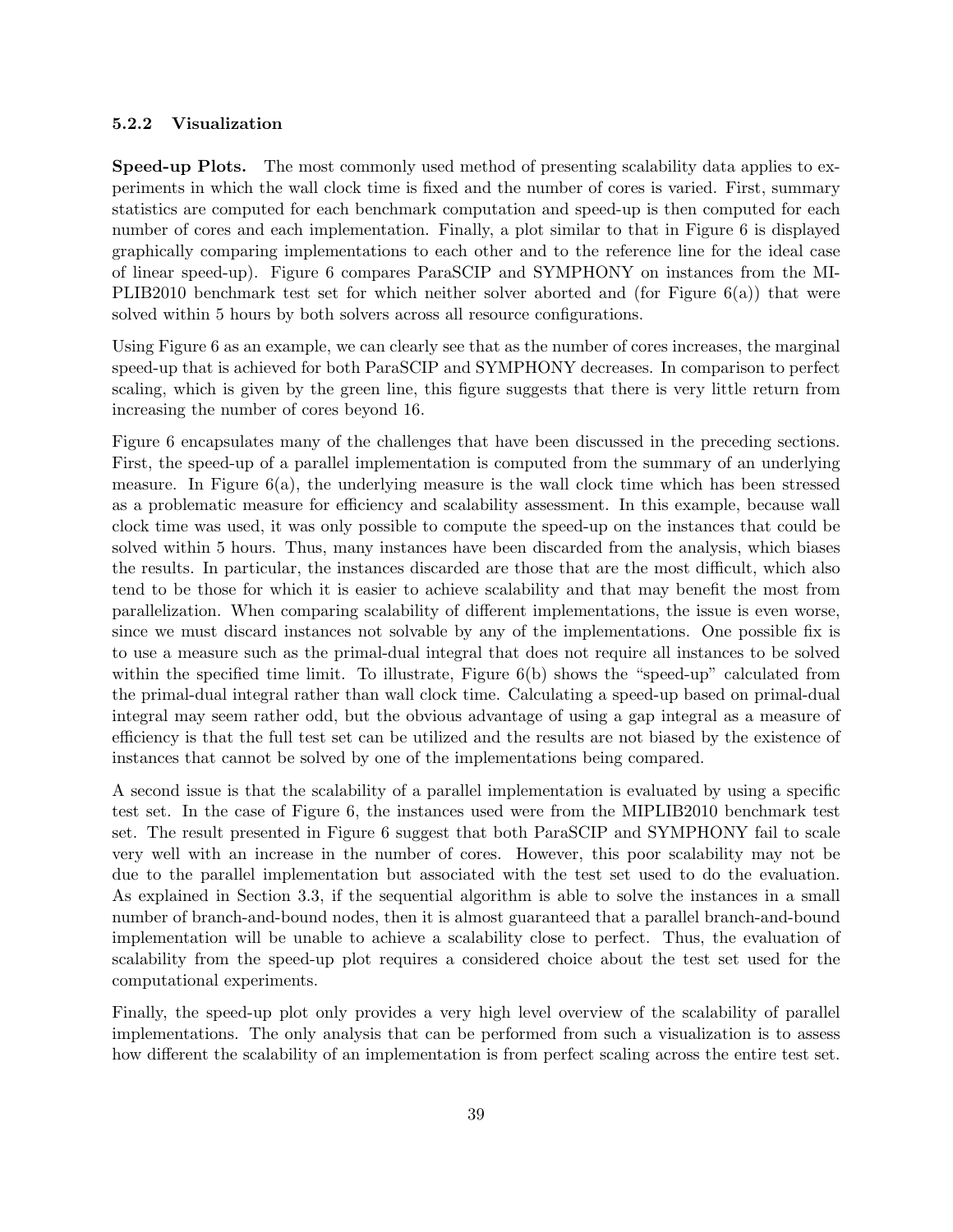It is not possible to gain a better understanding of the implementation and identify how to improve the scalability or to understand how scalability varies from instance to instance. This method of visualization should only be used to present a high-level summary, but should generally be backed up by other summary and visualization techniques.

Performance Profiles. A more nuanced way of visualizing scalability data may be obtained by using performance profiles. The use of a performance profile for assessing scalability may at first seem a little strange, but there are actually multiple ways in which they can be applied and the resulting analysis is richer than what can be derived from a simple speed-up plot. The use here differs subtly from the typical use of this visualization technique in assessing efficiency.

While performance profiles are generally used to compare different implementations, here we suggest using them to assess the scalability of a single underlying implementation. In this context, the comparison is with respect to different resource configurations, typically changes in the number of cores. An example of using performance profiles to compare the parallel implementations of ParaSCIP and SYMPHONY with different numbers of cores is presented in Figure 7.

One can clearly see the expected improvement in the measure of efficiency as the number of cores are increased, but the results with different numbers of cores are not directly comparable, since more total core hours are allocated to the computations with more cores. This may make it less obvious that there are actually efficiency losses as the number of cores is increased if one considers the progress made per core hour allocated to the computation.

A more insidious issue with using performance profiles for scalability assessment, however, is related to computation of ratios with respect to the "best" implementation for each instance. While it is expected that the implementation with the greatest number of cores will be the "best" implementation, this may not be the case for all instances of the test set. As demonstrated in Figure 7, the 16-core implementation appears to be the "best" implementation for approximately 50% of the instances for both ParaSCIP and SYMPHONY. Even the sequential implementation is the "best" implementation for about 10% of the instances for both implementations. This variation in the "best" implementation suggests that for individual instances the scalability of the parallel implementations is not perfect. While we don't expect perfect scalability for individual instances, the average scaling across the complete test set is difficult to evaluate from this visualization technique alone. Unfortunately, assessing whether an implementation scales well is obscured by the variability in the scaling for individual instances.

In regards to assessing scalability, performance profiles seem to introduce more confusion than insight and there is clearly a need for alternative methods. We propose that some of the issues with performance can actually be fixed, but we leave discussion of that to a future work.

## 6 Concluding Remarks

Assessing the effectiveness of branch-and-bound implementations is an immensely difficult task. Since modern branch-and-bound implementations comprise of numerous algorithmic components, it is difficult to prescribe general methods for the effective assessment of efficiency and scalability.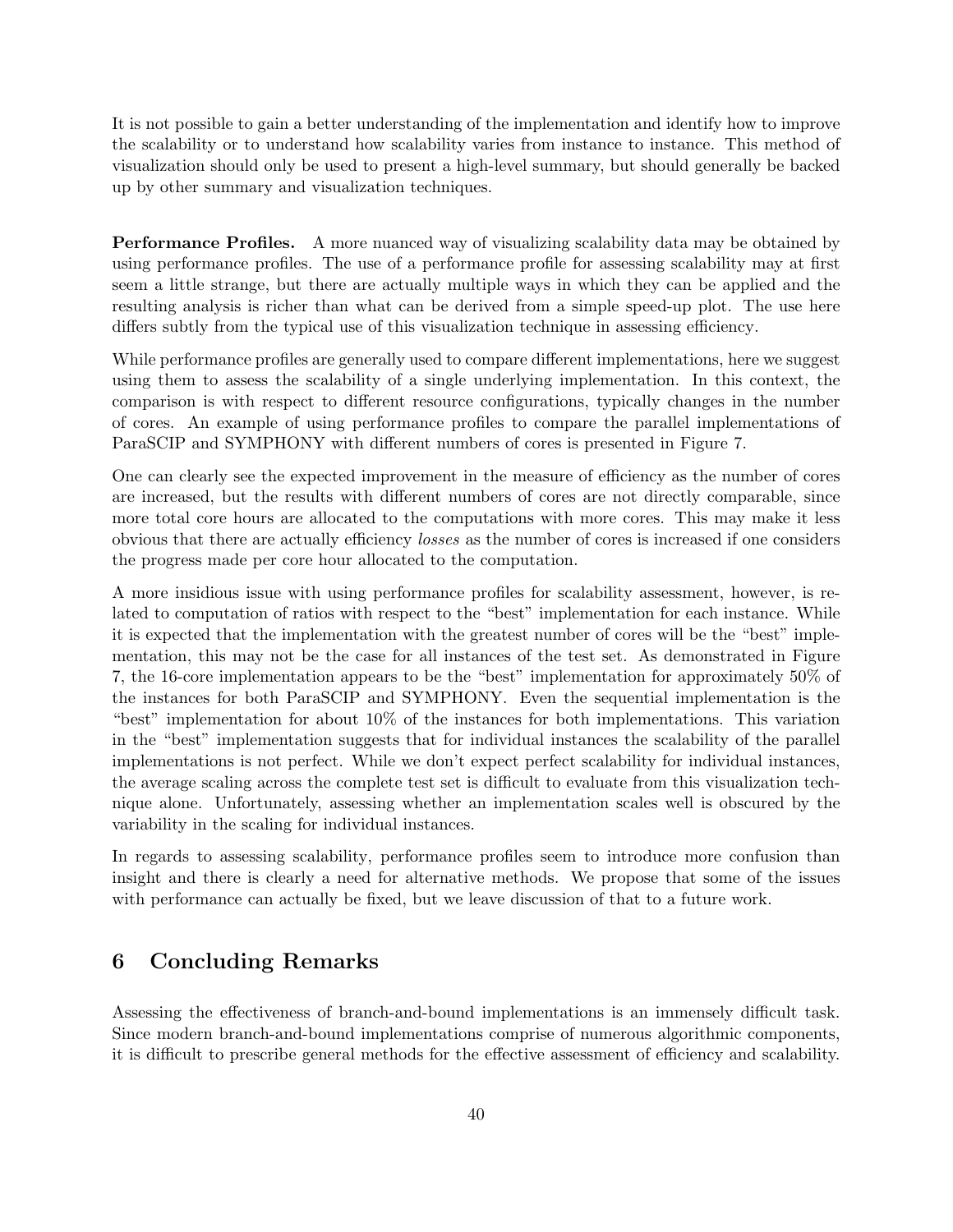

Figure 6: The speed-up of ParaSCIP and SYMPHONY based of the wall clock time and primal-dual integral, using the shifted geometric mean on instances from MIPLIB2010 that did not abort.



Figure 7: The performance profile of the wall clock time for ParaSCIP and SYMPHONY using different numbers of cores.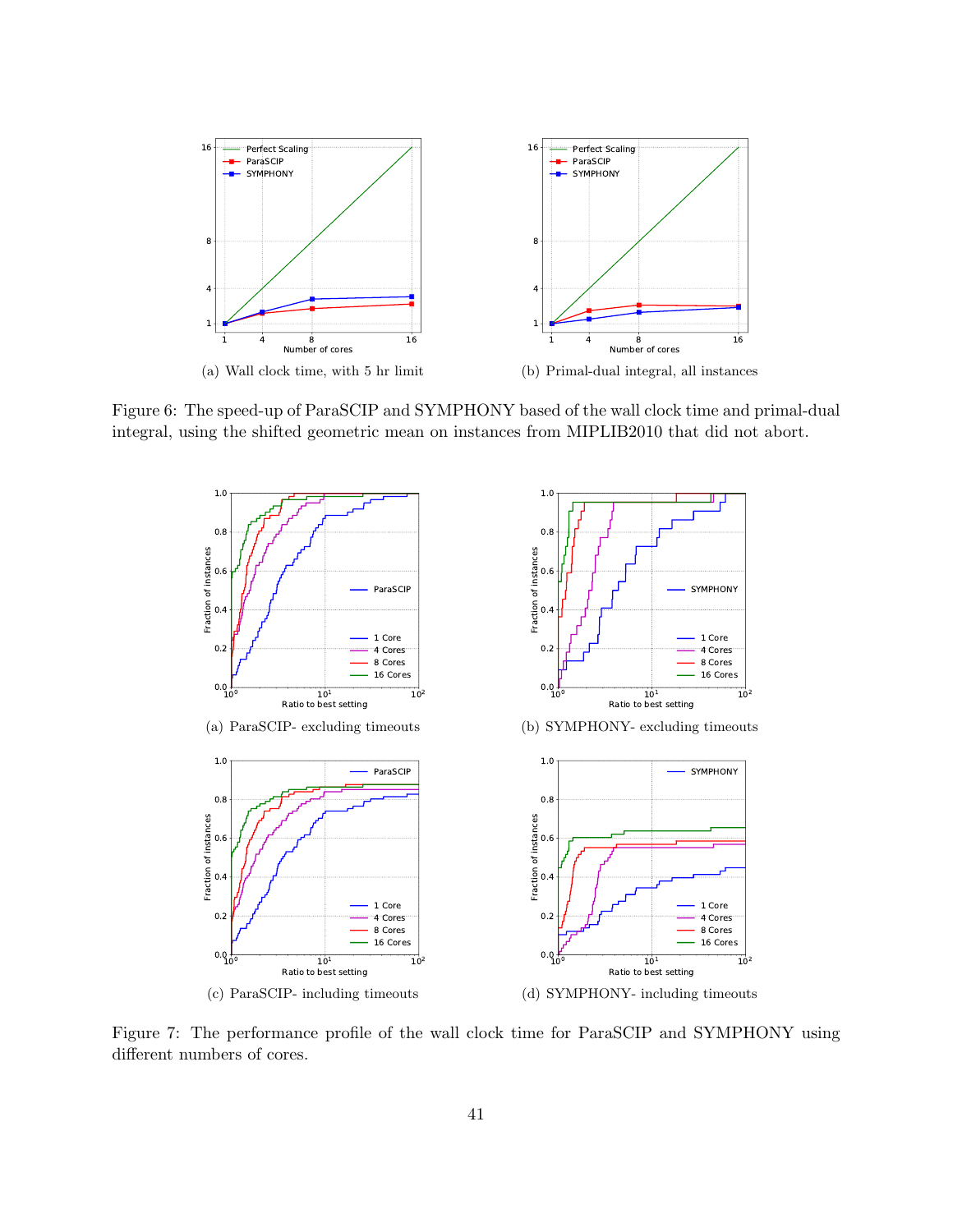Within this paper, we propose an assessment framework that is based upon resource consumption. The assessment of efficiency involves assessing the consumption of a single resource, typically time, while keeping all other resources, such as memory and cores, fixed. While efficiency is usually associated with sequential implementations, this concept of resource consumption can equally be applied in the parallel context. Scalability is a concept related to parallel branch-and-bound implementations that is evaluated as the trade-off between two or more resources. The resources typically evaluated in a scalability analysis are time and cores.

Starting from this general framework of resource consumption, we highlight many challenges and limitations of the current best practice for the assessment of branch-and-bound implementations. The sophistication of implementations, the non-deterministic run time behavior—especially in the context of parallel branch-and-bound implementations—and performance variability all represent significant challenges that must be considered when conducting empirical studies of algorithms. Further, the classical measures of efficiency, work and progress exhibit significant limitations. This is shown to be further accentuated when assessing scalability.

This paper aims to initiate further discussion regarding the effective assessment of branch-andbound implementations. We are building on a number of previous works calling for improved standards and guidelines for empirical studies of algorithms [Barr and Hickman, 1993a, Beiranvand et al., 2017, Coffin and Saltzman, 2000, Crowder et al., 1978, Greenberg, 1990, Hoffman et al., 1953, Hooker, 1994, 1995, Ignizio, 1971, Jackson et al., 1990, Johson, 2002, Kendall et al., 2016, McGeoch, 1987, 2012, Moret, 2002, Moret and Shapiro, 2001]. By highlighting the challenges of assessing branch-and-bound implementations, we hope to drive innovation in the development of effective assessment techniques. There are many advancements that can be made in devising improved methods for the selection of implementations and test instances. An example of developing improved methods for test instance selection is the long running MIPLIB project [Achterberg et al., 2006, Bixby et al., 1992, 1998, Koch et al., 2011]. A large impediment to the assessment of branchand-bound implementation is the prevalence of performance variability. A better understanding of performance variability and improved strategies to minimize its impact on algorithm evaluation will make great strides to a more rigorous assessment of efficiency and scalability.

## Acknowledgements

This work has been partly supported by the Research Campus MODAL Mathematical Optimization and Data Analysis Laboratories funded by the Federal Ministry of Education and Research (BMBF Grant 05M14ZAM). SJM is supported by the Engineering and Physical Sciences Research Council (EPSRC) grant EP/P003060/1.

## References

- T. Achterberg. Constraint Integer Programming. PhD thesis, Technische Universität Berlin, 2007.
- T. Achterberg, T. Koch, and A. Martin. MIPLIB 2003. Operations Research Letters, 34(4):361–372, 2006. doi: 10.1016/j.orl.2005.07.009.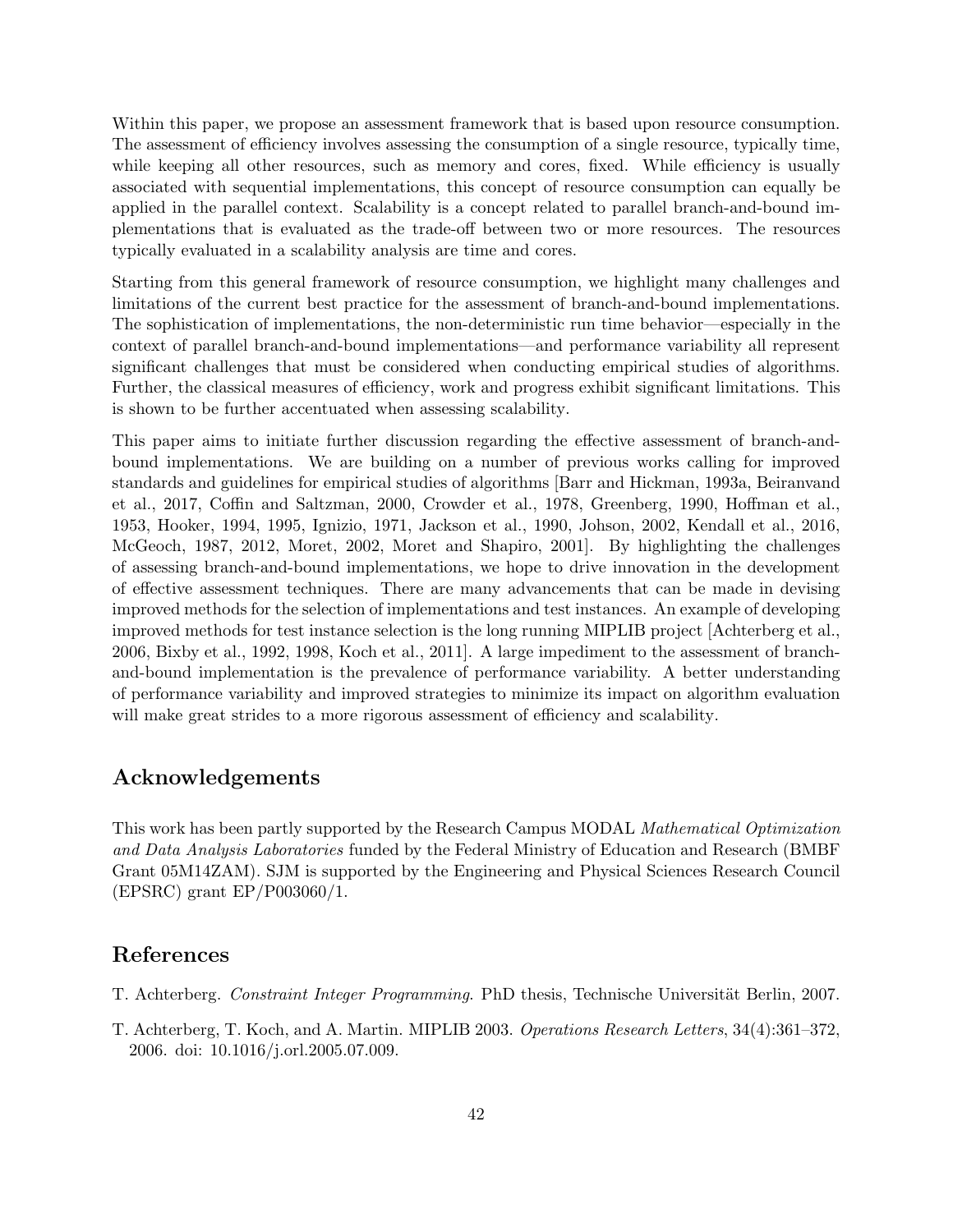- R. K. Ahuja and J. B. Orlin. Use of representative operation counts in computational testing of algorithms. INFORMS Journal on Computing, 8(3):318–330, 1996. doi: 10.1287/ijoc.8.3.318. URL https://doi.org/10.1287/ijoc.8.3.318.
- G. M. Amdahl. Validity of the single-processor approach to achieving large-scale computing capabilities. In AFIPS Conference Proceedings, pages 483–485. AFIPS Press, 1967.
- D. Anderson, G. Hendel, P. Le Bodic, and J. M. Viernickel. Clairvoyant restarts in branch-andbound search using online tree-size estimation. In AAAI-19: Proceedings of the Thirty-Third AAAI Conference on Artificial Intelligence, 2018.
- K. Anstreicher, N. Brixius, J.-P. Goux, and J. T. Linderoth. Solving large quadratic assignment problems on computational grids. Mathematical Programming, Series B, 91(3):563–588, 2002.
- R. S. Barr and B. L. Hickman. Feature article—Reporting computational experiments with parallel algorithms: Issues, measures, and experts' opinions. ORSA Journal on Computing, 5(1):2–18, 1993a. doi: 10.1287/ijoc.5.1.2. URL https://doi.org/10.1287/ijoc.5.1.2.
- R. S. Barr and B. L. Hickman. Rejoinder—Using parallel empirical testing to advance algorithm research. ORSA Journal on Computing, 5(1):29–32, 1993b. doi: 10.1287/ijoc.5.1.29. URL https://doi.org/10.1287/ijoc.5.1.29.
- V. Beiranvand, W. Hare, and Y. Lucet. Best practices for comparing optimization algorithms. Optimization and Engineering, 18(4):815–848, 2017. ISSN 1573-2924. doi: 10.1007/ s11081-017-9366-1. URL https://doi.org/10.1007/s11081-017-9366-1.
- G. Belov, S. Esler, D. Fernando, P. Le Bodic, and G. Nemhauser. Estimating the size of search trees by sampling with domain knowledge. In Proceedings of the Twenty-Sixth International Joint Conference on Artificial Intelligence (IJCAI-17), pages 473–479. International Joint Conferences on Artificial Intelligence, 2017. doi: 10.24963/ijcai.2017/67.
- T. Berthold. Measuring the impact of primal heuristics. Operations Research Letters, 41(6):611– 614, 2013. ISSN 0167-6377. doi: https://doi.org/10.1016/j.orl.2013.08.007. URL http://www. sciencedirect.com/science/article/pii/S0167637713001181.
- R. E. Bixby, E. A. Boyd, and R. R. Indovina. MIPLIB: A test set of mixed integer programming problems. SIAM News, 25(2):16, 1992.
- R. E. Bixby, S. Ceria, C. M. McZeal, and M. W. P. Savelsbergh. An updated mixed integer programming library: MIPLIB 3.0. Optima, 58:12–15, 1998.
- M. Coffin and M. Saltzman. Statistical analysis of computational tests of algorithms and heuristics. INFORMS Journal on Computing, 12(1):24–44, 2000. doi: 10.1287/ijoc.12.1.24.11899.
- H. Crowder, R. S. Dembo, and J. M. Mulvey. On reporting computational experiments with mathematical software. ACM Transactions on Mathematical Software, 5(2):193–203, 1979. ISSN 0098-3500. doi: 10.1145/355826.355833. URL http://doi.acm.org/10.1145/355826.355833.
- H. P. Crowder, R. S. Dembo, and J. M. Mulvey. Reporting computational experiments in mathematical programming. Mathematical Programming, 15(1):316–329, 1978. ISSN 1436-4646. doi: 10.1007/BF01609036. URL https://doi.org/10.1007/BF01609036.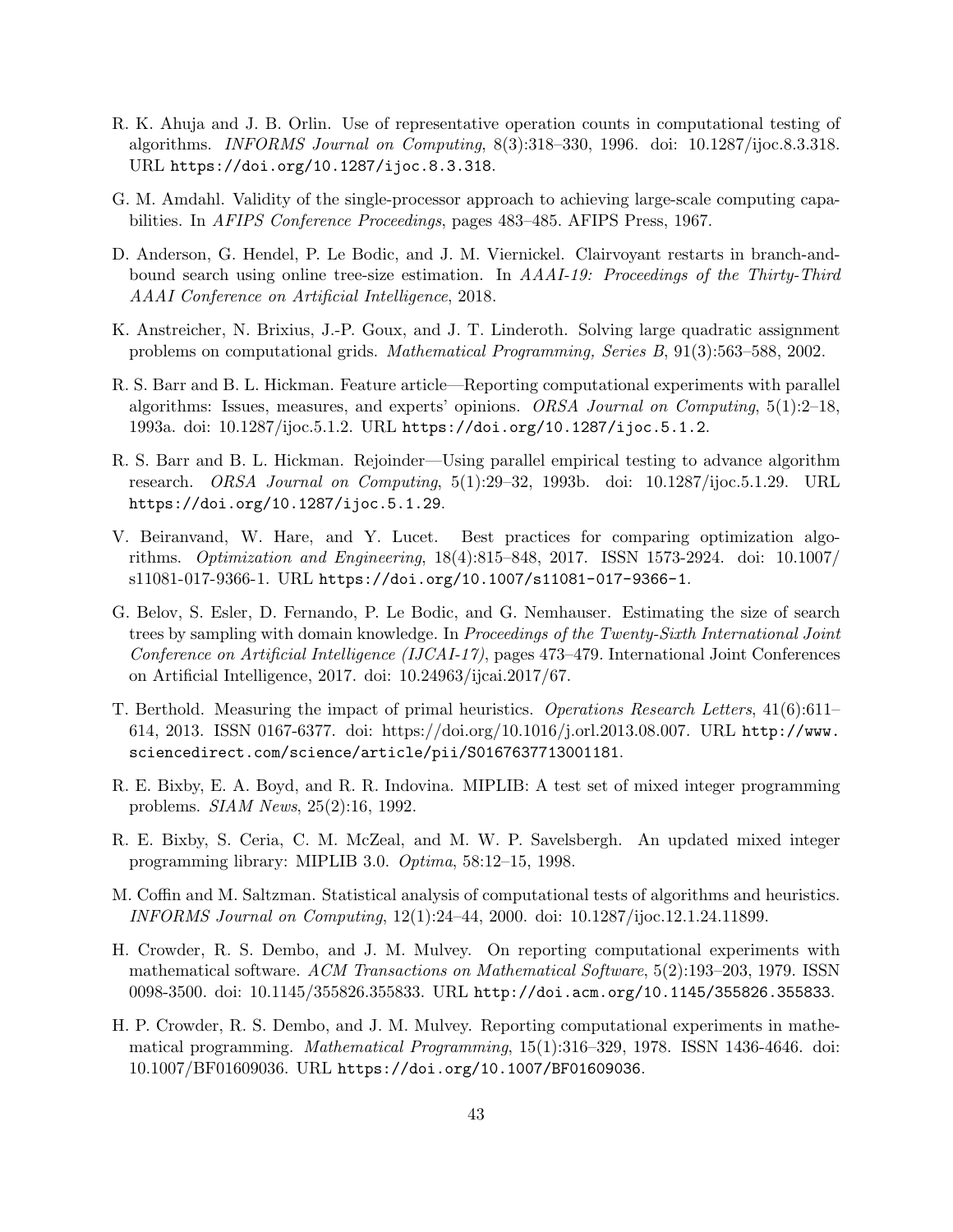- E. Danna. Performance variability in mixed integer programming. In Workshop on Mixed Interger Programming (MIP 2008). Columbia University, New York, 2008.
- A. de Bruin, G. A. P. Kindervater, and H. W. J. M. Trienekens. Asynchronous parallel branch and bound and anomolies. Technical Report EUR-CS-95-05, Erasmus University, Rotterdam, 1995.
- T. Dinh, R. Fukasawa, and J. Luedtke. Exact algorithms for the chance-constrained vehicle routing problem. Mathematical Programming, 172(1):105–138, 2018. ISSN 1436-4646. doi: 10.1007/ s10107-017-1151-6. URL https://doi.org/10.1007/s10107-017-1151-6.
- E. D. Dolan and J. J. Moré. Benchmarking optimization software with performance profiles. Mathematical Programming, 91(2):201–213, 2002. ISSN 1436-4646. doi: 10.1007/s101070100263. URL http://dx.doi.org/10.1007/s101070100263.
- FICO. FICO Xpress Optimization Suite. See http://www.fico.com/en/products/ fico-xpress-optimization-suite.
- M. Fischetti, A. Lodi, M. Monaci, D. Salvagnin, and A. Tramontani. Improving branch-and-cut performance by random sampling. Mathematical Programming Computation, 8(1):113–132, 2016.
- G. Gamrath, T. Fischer, T. Gally, A. M. Gleixner, G. Hendel, T. Koch, S. J. Maher, M. Miltenberger, B. M¨uller, M. E. Pfetsch, C. Puchert, D. Rehfeldt, S. Schenker, F. Serrano, Y. Shinano, S. Vigerske, D. Weninger, M. Winkler, J. T. Witt, and J. Witzig. The SCIP Optimization Suite 3.2. Technical Report ZIB Report 15-60, Zuse Institute Berlin, 2016.
- A. Gleixner, G. Hendel, G. Gamrath, T. Achterberg, M. Bastubbe, T. Berthold, P. M. Christophel, K. Jarck, T. Koch, J. Linderoth, M. Lübbecke, H. D. Mittelmann, D. Ozyurt, T. K. Ralphs, D. Salvagnin, and Y. Shinano. MIPLIB 2017. Technical report, Zuse Institute Berlin, 2019. URL http://www.optimization-online.org/DB\_FILE/2019/07/7285.pdf.
- N. Gould and J. Scott. A note on performance profiles for benchmarking software. ACM Transactions on Mathematical Software, 43(2):15:1–15:5, 2016. ISSN 0098-3500. doi: 10.1145/2950048. URL http://doi.acm.org/10.1145/2950048.
- H. J. Greenberg. Computational testing: Why, how and how much. ORSA Journal on Computing, 2(1):94–97, 1990.
- J. L. Gustafson. Reevaluate Amdahl's law. Comm. ACM, 31(1):532–533, 1988.
- M. Güzelsoy and T. Ralphs. Duality for Mixed-Integer Linear Programs. *International Journal* of Operations Research, 4:118–137, 2007. URL http://coral.ie.lehigh.edu/~ted/files/ papers/MILPD06.pdf.
- G. Hager and G. Wellein. Introduction to High Performance Computing for Scientists and Engineers. CRC Press, 2011.
- A. Hoffman, M. Mannos, D. Sokolowsky, and N. Weigmann. Computational experience in solving linear programs. Journal of the Society for Industrial and Applied Mathematics, 1(1):17–33, 1953.
- J. N. Hooker. Needed: An empirical science of algorithms. Operations Research, 42(2):201–212, 1994. doi: 10.1287/opre.42.2.201. URL https://doi.org/10.1287/opre.42.2.201.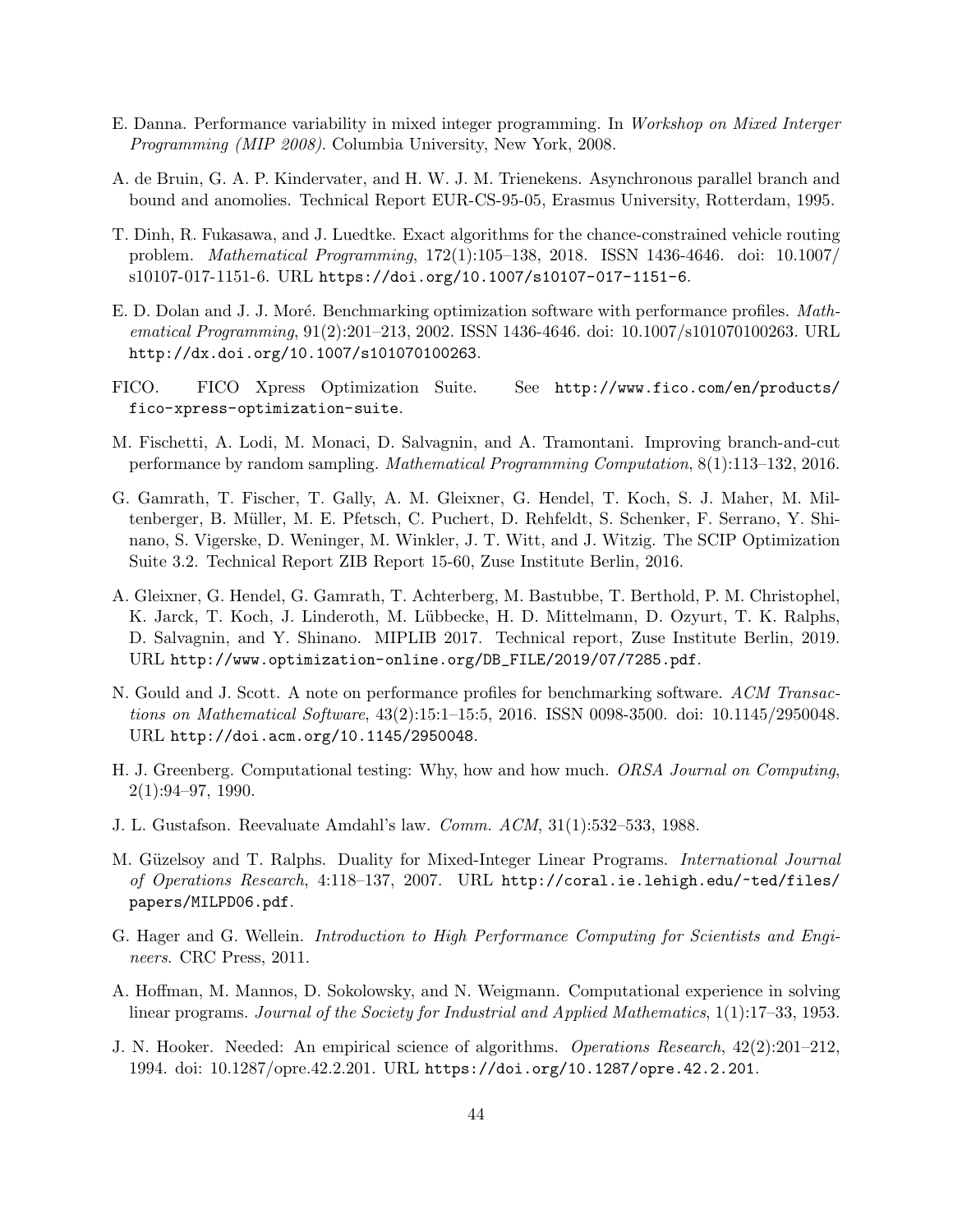- J. N. Hooker. Testing heuristics: We have it all wrong. Journal of Heuristics, 1(1):33–42, 1995. ISSN 1572-9397. doi: 10.1007/BF02430364. URL https://doi.org/10.1007/BF02430364.
- J. P. Ignizio. On the establishment of standards for comparing algorithm performance. Interfaces, 2(1):8–11, 1971. doi: 10.1287/inte.2.1.8. URL https://doi.org/10.1287/inte.2.1.8.
- R. H. F. Jackson, P. T. Boggs, S. G. Nash, and S. Powell. Guidelines for reporting results of computational experiments. Report of the ad hoc committee. Mathematical Programming, 49(1): 413–425, 1990. ISSN 1436-4646. doi: 10.1007/BF01588801. URL https://doi.org/10.1007/ BF01588801.
- D. S. Johson. A theoretician's guide to the experimental analysis of algorithms. In M. H. Goldwasser, D. S. Johnson, and C. C. McGeoch, editors, Data Structires, Near Neighbor Searches, and Methodology: Fifth and Sixth DIMACS Implementation Challenges, pages 215–250. American Mathematical Society, Providence, Rhode Island, 2002.
- G. Kendall, R. Bai, J. Błazewicz, P. De Causmaecker, M. Gendreau, R. John, J. Li, B. McCollum, E. Pesch, R. Qu, N. Sabar, G. V. Berghe, and A. Yee. Good laboratory practice for optimization research. Journal of the Operational Research Society, 67(4):676–689, 2016. ISSN 1476-9360. doi: 10.1057/jors.2015.77. URL https://doi.org/10.1057/jors.2015.77.
- T. Koch, T. Achterberg, E. Andersen, O. Bastert, T. Berthold, R. Bixby, E. Danna, G. Gamrath, A. Gleixner, S. Heinz, A. Lodi, H. Mittelmann, T. Ralphs, D. Salvagnin, D. Steffy, and K. Wolter. MIPLIB 2010. Mathematical Programming Computation, 3(2):103–163, 2011. ISSN 1867-2949. doi: 10.1007/s12532-011-0025-9. URL http://dx.doi.org/10.1007/s12532-011-0025-9.
- T. Koch, T. Ralphs, and Y. Shinano. Could we use a million cores to solve an integer program? Mathematical Methods of Operations Research, 76(1):67–93, 2012. ISSN 1432-5217. doi: 10.1007/ s00186-012-0390-9. URL http://dx.doi.org/10.1007/s00186-012-0390-9.
- V. Kumar and A. Gupta. Analyzing scalability of parallel algorithms and architectures. Journal of Parallel and Distributed Computing, 22(3):379–391, 1994.
- T.-H. Lai and S. Sahni. Anomalies in parallel branch-and-bound algorithms. Communications of the ACM, 27(6):594–602, June 1984. ISSN 0001-0782. doi: 10.1145/358080.358103. URL http://doi.acm.org/10.1145/358080.358103.
- A. H. Land and A. G. Doig. An automatic method for solving discrete programming problems. Econometrica, 28(3):497–520, 1960.
- D. J. Lilja. Measuring Computer Performance: A Practitioner's Guide. Cambridge University Press, 2004.
- A. Lodi and A. Tramontani. Performance variability in mixed-integer programming. In Theory Driven by Influential Applications, chapter 1, pages 1–12. INFORMS, 2013. doi: 10.1287/educ. 2013.0112. URL https://pubsonline.informs.org/doi/abs/10.1287/educ.2013.0112.
- C. C. McGeoch. Experimental Analysis of Algorithms. Phd, Carnegie-Mellon University, 1987. URL https://apps.dtic.mil/dtic/tr/fulltext/u2/a188528.pdf.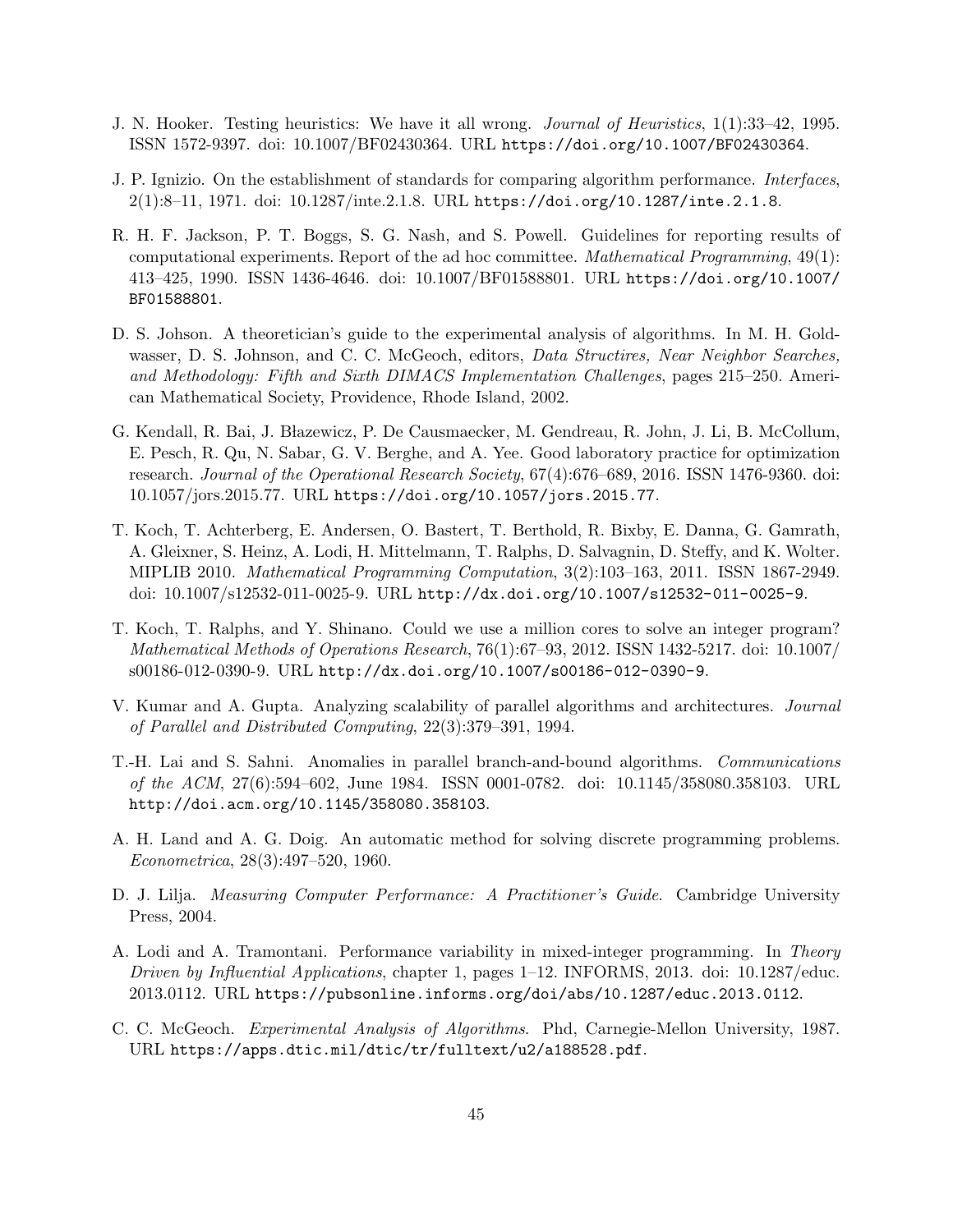- C. C. McGeoch. A Guide to Experimental Algorithmics. Cambridge University Press, 2012.
- B. M. Moret. Towards a discipline of experimental algorithmics. In M. H. Goldwasser, D. S. Johnson, and C. C. McGeoch, editors, Data Structires, Near Neighbor Searches, and Methodology: Fifth and Sixth DIMACS Implementation Challenges, pages 197–214. American Mathematical Society, Providence, Rhode Island, 2002.
- B. M. Moret and H. D. Shapiro. Algorithms and experiments: The new (and old) methodology. Journal of Universal Computer Science, 7(5):434–446, 2001.
- L. Munguia, G. Oxberry, and D. Rajan. PIPS-SBB: A parallel distributed-memory branch-andbound algorithm for stochastic mixed-integer programs. In 2016 IEEE International Parallel and Distributed Processing Symposium Workshops (IPDPSW), pages 730–739, 2016. doi: 10.1109/ IPDPSW.2016.159. URL doi.ieeecomputersociety.org/10.1109/IPDPSW.2016.159.
- L.-M. Munguía, G. Oxberry, D. Rajan, and Y. Shinano. Parallel PIPS-SBB: multi-level parallelism for stochastic mixed-integer programs. Computational Optimization and Applications, 73(2):575–601, 2019. doi: 10.1007/s10589-019-00074-0. URL https://doi.org/10.1007/ s10589-019-00074-0.
- T. Ralphs, Y. Shinano, T. Berthold, and T. Koch. Parallel solvers for mixed integer linear optimization. In Y. Hamadi and L. Sais, editors, Handbook of Parallel Constraint Reasoning, pages 283–336. Springer International Publishing, 2018. ISBN 978-3-319-63516-3. doi: 10.1007/978-3-319-63516-3 8. URL https://doi.org/10.1007/978-3-319-63516-3\_8.
- P. Sanders. Presenting data from experiments in algorithmics. In R. Fleischer, B. Moret, and E. Schmidt, editors, Experimental Algorithmics, pages 181–196. Springer, 2002. doi: 10.1007/ 3-540-36383-1 9.
- Y. Shinano, T. Achterberg, T. Berthold, S. Heinz, and T. Koch. ParaSCIP: A parallel extension of SCIP. In C. Bischof, H.-G. Hegering, W. Nagel, and G. Wittum, editors, Competence in High Performance Computing 2010, pages 135–148, 2012. doi: 10.1007/978-3-642-24025-6\ 12.
- Y. Shinano, T. Berthold, and S. Heinz. ParaXpress: An experimental extension of the FICO Xpress-Optimizer to solve hard MIPs on supercomputers. Optimization Methods and Software, 33(3):530–539, 2018a. doi: 10.1080/10556788.2018.1428602. URL https://doi.org/10.1080/ 10556788.2018.1428602.
- Y. Shinano, S. Heinz, S. Vigerske, and M. Winkler. FiberSCIP: A shared memory parallelization of SCIP. INFORMS Journal on Computing, 30(1):11–30, 2018b. doi: 10.1287/ijoc.2017.0762. URL https://doi.org/10.1287/ijoc.2017.0762.
- M. M. Solomon. Algorithms for the vehicle routing and scheduling problems with time window constraints. Operations research, 35(2):254–265, 1987.
- Y. Xu, T. K. Ralphs, L. Ladányi, and M. J. Saltzman. Computational experience with a software framework for parallel integer programming. The INFORMS Journal on Computing, 21(3): 383–397, 2009. doi: 10.1287/ijoc.1090.0347. URL http://coral.ie.lehigh.edu/~ted/files/ papers/CHiPPS-Rev.pdf.